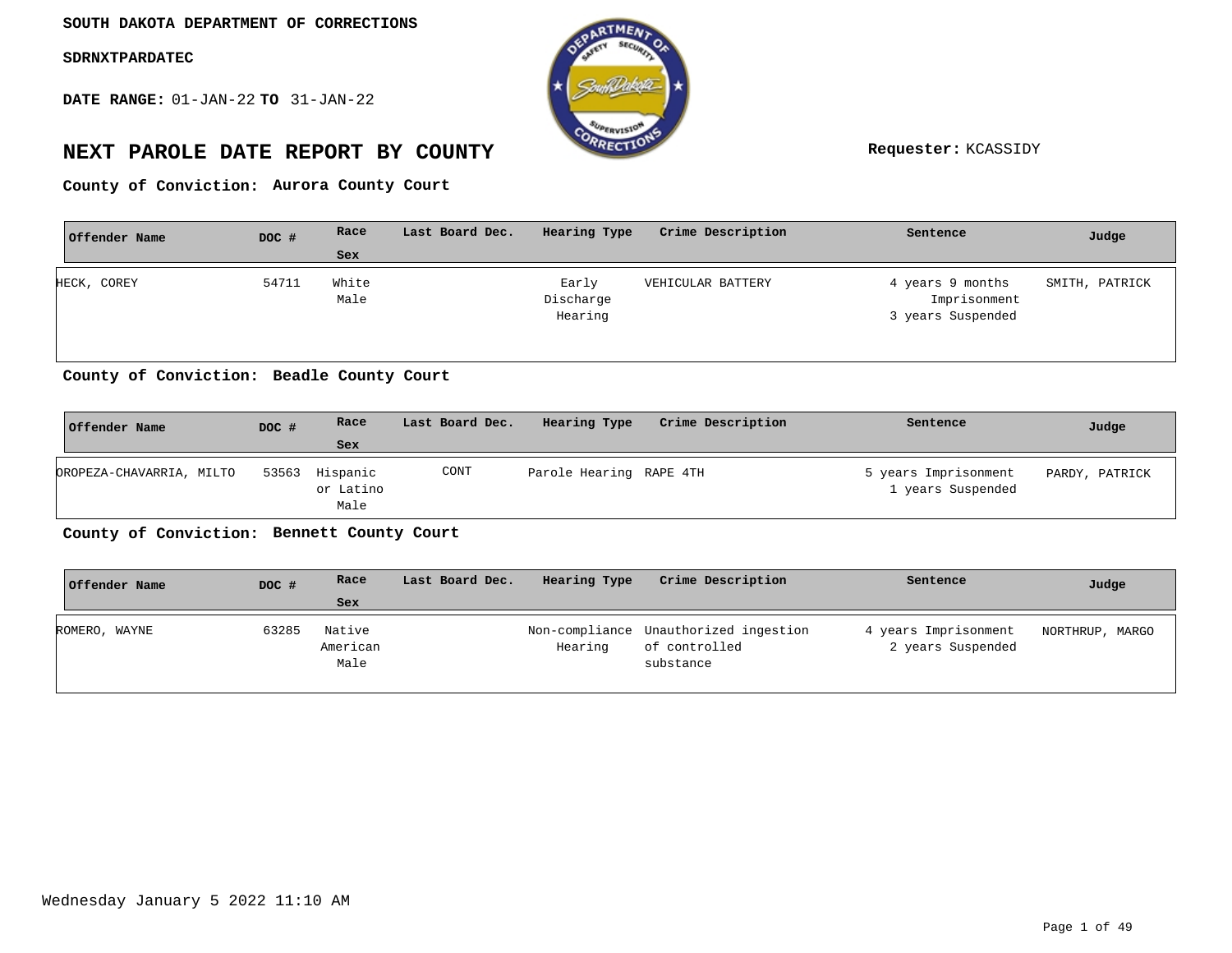**DATE RANGE:** 01-JAN-22 **TO** 31-JAN-22



# **NEXT PAROLE DATE REPORT BY COUNTY Requester:** KCASSIDY

**Bon Homme County Court County of Conviction:**

| Offender Name | DOC # | Race                       | Last Board Dec. | Hearing Type | Crime Description                    | Sentence                                                                 | Judge          |
|---------------|-------|----------------------------|-----------------|--------------|--------------------------------------|--------------------------------------------------------------------------|----------------|
|               |       | Sex                        |                 |              |                                      |                                                                          |                |
| KLING, KARY   | 40503 | Native<br>American<br>Male | NONCOMPR        |              | Parole Hearing POSS CONCEALED WEAPON | 4 years 6 months<br>Imprisonment<br>3 years Suspended<br>3 years Imposed | GERING, CHERYL |

### **Brookings County Court County of Conviction:**

| Offender Name | DOC # | Race          | Last Board Dec. | Hearing Type               | Crime Description                                    | Sentence                                                                 | Judge                   |
|---------------|-------|---------------|-----------------|----------------------------|------------------------------------------------------|--------------------------------------------------------------------------|-------------------------|
|               |       | Sex           |                 |                            |                                                      |                                                                          |                         |
| BROCK, MASON  | 55559 | White<br>Male | NONCOMP         | Parole Hearing ROBBERY 2ND |                                                      | 7 years Imprisonment<br>2 years Suspended                                | STOLTENBURG,<br>GREGORY |
| ERKS, JACOB   | 55491 | White<br>Male | NONCOMP         | Parole Hearing             | Unauthorized ingestion<br>of controlled<br>substance | 2 years 9 months<br>Imprisonment                                         | STOLTENBURG,<br>GREGORY |
|               |       |               |                 |                            | Unauthorized ingestion<br>of controlled<br>substance | 5 years Imprisonment<br>2 years Suspended                                |                         |
| HAYNE, STEVEN | 52613 | White<br>Male | REVOKE          | Non-compliance<br>Hearing  | GRAND THEFT ><br>\$5,000.00                          | 5 years 9 months<br>Imprisonment<br>4 years Suspended                    | ELSHERE, DAWN           |
| HAYNE, STEVEN | 52613 | White<br>Male | REVOKE          | Non-compliance<br>Hearing  | BURGLARY 2ND                                         | 7 years 9 months<br>Imprisonment<br>5 years Suspended<br>5 years Imposed | STOLTENBURG,<br>GREGORY |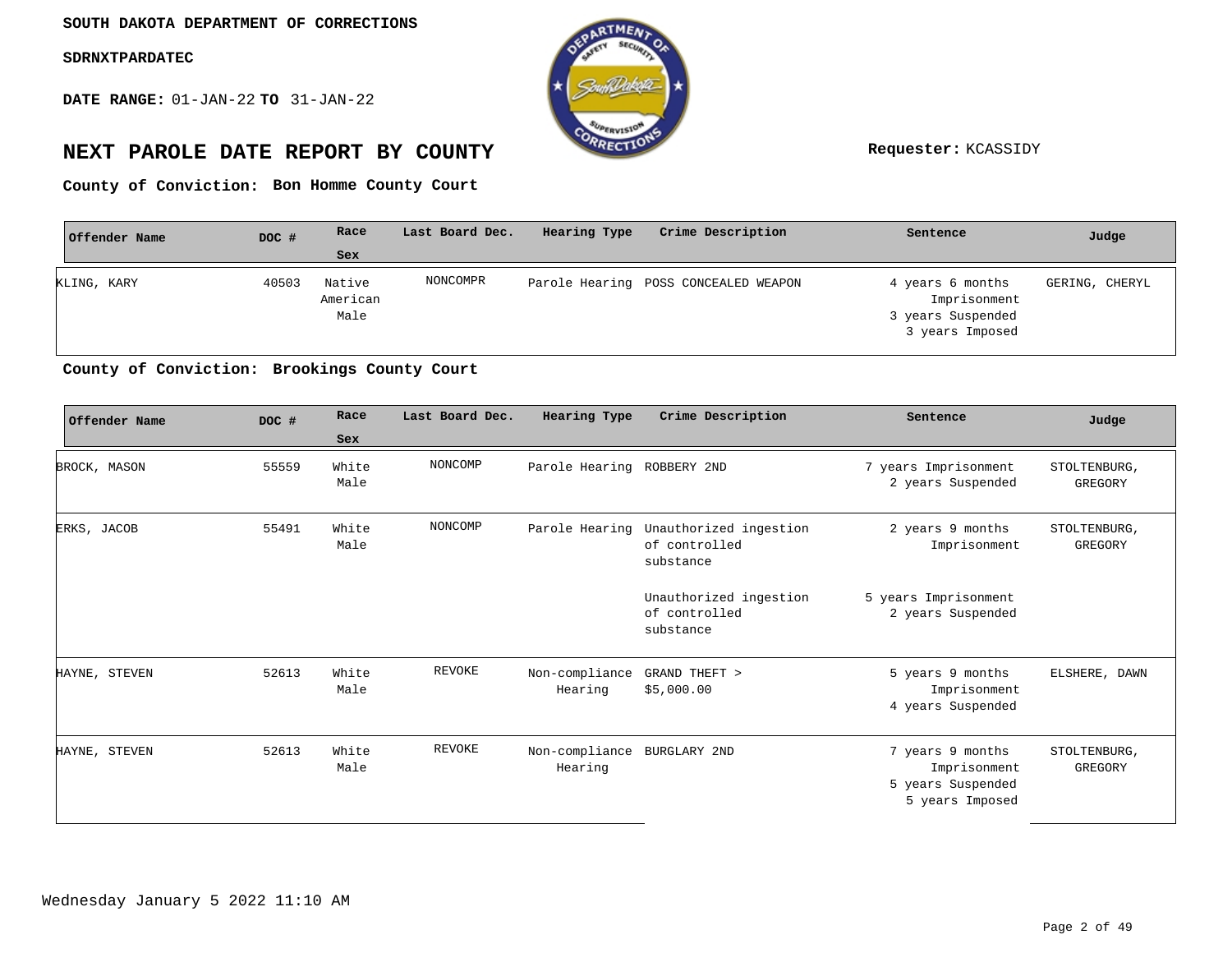**DATE RANGE:** 01-JAN-22 **TO** 31-JAN-22



# **NEXT PAROLE DATE REPORT BY COUNTY REPORT BY ALL PROPERTY REQUESTER:** KCASSIDY

**Brown County Court County of Conviction:**

| Offender Name    | DOC # | Race            | Last Board Dec. | Hearing Type                       | Crime Description                                    | Sentence                                                                 | Judge            |
|------------------|-------|-----------------|-----------------|------------------------------------|------------------------------------------------------|--------------------------------------------------------------------------|------------------|
|                  |       | Sex             |                 |                                    |                                                      |                                                                          |                  |
| CHEVEYO, TATE    | 55630 | Other<br>Male   | PROBCAUSE       | SSV Revocation SEX CONT<br>Hearing | W/CHILD < 16                                         | 6 years 9 months<br>Imprisonment<br>4 years Suspended                    | MYREN, SCOTT     |
| GAMBLE, ROBERT   | 52596 | Black<br>Male   | <b>REVOKE</b>   | Parole Hearing ROBBERY 1ST         |                                                      | 9 years 6 months<br>Imprisonment<br>5 years Suspended<br>5 years Imposed | SOMMERS, RICHARD |
| HANSON, KODI     | 47639 | White<br>Male   | GRANTPEND       | Early<br>Discharge<br>Hearing      | ROBBERY 1ST                                          | 7 years 8 months<br>Imprisonment<br>6 years Suspended                    | PORTRA, TONY     |
| HTOO, DOH        | 58929 | Asian<br>Male   | NONCOMP         | Parole Hearing                     | GRAND THEFT ><br>\$5,000.00                          | 10 years Imprisonment<br>4 years Suspended                               | SOMMERS, RICHARD |
| MINNICK, JAMES   | 33781 | White<br>Male   | <b>REVOKE</b>   | Parole Hearing                     | FAILURE TO REGISTER<br>SEX OFFENDER- 2ND<br>OFFENSE  | 4 years 3 months<br>Imprisonment<br>1 years Suspended                    | PORTRA, TONY     |
| MOFFETT, SABRINA | 53192 | White<br>Female | <b>REVOKE</b>   | Early<br>Discharge<br>Hearing      | POSS OF CONT SUBST BY<br>INMATE                      | 4 years 8 months<br>Imprisonment<br>3 years Suspended<br>3 years Imposed | PORTRA, TONY     |
|                  |       |                 |                 |                                    | Unauthorized ingestion<br>of controlled<br>substance | 5 years Imprisonment<br>5 years Suspended                                |                  |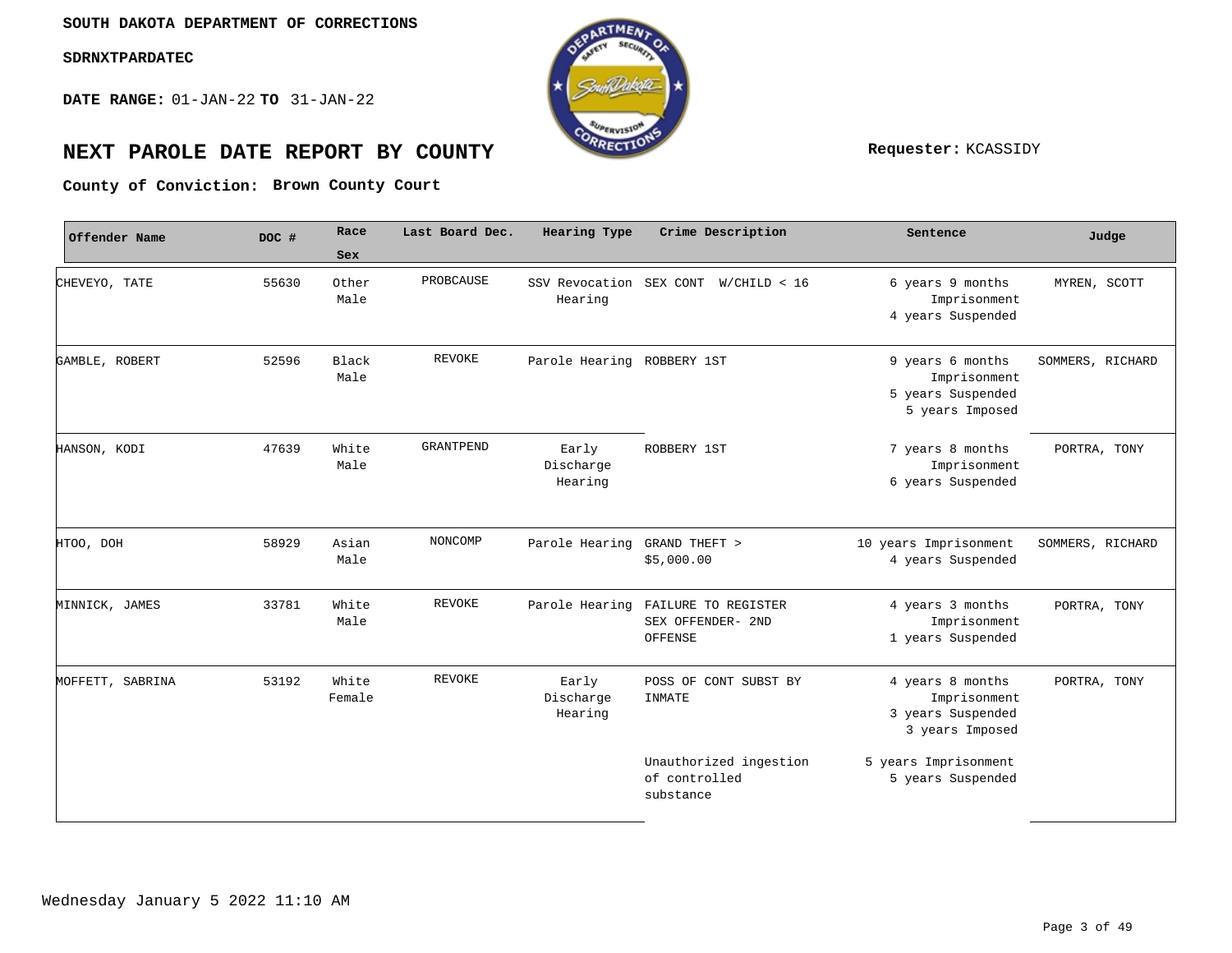**DATE RANGE:** 01-JAN-22 **TO** 31-JAN-22



| SCHAEFFER, SHELBY | 48203 | White<br>Male | PROBCAUSE | SSV Revocation RAPE 4TH<br>Hearing |                                                 | 14 years 6 months<br>Imprisonment<br>10 years Suspended | SOMMERS, RICHARD |
|-------------------|-------|---------------|-----------|------------------------------------|-------------------------------------------------|---------------------------------------------------------|------------------|
| SCHELLER, DERRICK | 54713 | White<br>Male | REVOKE    |                                    | Parole Hearing AGGRAVATED ASSAULT               | 4 years 6 months<br>Imprisonment<br>3 years Suspended   | SOMMERS, RICHARD |
| WILBOURN, SOLOMON | 45842 | Black<br>Male | NONCOMP   |                                    | Parole Hearing DISTRIBUTION OF CS SCH<br>I & II | 8 years 10 months<br>Imprisonment<br>8 years Suspended  | PORTRA, TONY     |
|                   |       |               |           |                                    | VIOLATION OF DRUG FREE<br>ZONE                  | 10 years Imprisonment<br>5 years Suspended              |                  |

**Brule County Court County of Conviction:**

| Offender Name     | DOC # | Race                       | Last Board Dec. | Hearing Type | Crime Description                              | Sentence                                  | Judge           |
|-------------------|-------|----------------------------|-----------------|--------------|------------------------------------------------|-------------------------------------------|-----------------|
|                   |       | Sex                        |                 |              |                                                |                                           |                 |
| FAST WOLF, LUTHER | 58969 | Native<br>American<br>Male | REVOKE          |              | Parole Hearing POSS CONT SUB (SCHED I<br>& II) | 5 years Imprisonment<br>4 years Suspended | ANDERSON, BRUCE |

**Buffalo County Court County of Conviction:**

| DOC # | Race              | Last Board Dec. | Hearing Type | Crime Description | Sentence                                              | Judge                    |
|-------|-------------------|-----------------|--------------|-------------------|-------------------------------------------------------|--------------------------|
|       | Sex               |                 |              |                   |                                                       |                          |
|       | or Latino<br>Male | REVOKE          |              | $\&$ II)          | 4 years Imprisonment<br>3 years 6 months<br>Suspended | ANDERSON,<br>BRUCE       |
|       |                   | 52012 Hispanic  |              |                   | Parole Hearing POSS CONT SUB (SCHED I                 | 3 years 6 months Imposed |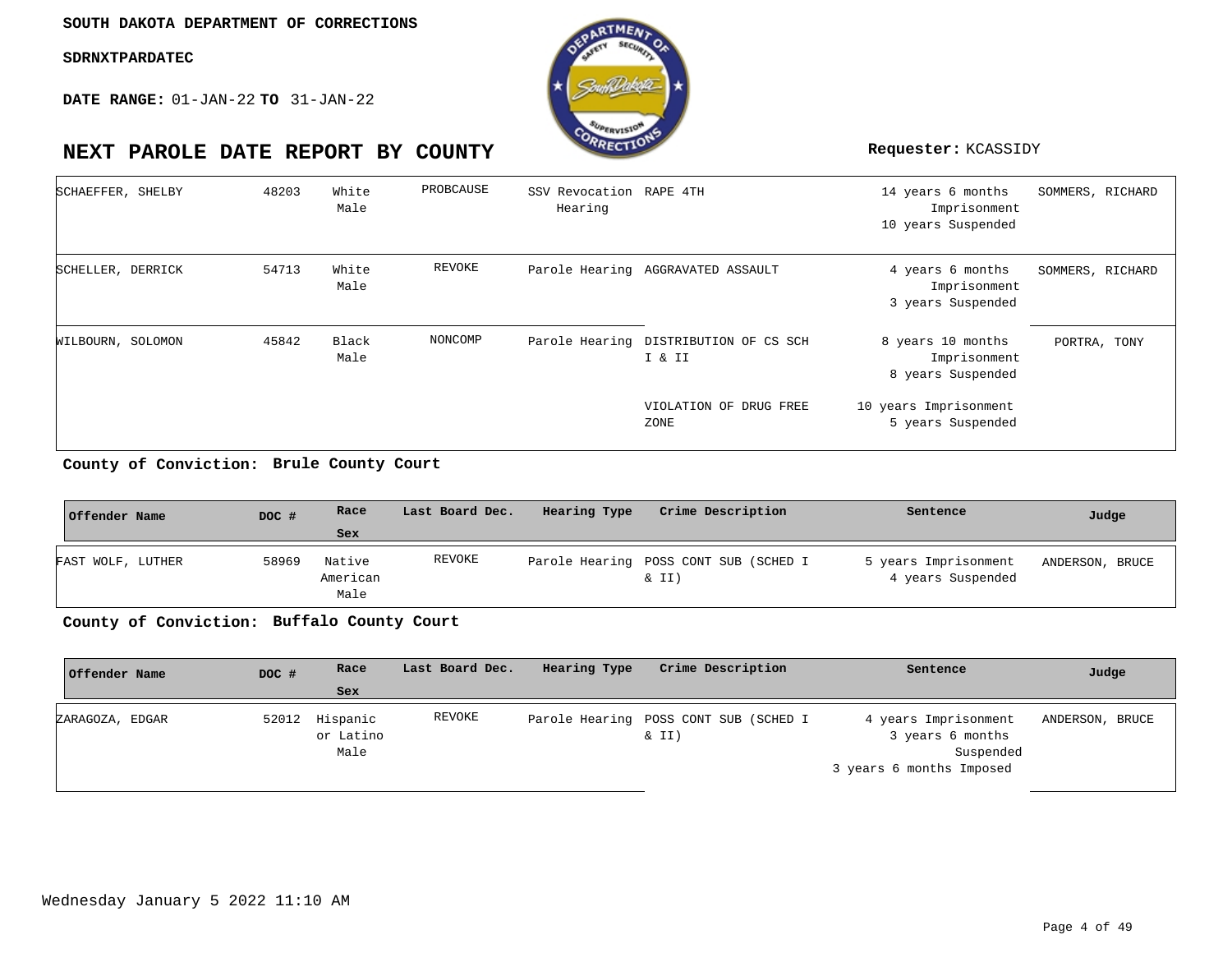**DATE RANGE:** 01-JAN-22 **TO** 31-JAN-22



# **NEXT PAROLE DATE REPORT BY COUNTY Requester:** KCASSIDY

**Butte County Court County of Conviction:**

| Offender Name   | DOC # | Race                          | Last Board Dec. | Hearing Type                  | Crime Description            | Sentence                                                                 | Judge        |
|-----------------|-------|-------------------------------|-----------------|-------------------------------|------------------------------|--------------------------------------------------------------------------|--------------|
|                 |       | Sex                           |                 |                               |                              |                                                                          |              |
| BEAR, AMANDA    | 54581 | White<br>Female               | WAIVEREV        | SSV Waiver<br>Hearing         | GRAND THEFT ><br>\$5,000.00  | 4 years 15<br>daysImprisonment<br>2 years Suspended                      | DAY, MICHAEL |
| FRITZLER, DAWN  | 59701 | White<br>Female               | REVOKE          | Parole Hearing DWI 4TH        |                              | 4 years 6 months<br>Imprisonment<br>2 years Suspended<br>2 years Imposed | DAY, MICHAEL |
| ROSALES, JEREMY | 45128 | Hispanic<br>or Latino<br>Male |                 | Early<br>Discharge<br>Hearing | POSS OF CHILD<br>PORNOGRAPHY | 7 years Imprisonment<br>2 years Suspended                                | DAY, MICHAEL |
|                 |       |                               |                 |                               | SOLICITATION OF A<br>MINOR   | 7 years Imprisonment<br>2 years Suspended                                |              |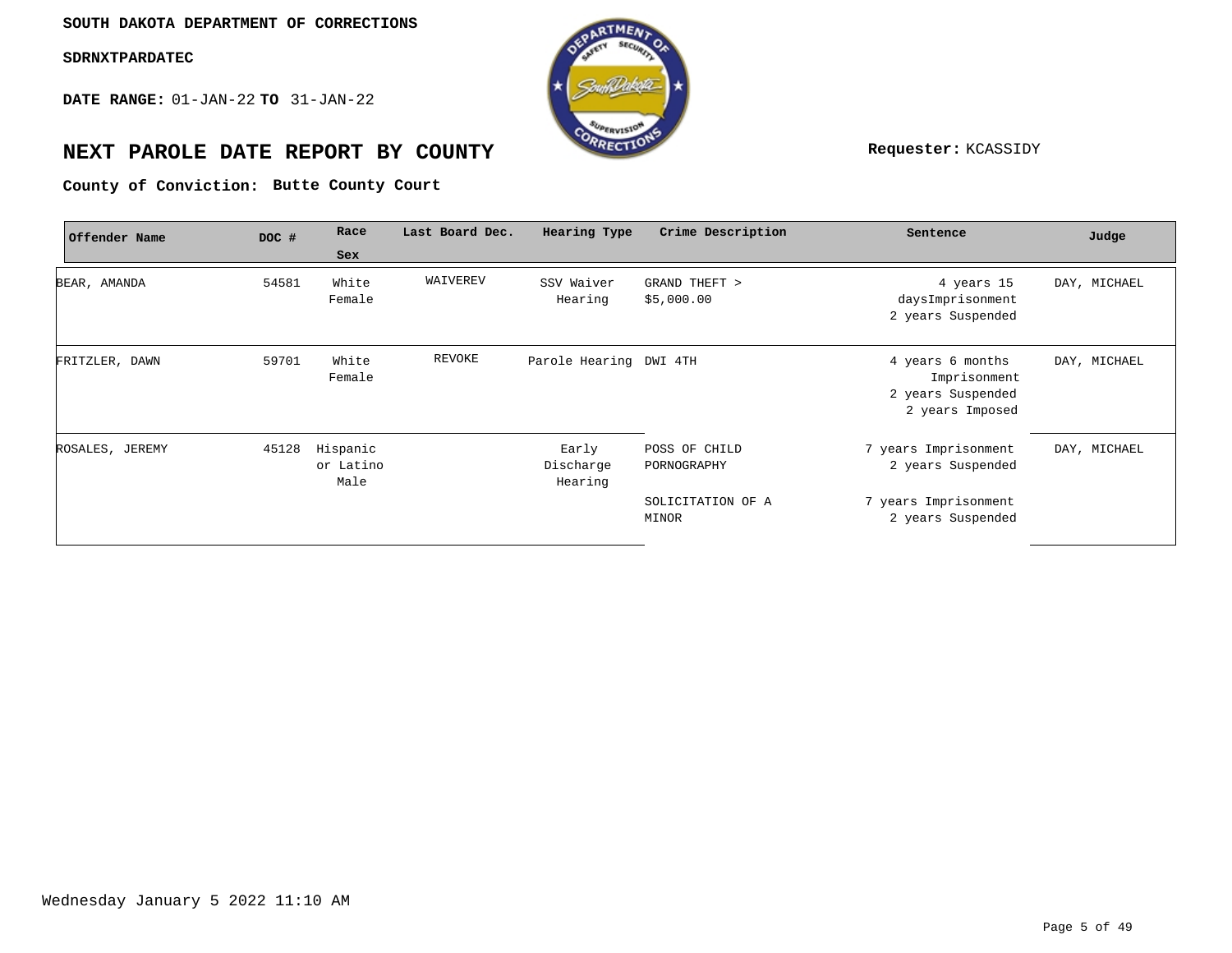**DATE RANGE:** 01-JAN-22 **TO** 31-JAN-22



# **NEXT PAROLE DATE REPORT BY COUNTY Requester:** KCASSIDY

County of Conviction: Charles Mix County

| Offender Name   | DOC # | Race                       | Last Board Dec. | Hearing Type                  | Crime Description                                    | Sentence                                                                        | Judge           |
|-----------------|-------|----------------------------|-----------------|-------------------------------|------------------------------------------------------|---------------------------------------------------------------------------------|-----------------|
|                 |       | Sex                        |                 |                               |                                                      |                                                                                 |                 |
| ARROW, ADRIAN   | 63398 | Native<br>American<br>Male | NONCOMP         | Parole Hearing                | Unauthorized ingestion<br>of controlled<br>substance | 3 years Imprisonment<br>1 years 6 months<br>Suspended                           | ANDERSON, BRUCE |
| CRANMER, DANIEL | 47459 | Native<br>American<br>Male |                 | Early<br>Discharge<br>Hearing | GRAND THEFT ><br>\$5,000.00                          | 10 years Imprisonment<br>9 years 6 months<br>Suspended                          | ANDERSON, BRUCE |
| HARTLEY, JOSEPH | 38924 | White<br>Male              | NONCOMPR        | Parole Hearing BURGLARY 2ND   |                                                      | 9 years 7 months 15<br>daysImprisonment<br>6 years Suspended<br>6 years Imposed | SMITH, PATRICK  |
| SMITH, DAVID    | 9401  | White<br>Male              | <b>REVOKE</b>   | Parole Hearing DWI 6TH        |                                                      | 4 years 11 months 10<br>daysImprisonment<br>4 years 6 months<br>Suspended       | ANDERSON, BRUCE |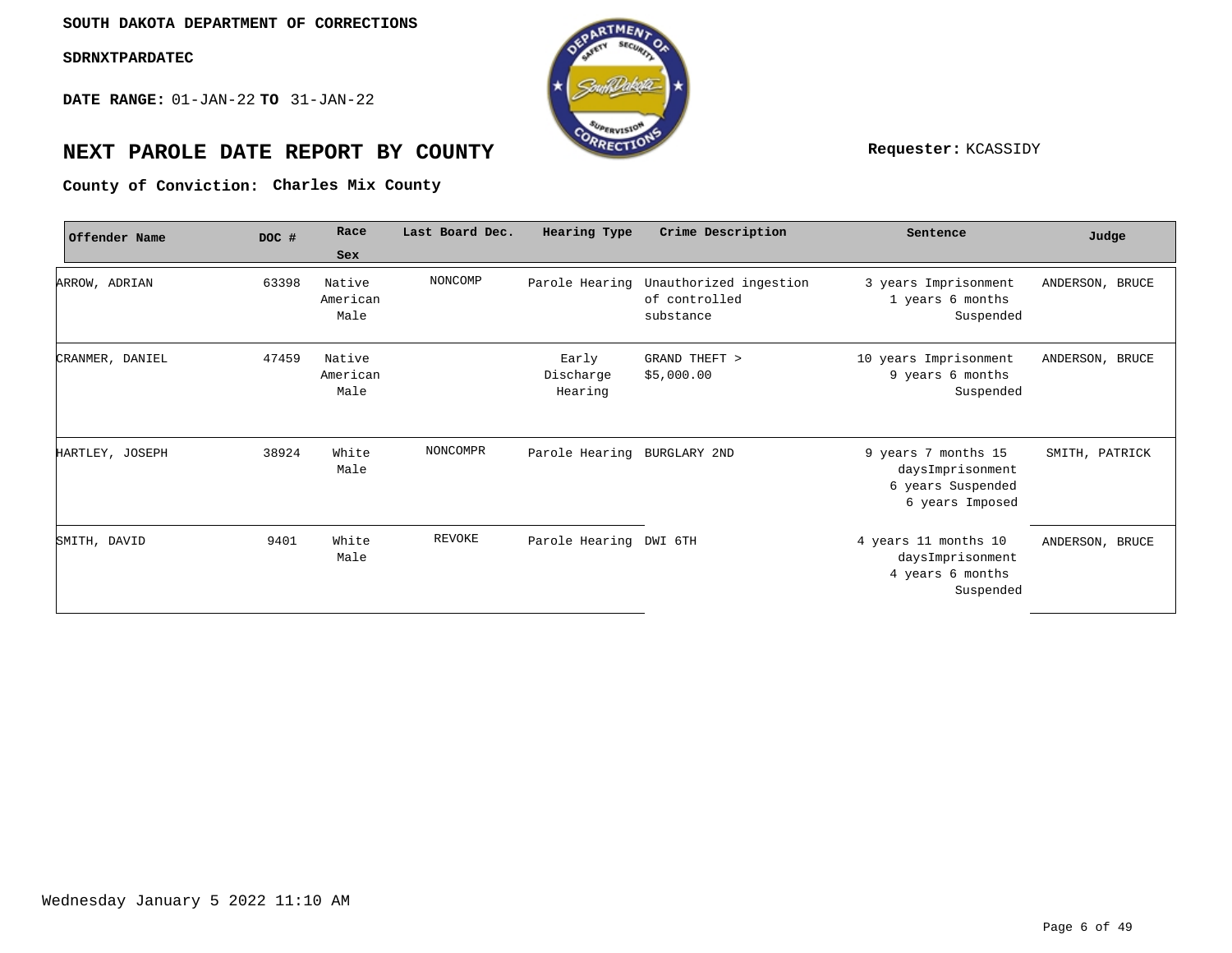**DATE RANGE:** 01-JAN-22 **TO** 31-JAN-22



## **NEXT PAROLE DATE REPORT BY COUNTY Requester:** KCASSIDY

County of Conviction: Clay County Court

| Offender Name  | DOC # | Race            | Last Board Dec. | Hearing Type                            | Crime Description                         | Sentence                                                     | Judge      |
|----------------|-------|-----------------|-----------------|-----------------------------------------|-------------------------------------------|--------------------------------------------------------------|------------|
|                |       | Sex             |                 |                                         |                                           |                                                              |            |
| BURKS, JOSEPH  | 21014 | White<br>Male   | REVOKE          |                                         | Parole Hearing SOLICITATION OF A<br>MINOR | 9 years Imprisonment<br>5 years Suspended<br>5 years Imposed | BERN, TAMI |
| HOGAN, DESTINY | 44821 | Black<br>Female | REVOKE          | Commutation-<br>Paper Review<br>Hearing | POSS CONT SUB (SCHED I<br>& II)           | 5 years Imprisonment<br>2 years Suspended                    | BERN, TAMI |
|                |       |                 |                 |                                         | FAILURE TO APPEAR                         | 2 years Imprisonment                                         |            |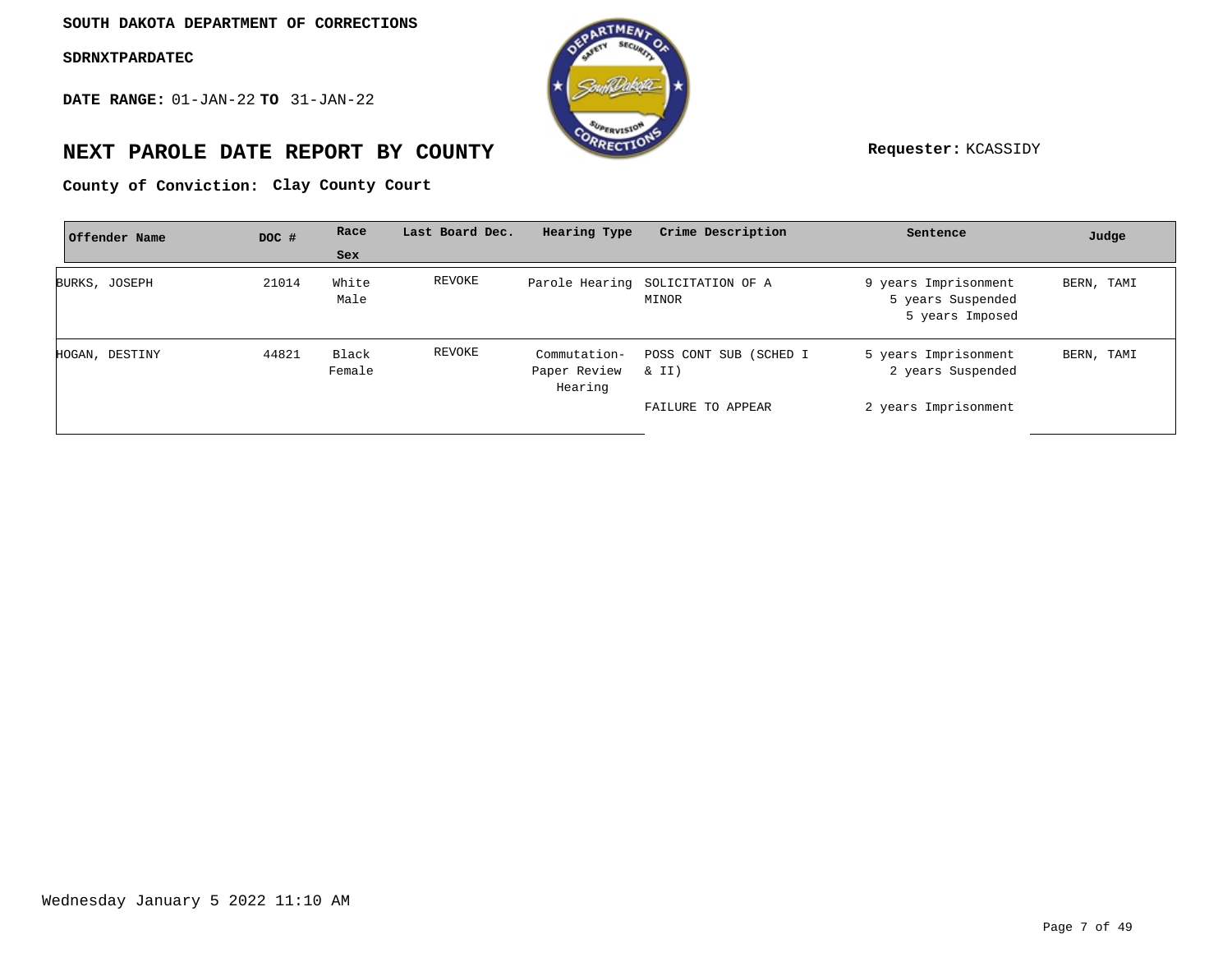**DATE RANGE:** 01-JAN-22 **TO** 31-JAN-22



# **NEXT PAROLE DATE REPORT BY COUNTY Requester:** KCASSIDY

**Codington County Court County of Conviction:**

| DOC # | Race                       | Last Board Dec. | Hearing Type | Crime Description                                    | Sentence                                                                 | Judge         |
|-------|----------------------------|-----------------|--------------|------------------------------------------------------|--------------------------------------------------------------------------|---------------|
|       | <b>Sex</b>                 |                 |              |                                                      |                                                                          |               |
| 16140 | White<br>Male              | <b>REVOKE</b>   |              |                                                      | 4 years 6 months<br>Imprisonment                                         | MEANS, CARMEN |
| 38024 | Native<br>American<br>Male | REVOKE          | Hearing      |                                                      | 2 years Imprisonment<br>1 years Suspended                                | SPEAR, ROBERT |
| 12716 | White<br>Male              | CONT            |              | Unauthorized ingestion<br>of controlled<br>substance | 4 years 6 months<br>Imprisonment<br>2 years Suspended                    | MEANS, CARMEN |
| 44361 | White<br>Male              | <b>REVOKE</b>   |              | Unauthorized ingestion<br>of controlled<br>substance | 4 years 6 months<br>Imprisonment<br>2 years Suspended<br>2 years Imposed | MEANS, CARMEN |
|       |                            |                 |              | FAILURE TO APPEAR                                    | 2 years Imprisonment<br>2 years Suspended<br>2 years Imposed             |               |
| 53956 | Native<br>American<br>Male | NONCOMP         |              | POSS CONT SUB (SCHED I<br>& II)                      | 3 years 6 months<br>Imprisonment                                         | ELSHERE, DAWN |
|       |                            |                 |              | Unauthorized ingestion<br>of controlled<br>substance | 5 years Imprisonment                                                     |               |
|       |                            |                 |              | Parole Hearing<br>Parole Hearing<br>Parole Hearing   | Parole Hearing BURGLARY 3RD<br>Non-compliance DWI 3RD                    |               |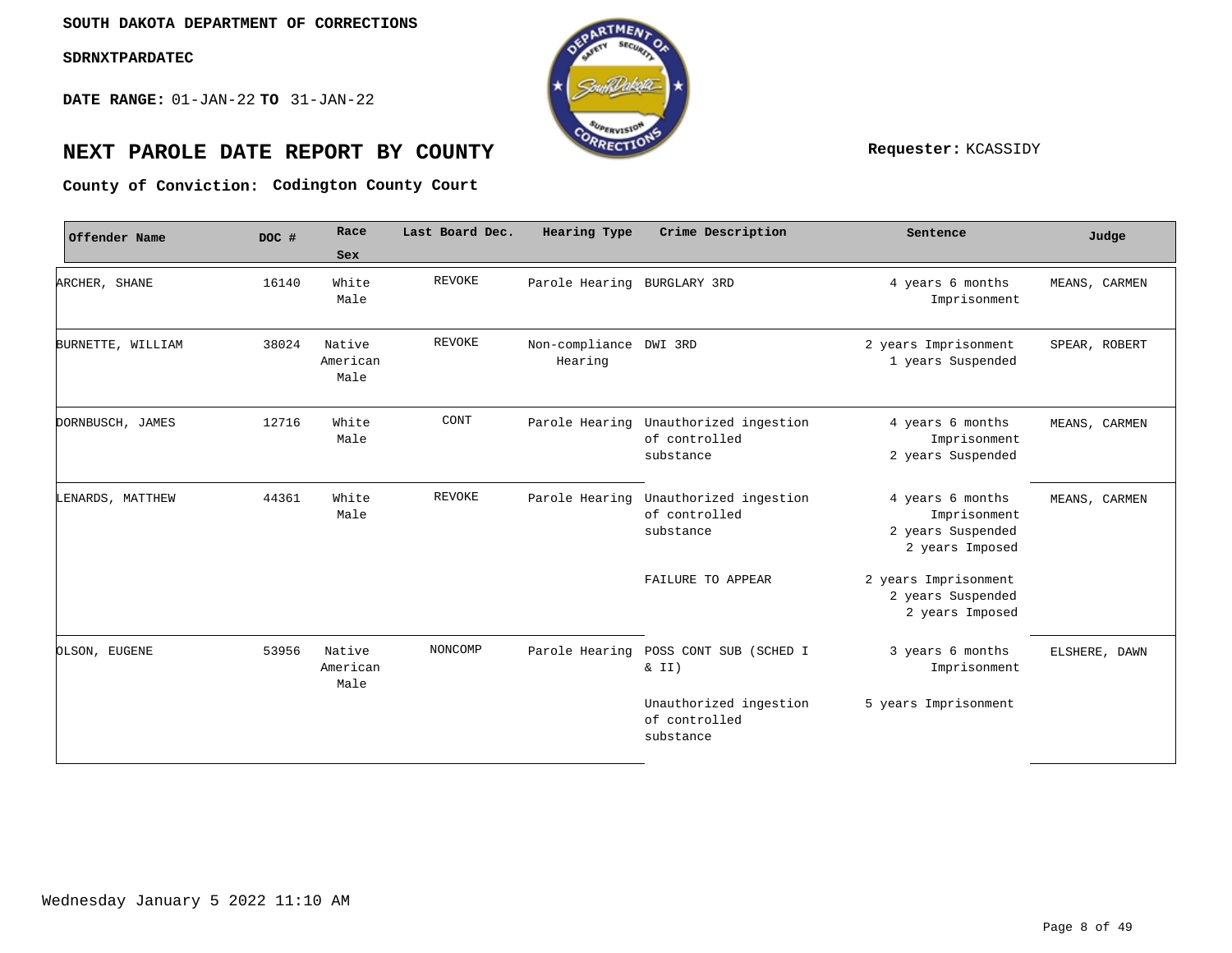**DATE RANGE:** 01-JAN-22 **TO** 31-JAN-22



# **NEXT PAROLE DATE REPORT BY COUNTY Requester:** KCASSIDY

**Davison County Court County of Conviction:**

| Offender Name      | DOC # | Race                       | Last Board Dec. | <b>Hearing Type</b>         | Crime Description                  | Sentence                                                                        | Judge                      |
|--------------------|-------|----------------------------|-----------------|-----------------------------|------------------------------------|---------------------------------------------------------------------------------|----------------------------|
|                    |       | Sex                        |                 |                             |                                    |                                                                                 |                            |
| FAST HORSE, DONALD | 10675 | Native<br>American<br>Male | <b>REVOKE</b>   | Parole Hearing              | POSS CONT SUB (SCHED I<br>$\& II)$ | 3 years 8 months 10<br>daysImprisonment<br>2 years Suspended<br>2 years Imposed | GILES, CHRIS               |
| GOODBEAU, MICHAEL  | 52327 | White<br>Male              | <b>REVOKE</b>   | Parole Hearing BURGLARY 3RD |                                    | 4 years 8 months 10<br>daysImprisonment<br>4 years Suspended<br>4 years Imposed | GILES, CHRIS               |
| MC GHEE, JEFFREY   | 13242 | Native<br>American<br>Male | <b>REVOKE</b>   | Parole Hearing              | POSS CONT SUB (SCHED I<br>$\& II)$ | 4 years 9 months<br>Imprisonment<br>2 years Suspended<br>2 years Imposed        | GILES, CHRIS               |
| SARHA, NATHAN      | 11757 | White<br>Male              | <b>REVOKE</b>   | Parole Hearing              | POSS CONT SUB (SCHED I<br>$\& II)$ | 4 years 9 months<br>Imprisonment<br>2 years Suspended<br>2 years Imposed        | GILES, CHRIS               |
|                    |       |                            |                 |                             | FAILURE TO APPEAR                  | 2 years Imprisonment<br>Suspended<br>Imposed                                    |                            |
| SMITH, DAVID       | 9401  | White<br>Male              | <b>REVOKE</b>   | Parole Hearing DWI 6TH      |                                    | 9 years 1 months 10<br>daysImprisonment<br>5 years Suspended<br>5 years Imposed | BJORKMAN, JUDGE<br>TIMOTHY |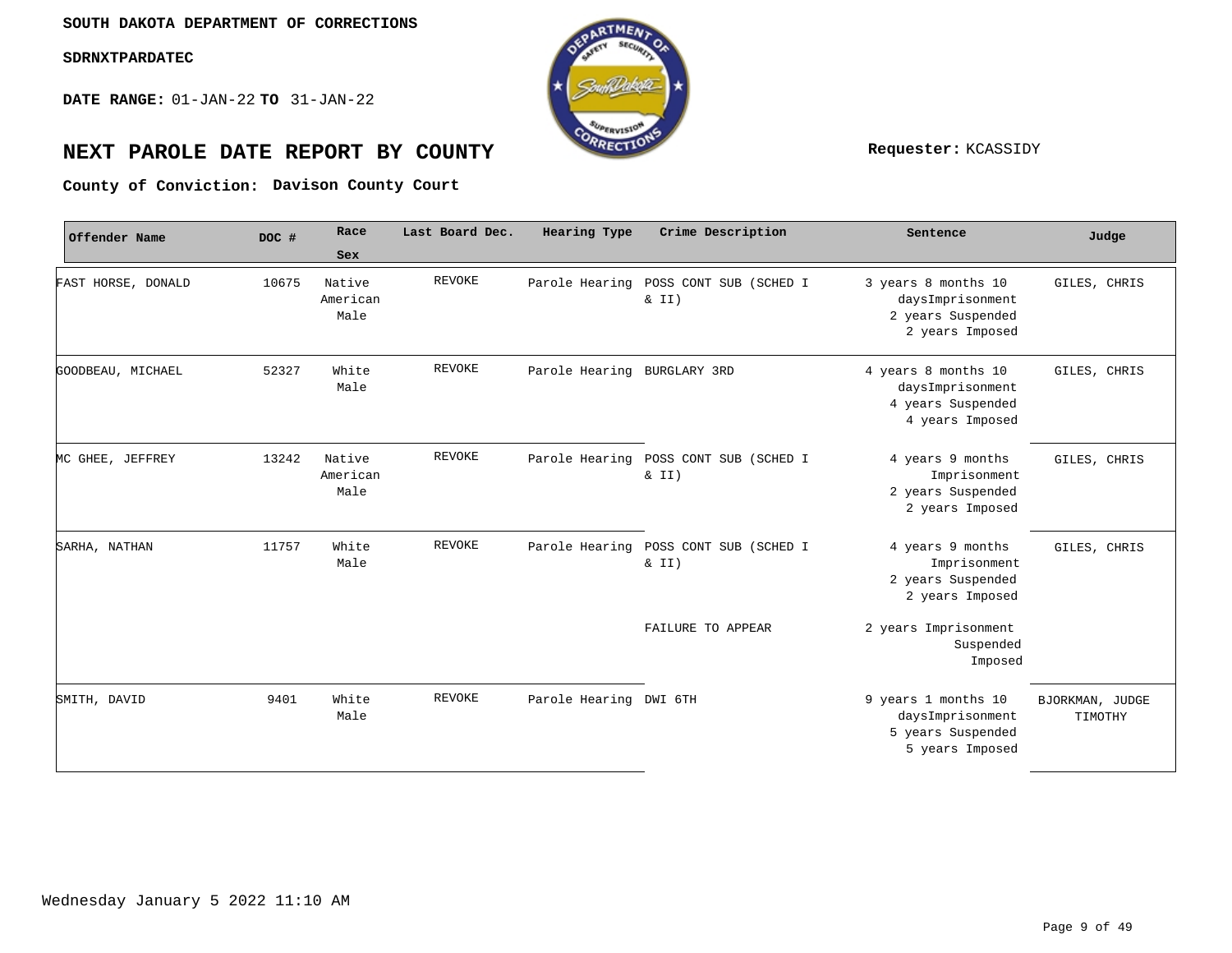**DATE RANGE:** 01-JAN-22 **TO** 31-JAN-22



| VANWALLEGHEN, DEMETRIUS | 51771 | Black<br>Male | REVOKE | Parole Hearing BURGLARY 3RD |                                                   | 4 years 9 months<br>Imprisonment<br>4 years Suspended<br>4 years Imposed | GILES, CHRIS |
|-------------------------|-------|---------------|--------|-----------------------------|---------------------------------------------------|--------------------------------------------------------------------------|--------------|
|                         |       |               |        |                             | GRAND THEFT ><br>\$5,000.00                       | 5 years Imprisonment<br>7 months Suspended<br>Imposed                    |              |
| WRIGHT, CHARLES         | 25710 | Black<br>Male |        | Hearing                     | Non-compliance POSS CONT SUB (SCHED I<br>$\&$ II) | 4 years 9 months<br>Imprisonment                                         | GILES, CHRIS |
|                         |       |               |        |                             | POSS CONT SUB (SCHED I<br>$\&$ II)                | 5 years Imprisonment<br>5 years Suspended                                |              |

### **Day County Court County of Conviction:**

| DOC # | Race          | Last Board Dec. | Hearing Type                  | Crime Description                                         | Sentence                                                                                                       | Judge        |
|-------|---------------|-----------------|-------------------------------|-----------------------------------------------------------|----------------------------------------------------------------------------------------------------------------|--------------|
|       | Sex           |                 |                               |                                                           |                                                                                                                |              |
| 11896 | White<br>Male |                 | Early<br>Discharge<br>Hearing | DISTRIBUTION OF CS SCH<br>POSS OF CONT SUBST BY<br>INMATE | 8 years 6 months<br>Imprisonment<br>5 years Suspended<br>8 years 6 months<br>Imprisonment<br>5 years Suspended | FLEMMER, JON |
|       |               |                 |                               |                                                           | I & II                                                                                                         |              |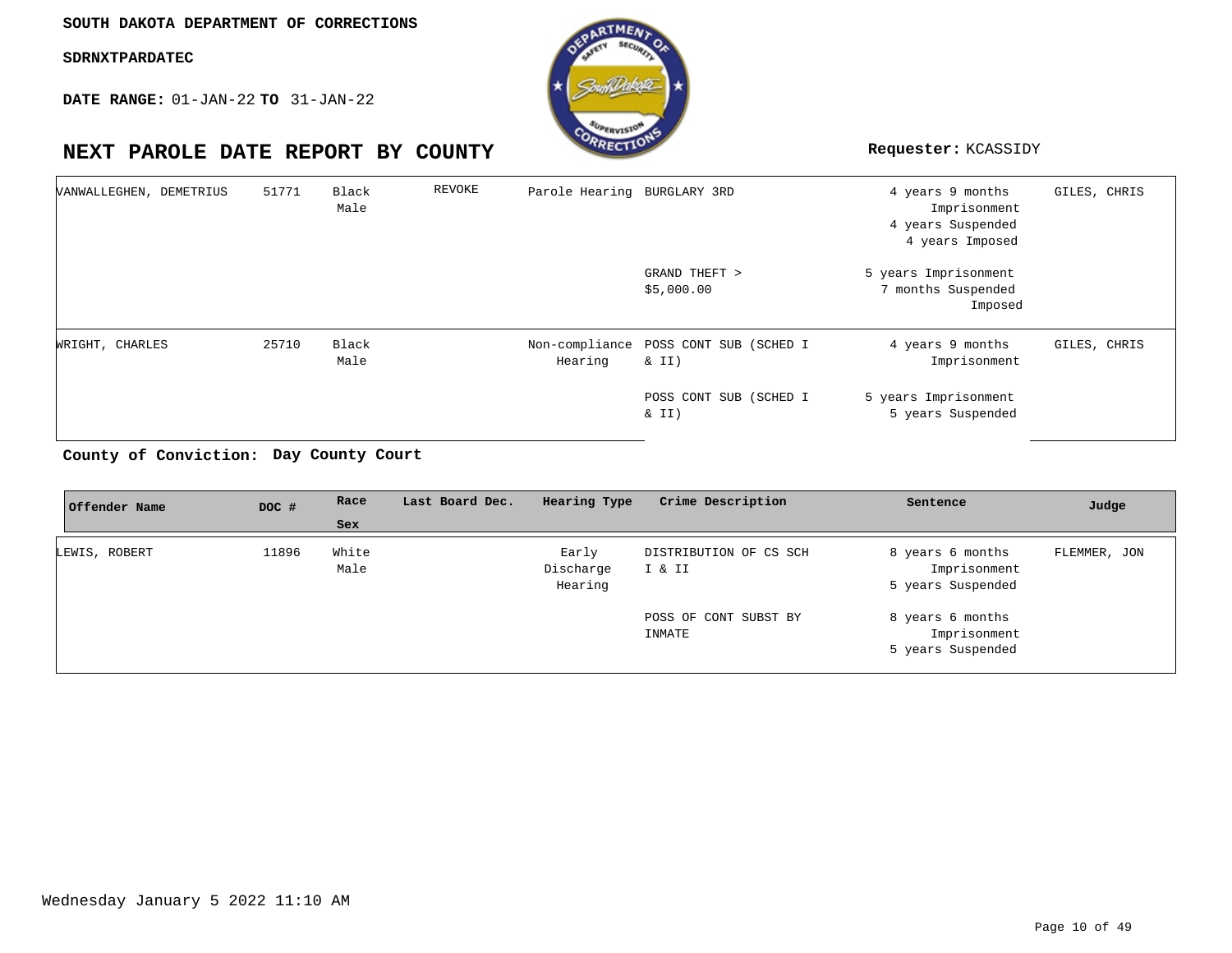**DATE RANGE:** 01-JAN-22 **TO** 31-JAN-22



# **NEXT PAROLE DATE REPORT BY COUNTY Requester:** KCASSIDY

**Fall River County Court County of Conviction:**

| Offender Name | DOC # | Race     | Last Board Dec. | Hearing Type | Crime Description | Sentence          | Judge        |
|---------------|-------|----------|-----------------|--------------|-------------------|-------------------|--------------|
|               |       | Sex      |                 |              |                   |                   |              |
| PRENDEZ, ALEX | 4507  | Native   | REVOKE          | Early        | ROBBERY 1ST       | 24 years 9 months | TICE, MERTON |
|               |       | American |                 | Discharge    |                   | Imprisonment      |              |
|               |       | Male     |                 | Hearing      |                   | 8 years Suspended |              |
|               |       |          |                 |              |                   | 8 years Imposed   |              |
|               |       |          |                 |              |                   |                   |              |

**Faulk County Court County of Conviction:**

| Offender Name     | DOC # | Race          | Last Board Dec. | Hearing Type | Crime Description                                                    | Sentence                                                                 | Judge            |
|-------------------|-------|---------------|-----------------|--------------|----------------------------------------------------------------------|--------------------------------------------------------------------------|------------------|
|                   |       | Sex           |                 |              |                                                                      |                                                                          |                  |
| SCHELLER, DERRICK | 54713 | White<br>Male | REVOKE          |              | Parole Hearing Intentional damage to<br>property<br>>\$2,500<\$5,000 | 4 years 6 months<br>Imprisonment<br>3 years Suspended<br>3 years Imposed | SOMMERS, RICHARD |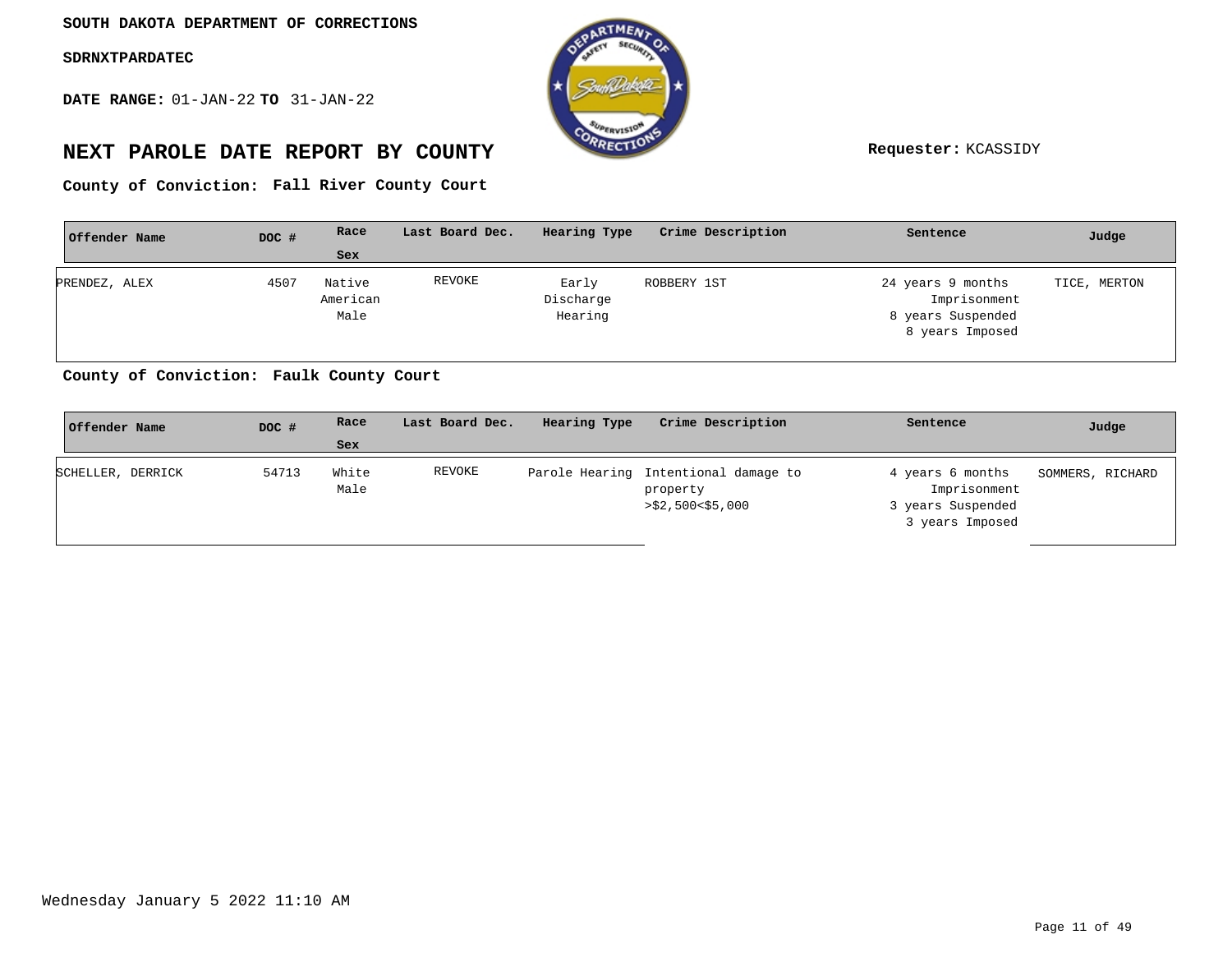**DATE RANGE:** 01-JAN-22 **TO** 31-JAN-22



# **NEXT PAROLE DATE REPORT BY COUNTY REPORT BY ALL PROPERTY REQUESTER:** KCASSIDY

**Hughes County Court County of Conviction:**

| Offender Name            | DOC # | Race                       | Last Board Dec. | Hearing Type                | Crime Description                                    | Sentence                                                                 | Judge                 |
|--------------------------|-------|----------------------------|-----------------|-----------------------------|------------------------------------------------------|--------------------------------------------------------------------------|-----------------------|
|                          |       | Sex                        |                 |                             |                                                      |                                                                          |                       |
| BLACK SPOTTED HORSE, TYL | 46503 | Native<br>American<br>Male | <b>REVOKE</b>   |                             | Parole Hearing AGGRAVATED ASSAULT                    | 6 years 3 months<br>Imprisonment                                         | BROWN, JOHN           |
| BRIGGS, NATHAN           | 10520 | Native<br>American<br>Male | <b>REVOKE</b>   | Parole Hearing              | Unauthorized ingestion<br>of controlled<br>substance | 7 years Imprisonment<br>3 years Suspended<br>3 years Imposed             | BROWN, JOHN           |
| DESERSA, RICHIE          | 38383 | Native<br>American<br>Male | <b>REVOKE</b>   | Parole Hearing BURGLARY 2ND |                                                      | 9 years 3 months<br>Imprisonment                                         | BROWN, JOHN           |
| DUPRIS, MASON            | 60415 | Native<br>American<br>Male | NONCOMP         | Parole Hearing              | POSS CONT SUB (SCHED I<br>$\&$ II)                   | 2 years 11 months 10<br>daysImprisonment                                 | KLINGER,<br>CHRISTINA |
| EDWARDS, BRIAN           | 37918 | White<br>Male              | NONCOMP         |                             | Parole Hearing AGGRAVATED ASSAULT                    | 10 years Imprisonment                                                    | BROWN, JOHN           |
| LADEAUX, FORREST         | 39185 | Native<br>American<br>Male | <b>REVOKE</b>   | Parole Hearing BURGLARY 2ND |                                                      | 9 years 9 months<br>Imprisonment<br>5 years Suspended<br>5 years Imposed | BROWN, JOHN           |
| MAKESHIMFIRST, VINCENT   | 61027 | Native<br>American<br>Male | <b>REVOKE</b>   |                             | Parole Hearing POSS OF CONTROLLED<br>SUBSTANCE       | 4 years 9 months<br>Imprisonment<br>3 years Suspended<br>3 years Imposed | MAYER, BRIDGET        |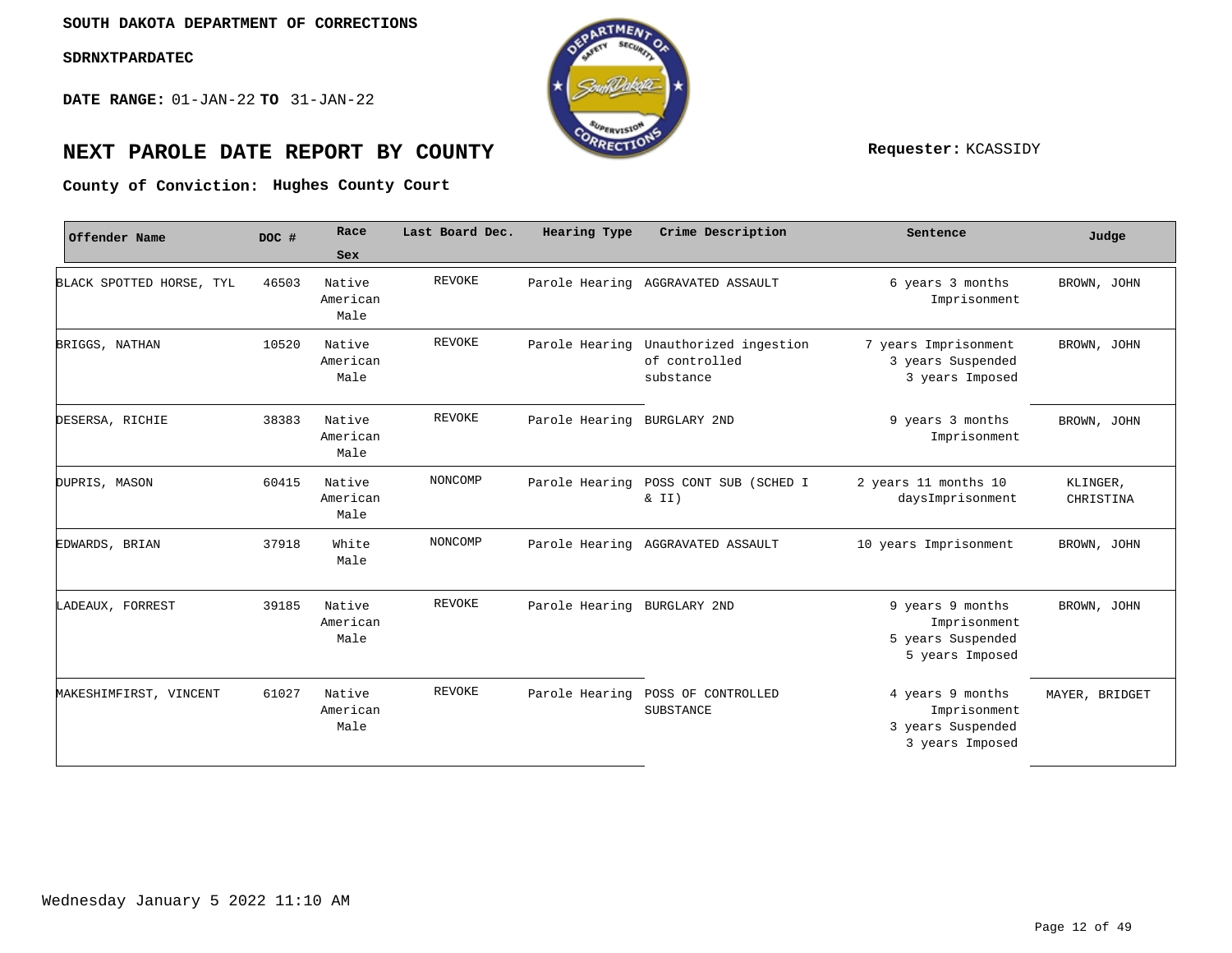**DATE RANGE:** 01-JAN-22 **TO** 31-JAN-22

# **NEXT PAROLE DATE REPORT BY COUNTY Requester:** KCASSIDY

| MEXICAN, LOUIS        | 43645 | Native<br>American<br>Male   | REVOKE   | Parole Hearing BURGLARY 2ND |                                                                     | 14 years 2 months 20<br>daysImprisonment<br>7 years Suspended<br>7 years Imposed | BROWN, JOHN     |
|-----------------------|-------|------------------------------|----------|-----------------------------|---------------------------------------------------------------------|----------------------------------------------------------------------------------|-----------------|
| RED EAGLE, TYLER      | 40660 | Native<br>American<br>Male   | REVOKE   | Parole Hearing BURGLARY 3RD |                                                                     | 4 years 5 months 10<br>daysImprisonment<br>2 years Suspended<br>2 years Imposed  | MAYER, BRIDGET  |
|                       |       |                              |          |                             | BURGLARY 3RD                                                        | 4 years 5 months 10<br>daysImprisonment<br>2 years Suspended<br>2 years Imposed  |                 |
| SCOUTS ENEMY, MIRACLE | 45489 | Native<br>American<br>Female | WAIVEREV |                             | Parole Hearing Unauthorized ingestion<br>of controlled<br>substance | 4 years Imprisonment<br>4 years Suspended<br>4 years Imposed                     | NORTHRUP, MARGO |

**Kingsbury County Court County of Conviction:**

| Offender Name | DOC # | Race          | Last Board Dec. | Hearing Type                            | Crime Description | Sentence               | Judge        |
|---------------|-------|---------------|-----------------|-----------------------------------------|-------------------|------------------------|--------------|
|               |       | Sex           |                 |                                         |                   |                        |              |
| PRATT, ROBERT | 21179 | White<br>Male | DENY            | Commutation-<br>Paper Review<br>Hearing | MANSLAUGHTER 1ST  | 100 years Imprisonment | TIMM, ROBERT |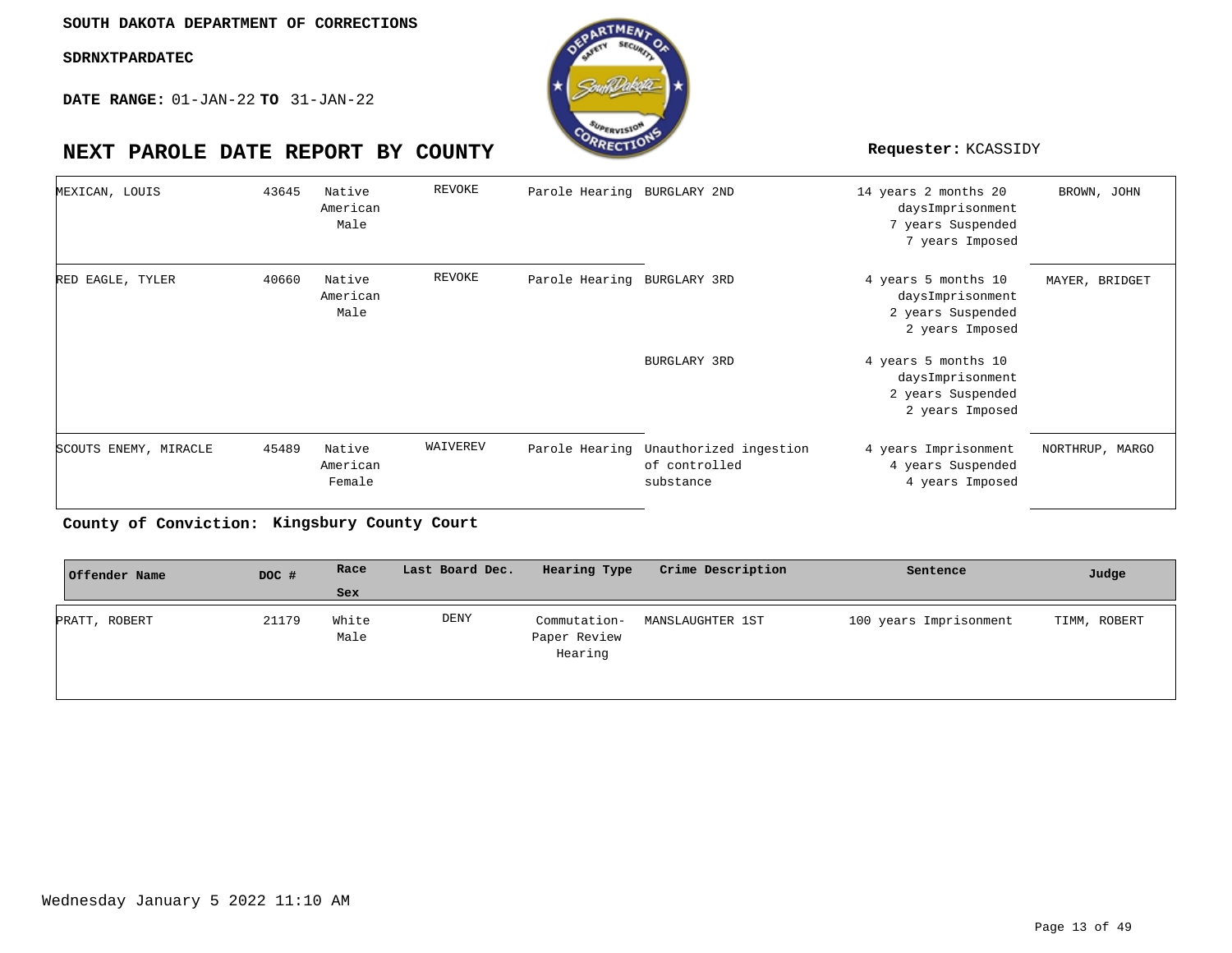**DATE RANGE:** 01-JAN-22 **TO** 31-JAN-22



# **NEXT PAROLE DATE REPORT BY COUNTY Requester:** KCASSIDY

**Lawrence County Court County of Conviction:**

| Offender Name   | DOC # | Race            | Last Board Dec. | Hearing Type                  | Crime Description                                    | Sentence                                                                 | Judge         |
|-----------------|-------|-----------------|-----------------|-------------------------------|------------------------------------------------------|--------------------------------------------------------------------------|---------------|
|                 |       | Sex             |                 |                               |                                                      |                                                                          |               |
| BEAR, AMANDA    | 54581 | White<br>Female | WAIVEREV        | SSV Waiver<br>Hearing         | POSS CONT SUB (SCHED I<br>$\&$ II)                   | 4 years 15<br>daysImprisonment                                           | STRAWN, ERIC  |
|                 |       |                 |                 |                               | POSS CONT SUB (SCHED I<br>& II)                      | 4 years 15<br>daysImprisonment                                           |               |
|                 |       |                 |                 |                               | Unauthorized ingestion<br>of controlled<br>substance | 4 years 15<br>daysImprisonment                                           |               |
|                 |       |                 |                 |                               | GRAND THEFT ><br>\$5,000.00                          | 9 years 15<br>daysImprisonment<br>5 years Suspended                      |               |
| GRAVES, STACI   | 38234 | White<br>Female |                 | Early<br>Discharge<br>Hearing | SEX CONT<br>W/CHILD < 16                             | 14 years 3 months<br>Imprisonment<br>5 years Suspended                   | MACY, RANDALL |
|                 |       |                 |                 |                               | SOLICITATION OF A<br>MINOR                           | 9 years 3 months<br>Imprisonment                                         |               |
| HAMLING, HOLDEN | 54621 | White<br>Male   | <b>REVOKE</b>   |                               | Parole Hearing POSS CONT SUB (SCHED I<br>& II)       | 4 years 9 months<br>Imprisonment<br>4 years Suspended<br>4 years Imposed | STRAWN, ERIC  |
| HARVEY, SHAYLYN | 57528 | White<br>Female |                 | Early<br>Discharge<br>Hearing | Unauthorized ingestion<br>of controlled<br>substance | 4 years 6 months<br>Imprisonment                                         | N/A           |
|                 |       |                 |                 |                               |                                                      |                                                                          |               |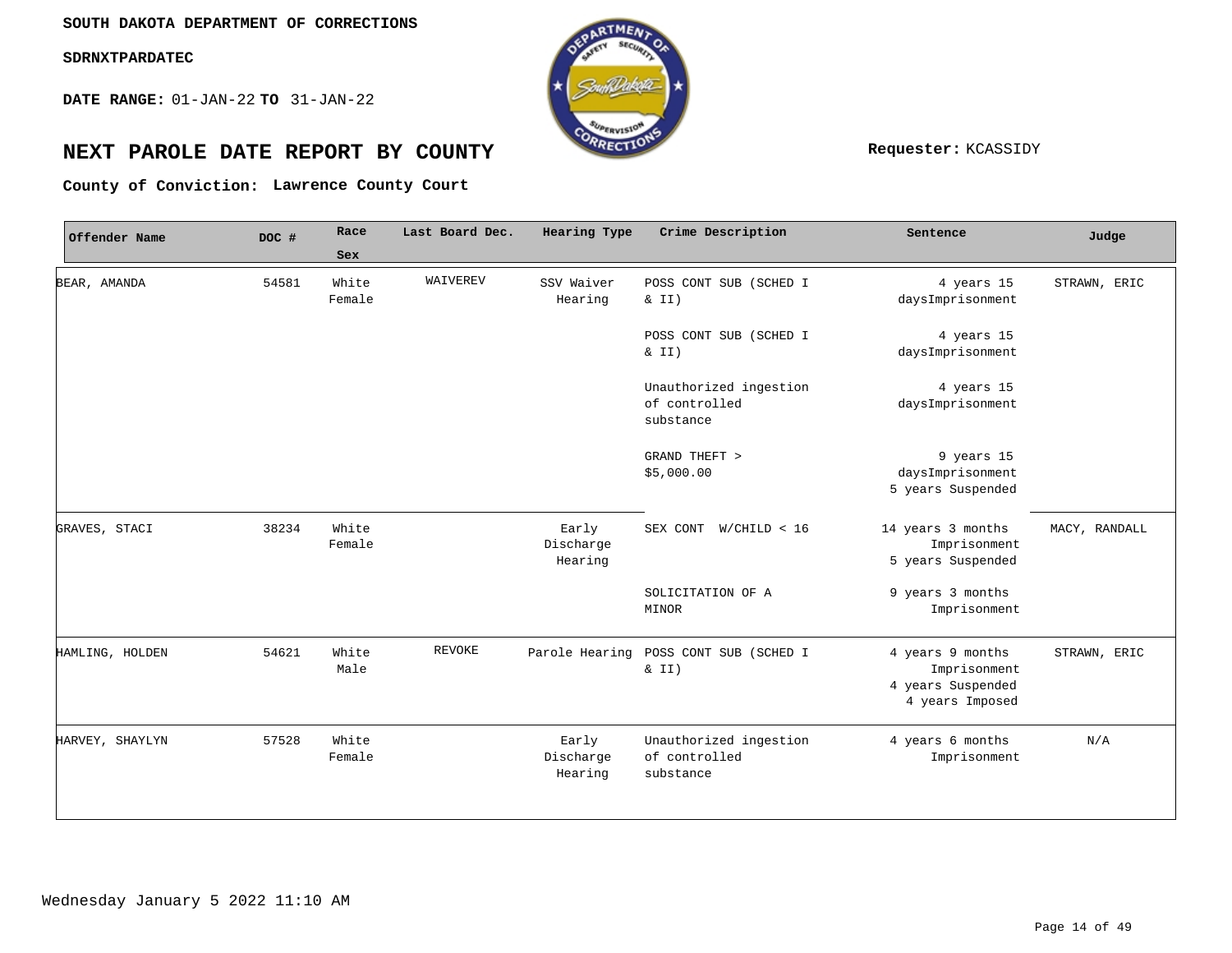

| LENTZ, JACQUELINE  | 58456 | White<br>Female |           | Early<br>Discharge<br>Hearing | DWI 6TH                                              | 4 years 9 months<br>Imprisonment<br>3 years Suspended         | COMER, MICHELLE |
|--------------------|-------|-----------------|-----------|-------------------------------|------------------------------------------------------|---------------------------------------------------------------|-----------------|
| SMITH, TASHA       | 52774 | White<br>Female | GRANTPEND | Early<br>Discharge<br>Hearing | GRAND THEFT ><br>\$5,000.00                          | 6 years 11 months 20<br>daysImprisonment<br>7 years Suspended | COMER, MICHELLE |
| WICKENHAGEN, JARED | 32017 | White<br>Male   | CONT      | Hearing                       | SSV Revocation CHILD ABUSE- VICTIM<br>AGE 7 OR OLDER | 8 years Imprisonment<br>6 years Suspended                     | STRAWN, ERIC    |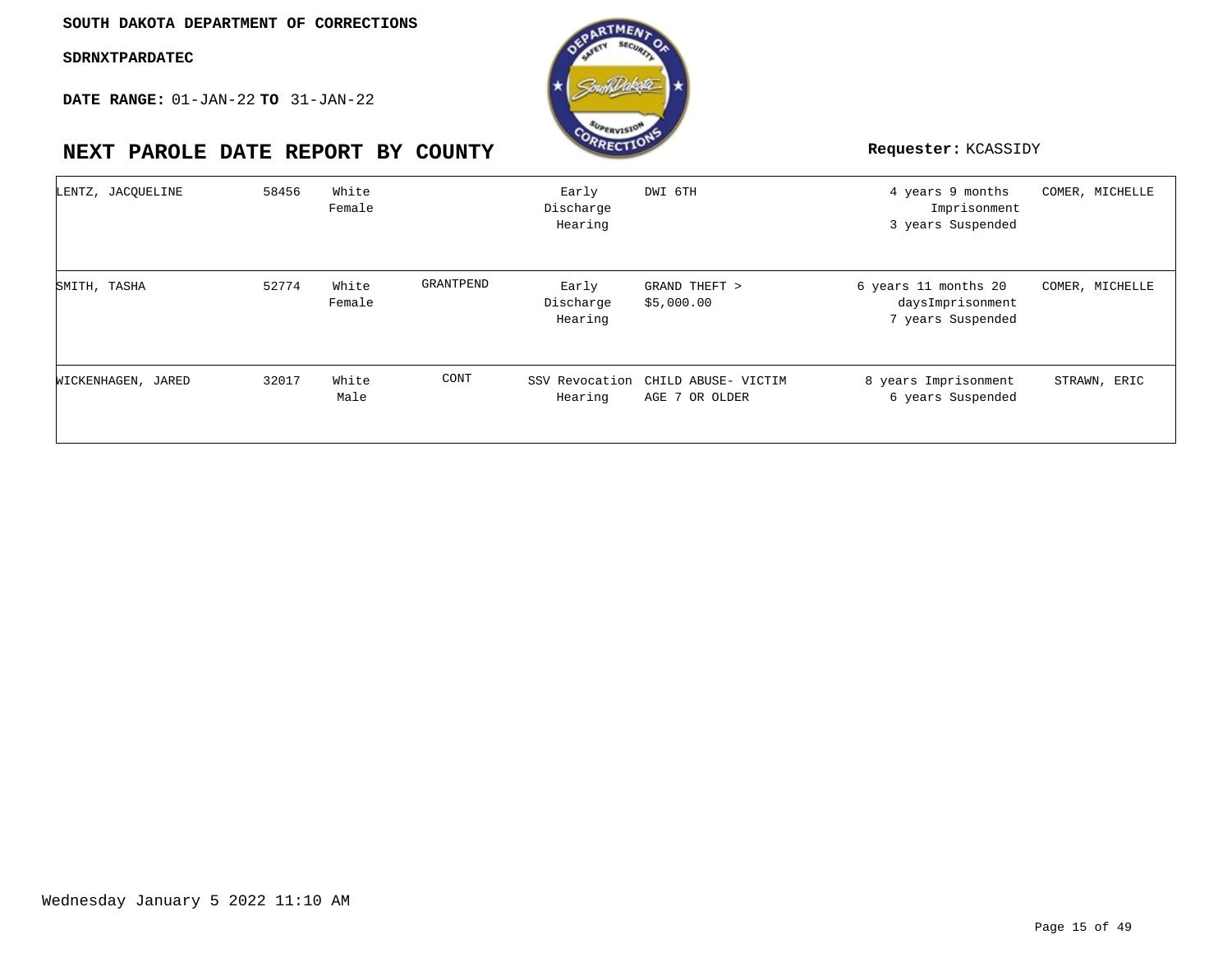**DATE RANGE:** 01-JAN-22 **TO** 31-JAN-22



# **NEXT PAROLE DATE REPORT BY COUNTY Requester:** KCASSIDY

**Lincoln County Court County of Conviction:**

| Offender Name     | DOC # | Race                       | Last Board Dec. | Hearing Type                  | Crime Description                            | Sentence                                                                 | Judge             |
|-------------------|-------|----------------------------|-----------------|-------------------------------|----------------------------------------------|--------------------------------------------------------------------------|-------------------|
|                   |       | Sex                        |                 |                               |                                              |                                                                          |                   |
| AHRENS, TYLER     | 56532 | White<br>Male              |                 | Early<br>Discharge<br>Hearing | DIST OF MJ: > 1 LB                           | 3 years 6 months<br>Imprisonment<br>1 years Suspended                    | PEKAS, JOHN       |
| BENJAMIN, SETH    | 16243 | Black<br>Male              | NONCOMPR        | Parole Hearing BURGLARY 3RD   |                                              | 7 years 3 months<br>Imprisonment<br>5 years Suspended<br>5 years Imposed | DAMGAARD, NATALIE |
| BETTELYOUN, BRUCE | 51692 | Native<br>American<br>Male | <b>REVOKE</b>   | Parole Hearing                | RECEIVING/<br>TRANSFERRING STOLEN<br>VEHICLE | 4 years 6 months<br>Imprisonment<br>2 years Suspended<br>2 years Imposed | PEKAS, JOHN       |
| HOOKER, ERIC      | 56572 | White<br>Male              | <b>REVOKE</b>   | Parole Hearing                | POSS CONT SUB (SCHED I<br>& II)              | 4 years 9 months<br>Imprisonment<br>2 years Suspended<br>2 years Imposed | PEKAS, JOHN       |
| KNODE, RONALD     | 52362 | White<br>Male              | <b>REVOKE</b>   | Parole Hearing DWI 3RD        |                                              | 2 years Imprisonment<br>2 years Suspended<br>2 years Imposed             | PEKAS, JOHN       |
| PETE, ZACKARY     | 52868 | White<br>Male              |                 | Early<br>Discharge<br>Hearing | DIST OF MJ: > 1 LB                           | 15 years Imprisonment<br>14 years Suspended                              | PEKAS, JOHN       |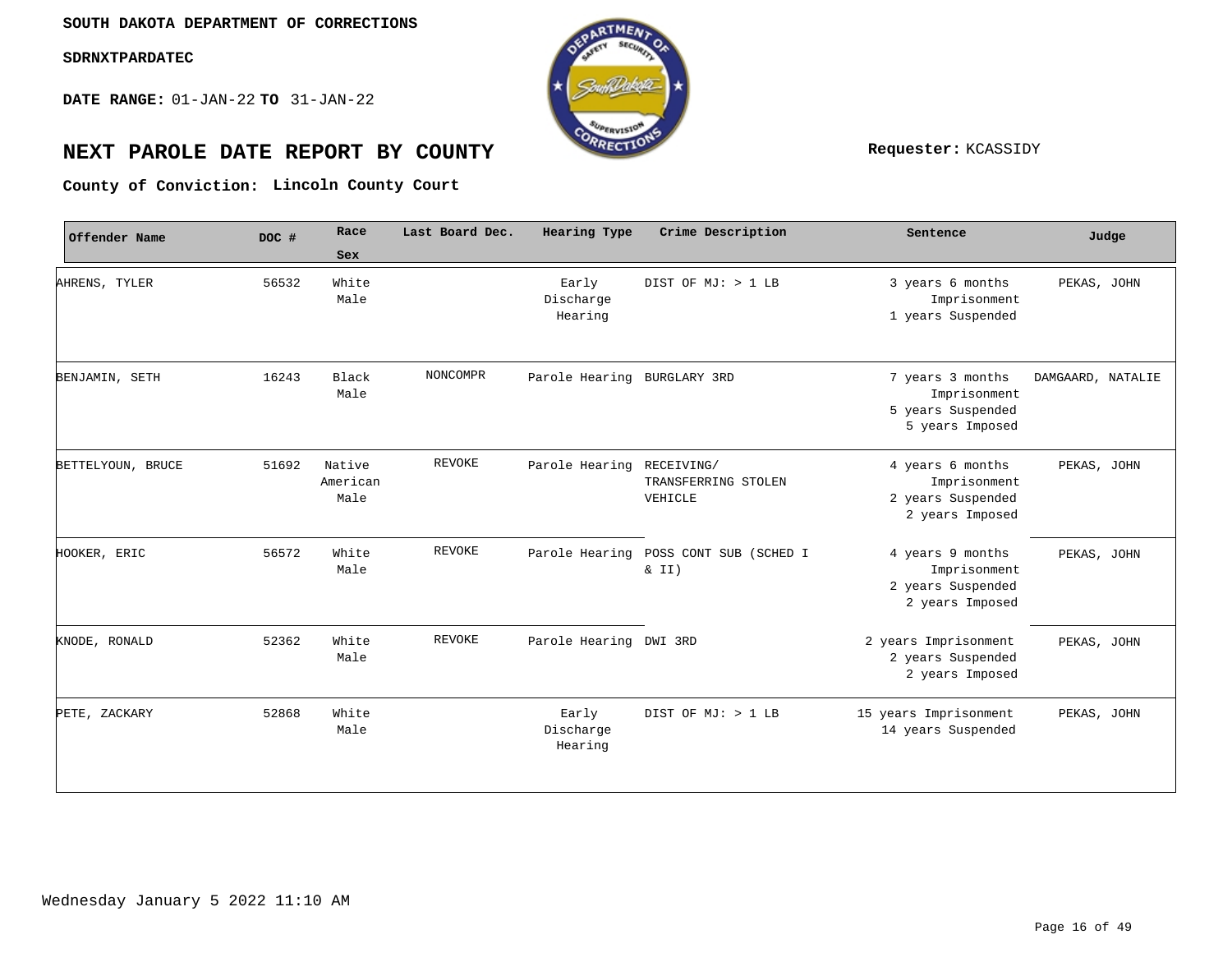**DATE RANGE:** 01-JAN-22 **TO** 31-JAN-22



| SPIELMAN, LUCAS | 58628 | White<br>Male | NONCOMP       | Parole Hearing RECEIVING/ | TRANSFERRING STOLEN<br>VEHICLE                                    | 3 years Imprisonment<br>2 years Suspended                                              | PEKAS, JOHN       |  |
|-----------------|-------|---------------|---------------|---------------------------|-------------------------------------------------------------------|----------------------------------------------------------------------------------------|-------------------|--|
|                 |       |               |               |                           | FAILURE TO APPEAR                                                 | 4 years Imprisonment<br>2 years Suspended                                              |                   |  |
| VANORMAN, CHAZ  | 13554 | White<br>Male | <b>REVOKE</b> | Parole Hearing            | RECEIVING/<br>TRANSFERRING STOLEN<br>VEHICLE                      | 9 years 6 months<br>Imprisonment<br>7 years Suspended<br>Imposed                       | HOFFMAN, DOUG     |  |
| VANORMAN, CHAZ  | 13554 | White<br>Male | <b>REVOKE</b> | Parole Hearing            | ELUDING A POLICE<br>OFFICER<br>POSS CONT SUB (SCHED I<br>$\&$ II) | 7 years Imprisonment<br>4 years Suspended<br>8 years Imprisonment<br>8 years Suspended | RASMUSSEN, RACHEL |  |
| VONTHADEN, JOHN | 51588 | White<br>Male | <b>REVOKE</b> | Parole Hearing            | AGGRAVATED ASSAULT<br><b>AGAINST LAW</b><br><b>ENFORCEMENT</b>    | 8 years Imprisonment<br>3 years Suspended<br>Imposed                                   | PEKAS, JOHN       |  |
| VONTHADEN, JOHN | 51588 | White<br>Male | <b>REVOKE</b> | Parole Hearing            | SIMPLE ASSAULT ON LAW<br>ENFORCEMENT                              | 5 years Imprisonment<br>2 years 6 months<br>Suspended                                  | RASMUSSEN, RACHEL |  |

### **Lyman County Court County of Conviction:**

| Offender Name   | DOC # | Race                          | Last Board Dec. | Hearing Type | Crime Description                              | Sentence                                  | Judge          |
|-----------------|-------|-------------------------------|-----------------|--------------|------------------------------------------------|-------------------------------------------|----------------|
|                 |       | <b>Sex</b>                    |                 |              |                                                |                                           |                |
| ZARAGOZA, EDGAR | 52012 | Hispanic<br>or Latino<br>Male | REVOKE          |              | Parole Hearing POSS CONT SUB (SCHED I<br>& II) | 5 years Imprisonment<br>5 years Suspended | MAYER, BRIDGET |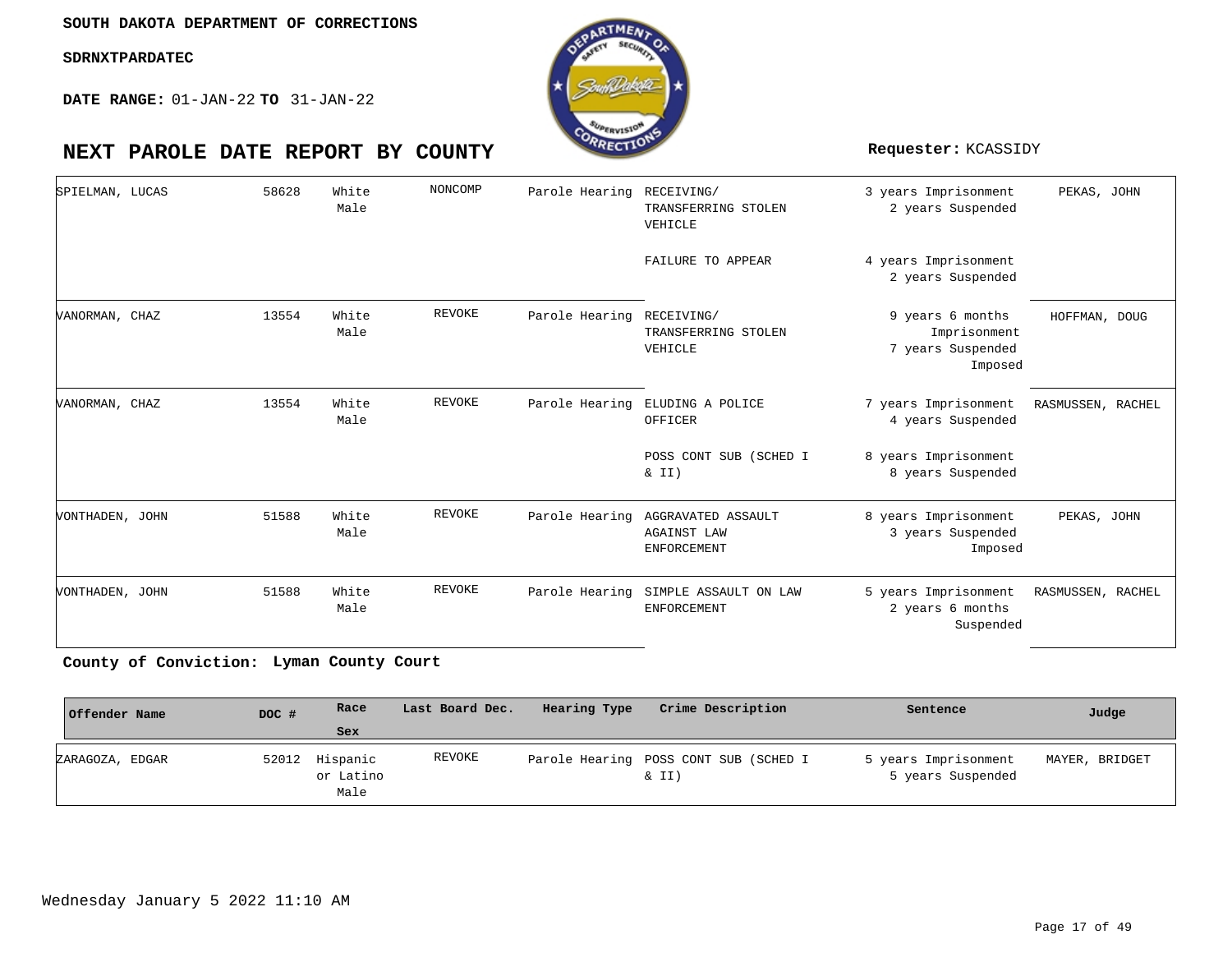**DATE RANGE:** 01-JAN-22 **TO** 31-JAN-22



# **NEXT PAROLE DATE REPORT BY COUNTY Requester:** KCASSIDY

**McCook County Court County of Conviction:**

| Offender Name   | DOC # | Race          | Last Board Dec. | Hearing Type | Crime Description                              | Sentence                                  | Judge        |
|-----------------|-------|---------------|-----------------|--------------|------------------------------------------------|-------------------------------------------|--------------|
|                 |       | Sex           |                 |              |                                                |                                           |              |
| WRIGHT, CHARLES | 25710 | Black<br>Male |                 | Hearing      | Non-compliance POSS CONT SUB (SCHED I<br>& II) | 5 years Imprisonment<br>5 years Suspended | GILES, CHRIS |

### **Meade County Court County of Conviction:**

| Offender Name     | DOC # | Race<br>Sex                   | Last Board Dec. | Hearing Type                            | Crime Description                | Sentence                                               | Judge        |
|-------------------|-------|-------------------------------|-----------------|-----------------------------------------|----------------------------------|--------------------------------------------------------|--------------|
| HAMLING, HOLDEN   | 54621 | White<br>Male                 | REVOKE          |                                         | Parole Hearing FAILURE TO APPEAR | 1 years 9 months<br>Imprisonment                       | DAY, MICHAEL |
| MEZA, MARCELO     | 53267 | Hispanic<br>or Latino<br>Male |                 | Commutation-<br>Paper Review<br>Hearing | BURGLARY 1ST                     | 18 years 6 months<br>Imprisonment<br>5 years Suspended | DAY, MICHAEL |
| PAANANEN, DOUGLAS | 58995 | White<br>Male                 |                 | Early<br>Discharge<br>Hearing           | DWI 6TH                          | 6 years 6 months<br>Imprisonment<br>4 years Suspended  | DAY, MICHAEL |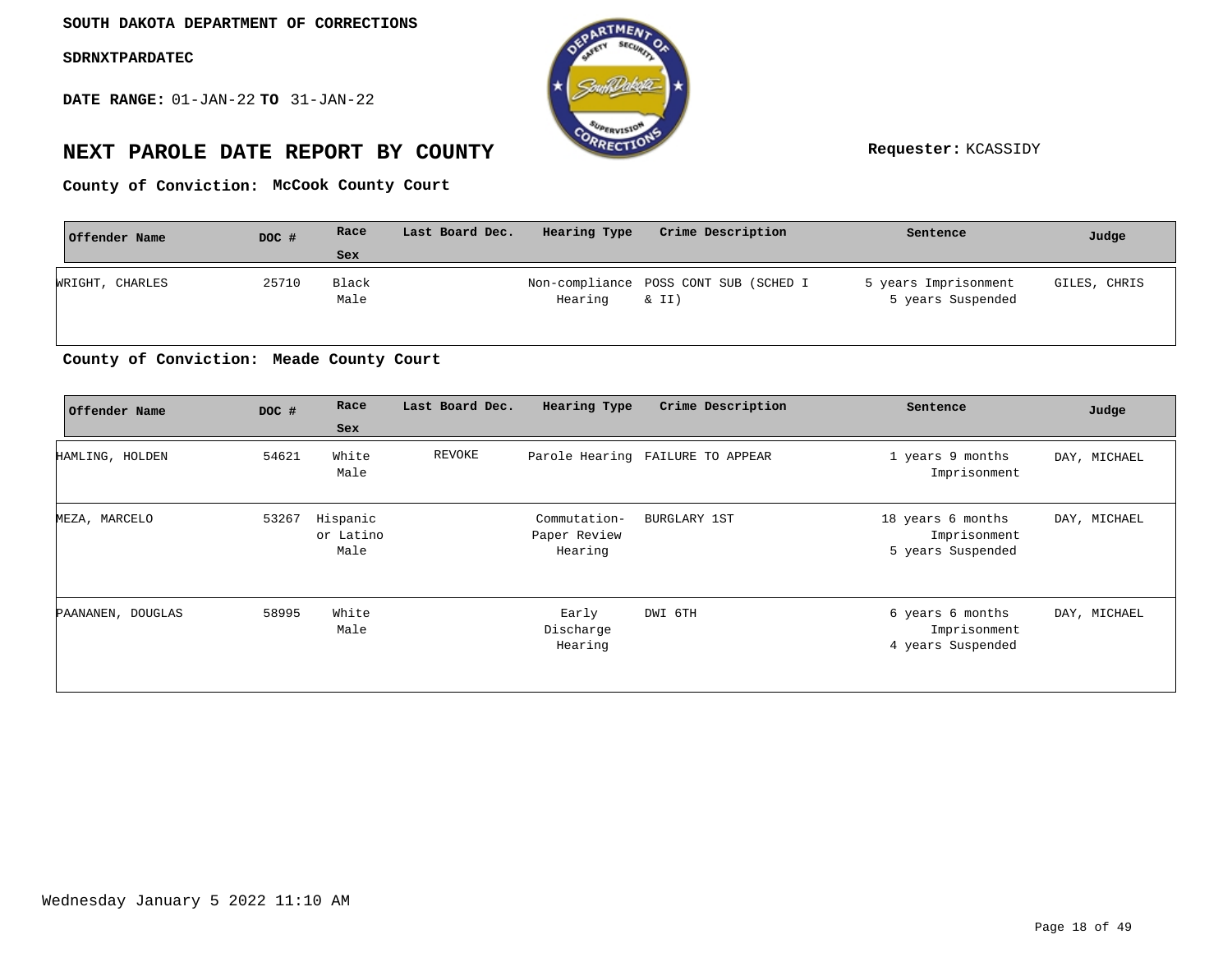**DATE RANGE:** 01-JAN-22 **TO** 31-JAN-22



# **NEXT PAROLE DATE REPORT BY COUNTY Requester:** KCASSIDY

**Mellette County Court County of Conviction:**

| Offender Name  | DOC # | Race                       | Last Board Dec. | Hearing Type                 | Crime Description                                       | Sentence                                                                 | Judge         |
|----------------|-------|----------------------------|-----------------|------------------------------|---------------------------------------------------------|--------------------------------------------------------------------------|---------------|
|                |       | Sex                        |                 |                              |                                                         |                                                                          |               |
| BARTLETT, KURT | 48311 | Native<br>American<br>Male | REVOKE          | Parole Hearing GRAND THEFT > | \$2,500.00                                              | 4 years 6 months<br>Imprisonment                                         | BARNETT, MARK |
|                |       |                            |                 |                              | Intentional damage to<br>property>\$5,000<\$100,0<br>00 | 9 years 6 months<br>Imprisonment<br>5 years Suspended<br>5 years Imposed |               |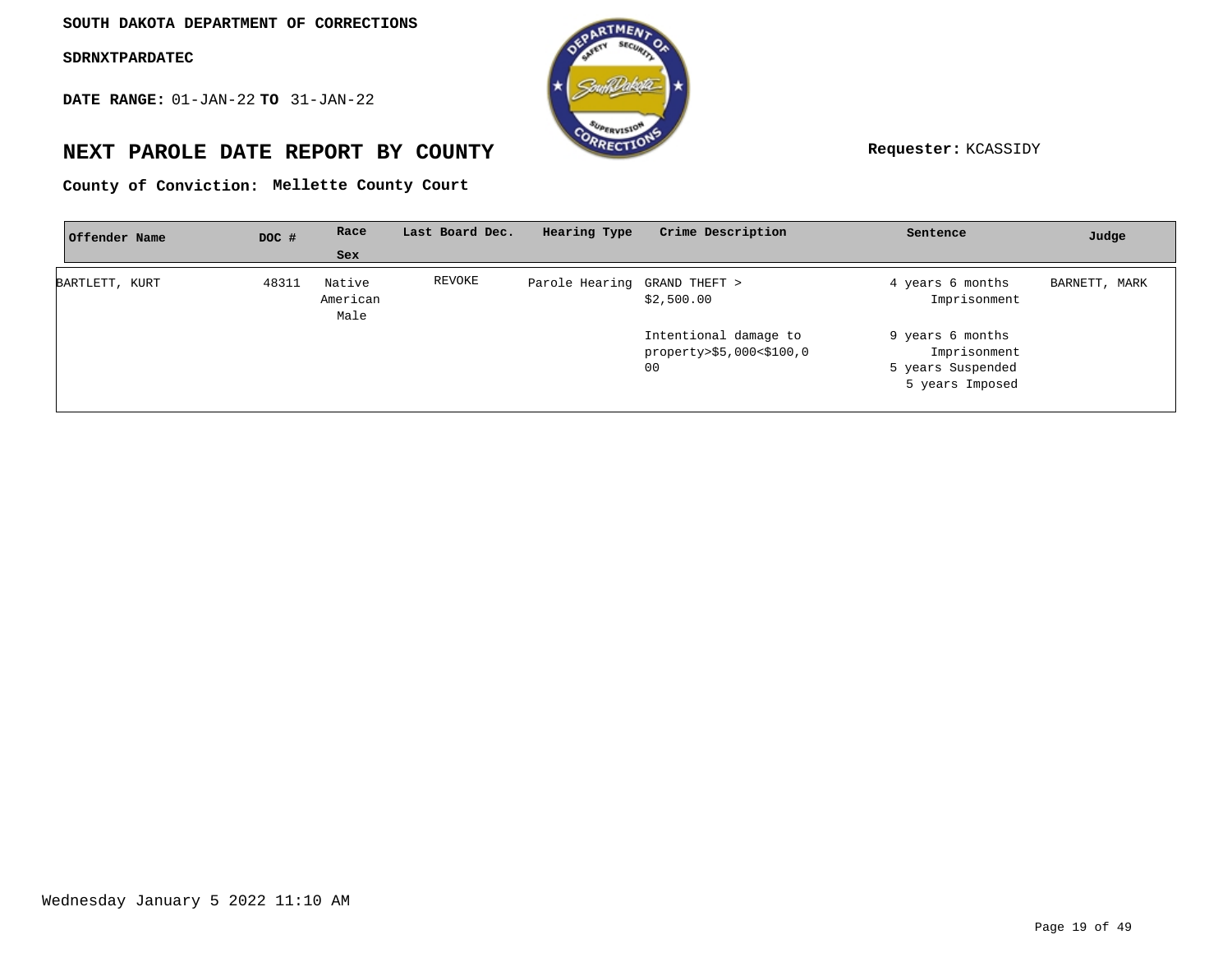**DATE RANGE:** 01-JAN-22 **TO** 31-JAN-22



# **NEXT PAROLE DATE REPORT BY COUNTY REPORT BY ALL PROPERTY REQUESTER:** KCASSIDY

**Minnehaha County Court County of Conviction:**

| Offender Name   | DOC # | Race                       | Last Board Dec. | Hearing Type                  | Crime Description                              | Sentence                                                                                                                 | Judge                   |
|-----------------|-------|----------------------------|-----------------|-------------------------------|------------------------------------------------|--------------------------------------------------------------------------------------------------------------------------|-------------------------|
|                 |       | Sex                        |                 |                               |                                                |                                                                                                                          |                         |
| ABRAHAM, ISRAEL | 47914 | Native<br>American<br>Male |                 | Hearing                       | Non-compliance POSS CONT SUB (SCHED I<br>& II) | 2 years 9 months<br>Imprisonment                                                                                         | CLARK, JONI             |
| ABRAHAM, ISRAEL | 47914 | Native<br>American<br>Male |                 | Hearing                       | Non-compliance ESCAPE- SECOND DEGREE           | 1 years 9 months<br>Imprisonment                                                                                         | CUTLER, JONI            |
| AHRENS, TYLER   | 56532 | White<br>Male              |                 | Early<br>Discharge<br>Hearing | DISTRIBUTION OF CS SCH<br>I & II               | 9 years 6 months<br>Imprisonment<br>8 years Suspended                                                                    | ZELL, BRADLEY           |
|                 |       |                            |                 |                               | DIST OF MJ: > 1 LB                             | 14 years 6 months<br>Imprisonment<br>12 years Suspended                                                                  |                         |
| ALLEN, BENJAMIN | 46834 | White<br>Male              | <b>REVOKE</b>   | PV Waiver<br>Hearing          | POSS CONT SUB (SCHED I<br>$\& II)$             | 3 years 11 months 20<br>daysImprisonment<br>3 years 11 months 20<br>daysSuspended<br>3 years 11 months 20<br>daysImposed | HOUWMAN, JUDGE<br>ROBIN |
| ALLEN, BENJAMIN | 46834 | White<br>Male              | <b>REVOKE</b>   | PV Waiver<br>Hearing          | POSS CONT SUB (SCHED I<br>$\&$ II)             | 2 years 11 months 20<br>daysImprisonment<br>2 years 6 months<br>Suspended<br>2 years 6 months Imposed                    | SABERS, SUSAN           |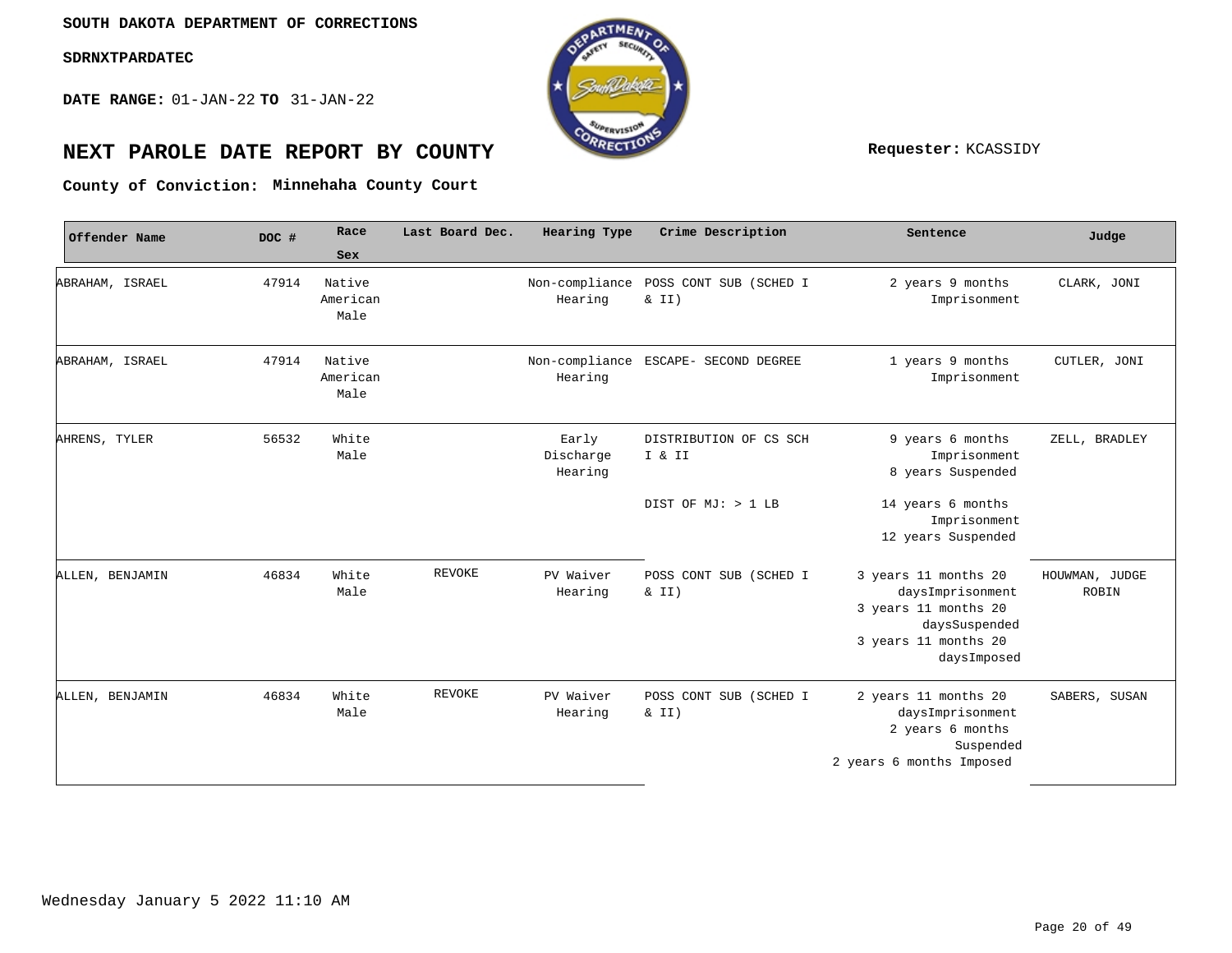**DATE RANGE:** 01-JAN-22 **TO** 31-JAN-22

| ARCHER, SHANE     | 16140 | White<br>Male              | <b>REVOKE</b> | Parole Hearing           | POSS OF CONT SUBST BY<br>INMATE                   | 9 years 6 months<br>Imprisonment<br>8 years Suspended<br>8 years Imposed | CUTLER, JONI  |
|-------------------|-------|----------------------------|---------------|--------------------------|---------------------------------------------------|--------------------------------------------------------------------------|---------------|
| ARCHER, SHANE     | 16140 | White<br>Male              | <b>REVOKE</b> | Parole Hearing           | GRAND THEFT <<br>\$2,500.00                       | 6 years Imprisonment<br>6 years Suspended<br>6 years Imposed             | SALTER, MARK  |
| BAKER, HARRIS     | 18359 | Native<br>American<br>Male | CONT          | PV Revocation<br>Hearing | BURGLARY 3RD                                      | 4 years 3 months<br>Imprisonment                                         | SABERS, SUSAN |
|                   |       |                            |               |                          | Intentional damage to<br>property>\$1,000<\$2,500 | 180 daysImprisonment<br>180 daysSuspended                                |               |
|                   |       |                            |               |                          | FORGERY                                           | 2 years Imprisonment<br>2 years Suspended                                |               |
|                   |       |                            |               |                          | POSS CONT SUB (SCHED I<br>& II)                   | 180 daysImprisonment<br>180 daysSuspended                                |               |
|                   |       |                            |               |                          | SEX OFFENDER FAILURE<br>TO UPDATE ADDRESS         | 180 daysImprisonment<br>180 daysSuspended                                |               |
| BAKKER, BRIAN     | 18633 | White<br>Male              | WAIVE         | Parole Hearing RAPE 1ST  |                                                   | 160 years Imprisonment                                                   | KEAN, GENE    |
| BARNGROVER, BRYCE | 50312 | White<br>Male              | REVOKE        | PV Waiver<br>Hearing     | KEEPING A PLACE FOR<br>USE OR SALE OF CS          | 4 years 6 months<br>Imprisonment<br>4 years Suspended<br>4 years Imposed | ZELL, BRADLEY |
|                   |       |                            |               |                          | POSS CONT SUB (SCHED I<br>& II)                   | 5 years Imprisonment<br>5 years Suspended<br>Imposed                     |               |

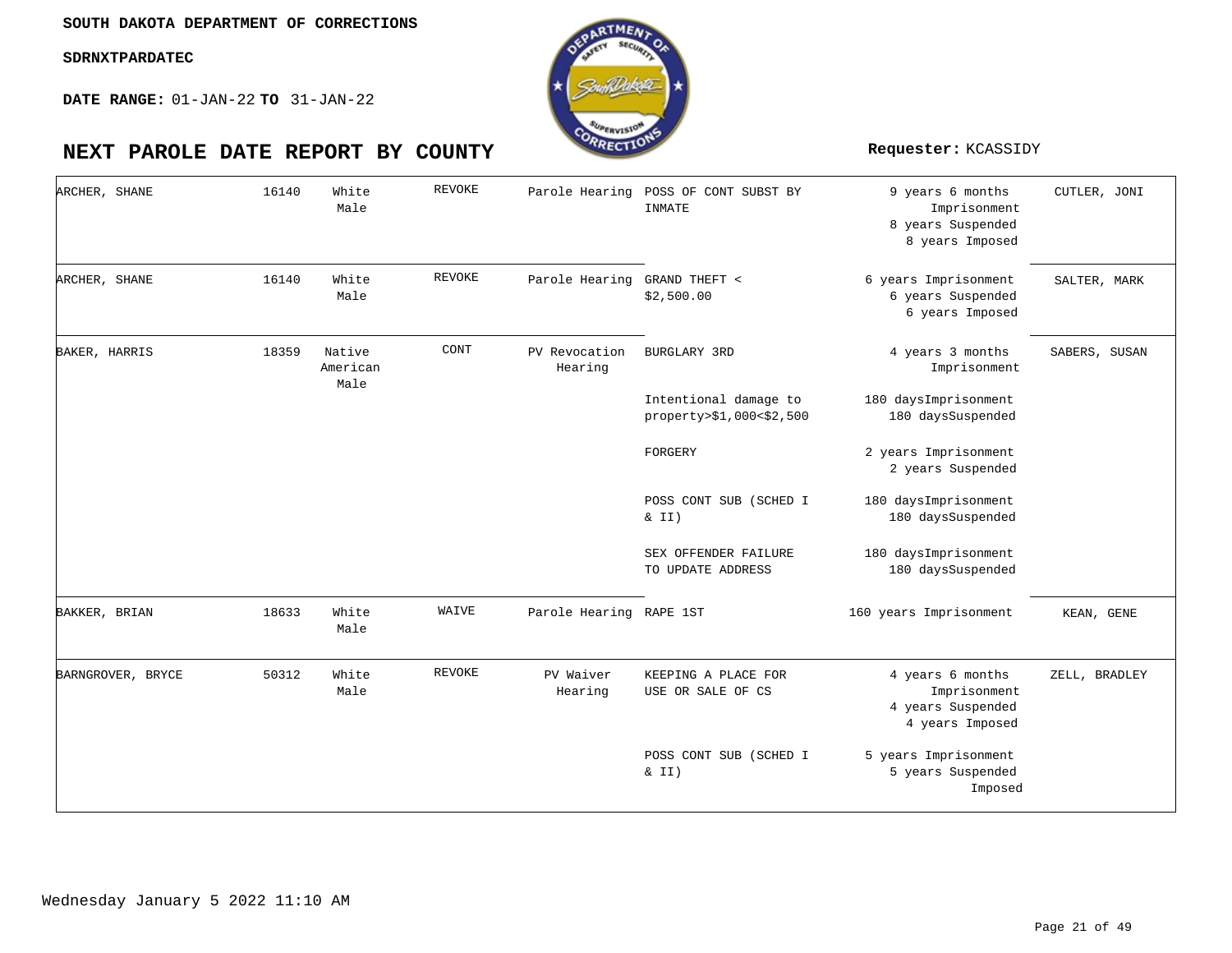$\Gamma$ 

**DATE RANGE:** 01-JAN-22 **TO** 31-JAN-22

| BENTLEY, JUSTIN   | 40972 | White<br>Male | <b>REVOKE</b> | Parole Hearing          | POSS CONT SUB (SCHED I<br>$\&$ II)             | 8 years Imprisonment<br>6 years Suspended                                                          | MAMMENGA,<br><b>JENNIFER</b> |
|-------------------|-------|---------------|---------------|-------------------------|------------------------------------------------|----------------------------------------------------------------------------------------------------|------------------------------|
|                   |       |               |               |                         | POSS CONT SUB (SCHED I<br>& II)                | 4 years Imprisonment<br>4 years Suspended                                                          |                              |
| BENTLEY, JUSTIN   | 40972 | White<br>Male | REVOKE        | Parole Hearing          | POSS CONT SUB (SCHED I<br>& II)                | 4 years Imprisonment<br>3 years Suspended<br>3 years Imposed                                       | SOGN, JON                    |
| BENTLEY, JUSTIN   | 40972 | White<br>Male | <b>REVOKE</b> |                         | Parole Hearing POSS CONT SUB (SCHED I<br>& II) | 4 years 3 months<br>Imprisonment<br>1 years 10 months<br>Suspended<br>1 years 10 months<br>Imposed | ZELL, BRADLEY                |
| BOMAR, ZACHARY    | 11349 | White<br>Male | <b>REVOKE</b> | SSV Waiver<br>Hearing   | POSS CONT SUB (SCHED I<br>& II)                | 2 years 9 months<br>Imprisonment<br>2 years 9 months<br>Suspended                                  | ZELL, BRADLEY                |
|                   |       |               |               |                         | RECEIVING/<br>TRANSFERRING STOLEN<br>VEHICLE   | 3 years Imprisonment<br>3 years Suspended                                                          |                              |
| BRAKEALL, WINSTON | 22268 | White<br>Male | REVOKE        | Parole Hearing RAPE 1ST |                                                | 30 years Imprisonment                                                                              | KEAN, GENE                   |
|                   |       |               |               |                         | SEX CONT W/CHILD < 16                          | 10 years Imprisonment                                                                              |                              |
|                   |       |               |               |                         | SEX CONT W/CHILD < 16                          | 10 years Imprisonment                                                                              |                              |

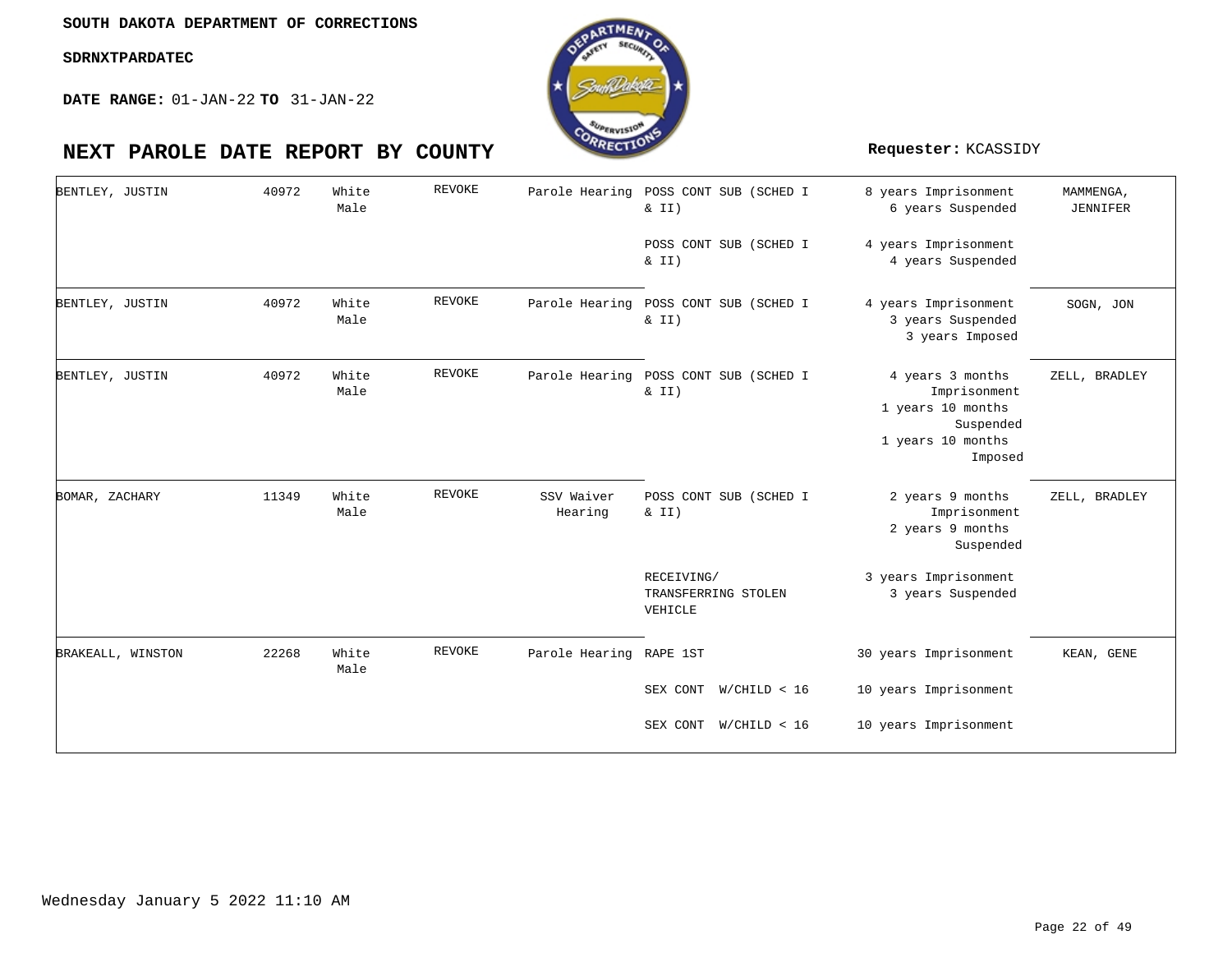

| BURGERS, ASHLEY  | 54310 | Asian<br>Female              | <b>REVOKE</b> | Parole Hearing DWI 4TH      |                                                | 4 years 6 months<br>Imprisonment<br>3 years Suspended<br>3 years Imposed                                                 | SABERS, SUSAN     |
|------------------|-------|------------------------------|---------------|-----------------------------|------------------------------------------------|--------------------------------------------------------------------------------------------------------------------------|-------------------|
| CHIPPS, TREVOR   | 42383 | Native<br>American<br>Male   | <b>DENY</b>   | SSV Waiver<br>Hearing       | POSS CONT SUB (SCHED I<br>$\&$ II)             | 4 years Imprisonment<br>2 years Suspended                                                                                | THEELER, CAMEMLA  |
|                  |       |                              |               |                             | POSS CONT SUB (SCHED I<br>$\&$ II)             | 2 years Imprisonment<br>2 years Suspended                                                                                |                   |
| DAVIS, CARLIE    | 53706 | White<br>Male                | REVOKE        |                             | Parole Hearing POSS CONT SUB (SCHED I<br>& II) | 4 years Imprisonment<br>4 years Suspended                                                                                | DAMGAARD, NATALIE |
| DAY, TONY        | 4436  | Black<br>Male                | <b>REVOKE</b> | Parole Hearing              | POSS CONT SUB (SCHED I<br>$\&$ II)             | 9 years 11 months 10<br>daysImprisonment<br>9 years 11 months 10<br>daysSuspended<br>9 years 11 months 10<br>daysImposed | NEILES, JOSEPH    |
| DESERSA, RICHIE  | 38383 | Native<br>American<br>Male   | REVOKE        | Parole Hearing BURGLARY 3RD |                                                | 7 years Imprisonment<br>4 years Suspended                                                                                | RIEPEL, PATRICIA  |
| DORNBUSCH, JAMES | 12716 | White<br>Male                | CONT          | Parole Hearing              | SIMPLE ASSAULT ON LAW<br>ENFORCEMENT           | 5 years Imprisonment                                                                                                     | SOGN, JON         |
|                  |       |                              |               |                             | SIMPLE ASSAULT ON LAW<br>ENFORCEMENT           | 5 years Imprisonment<br>4 years Suspended                                                                                |                   |
| ELLIOT, SHAUNA   | 49094 | Native<br>American<br>Female | REVOKE        |                             | Parole Hearing FAILURE TO APPEAR               | 2 years Imprisonment<br>2 years Suspended<br>2 years Imposed                                                             | SOGN, JON         |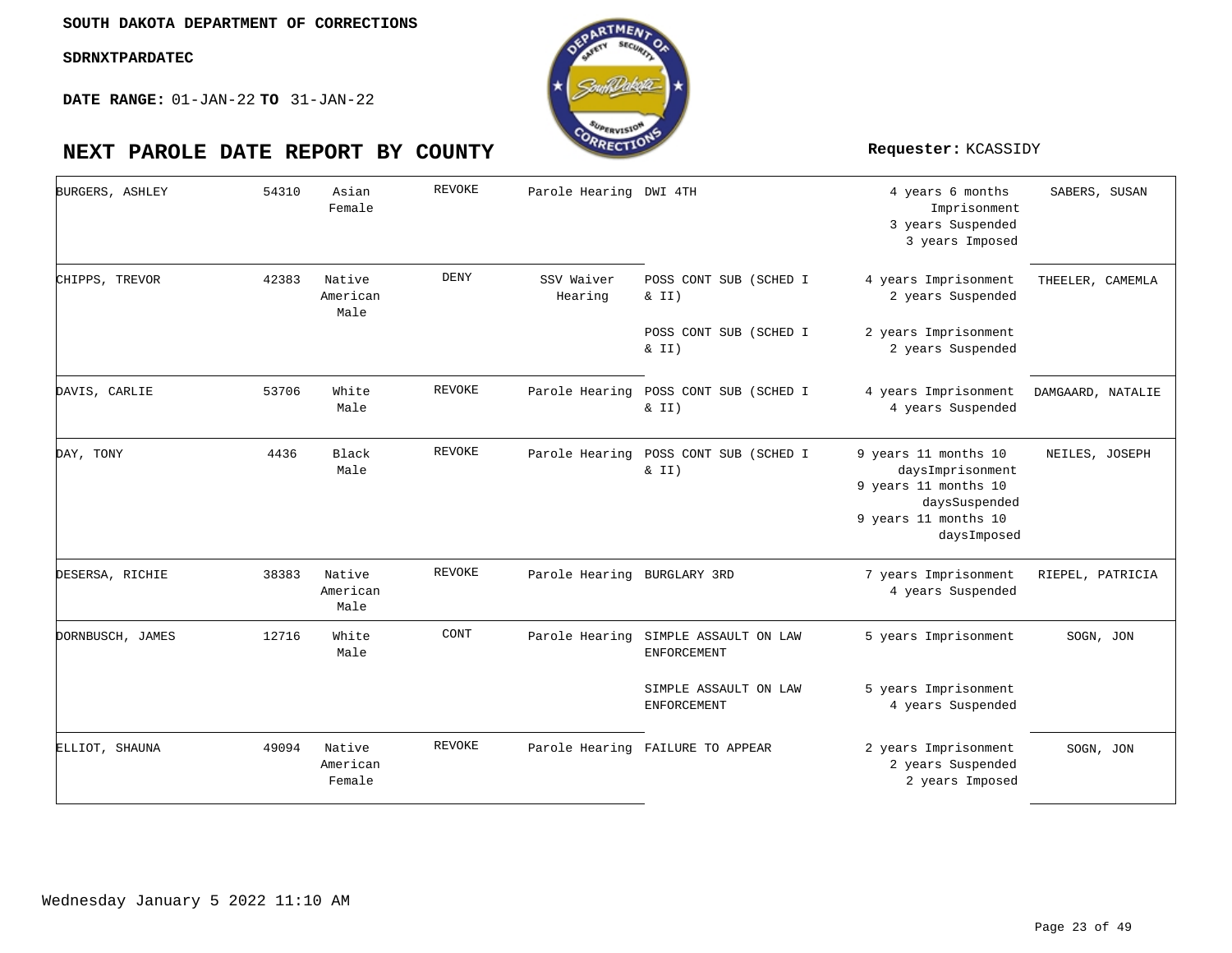

| FAST WOLF, LUTHER     | 58969 | Native<br>American<br>Male   | <b>REVOKE</b> |                               | Parole Hearing POSS CONT SUB (SCHED I<br>$\&$ II) | 2 years 9 months<br>Imprisonment<br>1 years Suspended                                         | THEELER, CAMELA                |
|-----------------------|-------|------------------------------|---------------|-------------------------------|---------------------------------------------------|-----------------------------------------------------------------------------------------------|--------------------------------|
| FISCHER, BRYON        | 15208 | White<br>Male                | REVOKE        | Parole Hearing                | POSS OF CONTROLLED<br>SUBSTANCE                   | 9 years 9 months<br>Imprisonment<br>3 years Suspended<br>3 years Imposed                      | ZELL, BRADLEY                  |
| FUGLSBY, ELLIOT       | 39761 | White<br>Male                | GRANTPEND     | Early<br>Discharge<br>Hearing | DIST OF MJ: > 1 LB                                | 11 years Imprisonment<br>11 years Suspended                                                   | HOUWMAN, ROBIN                 |
| GARREAU, TANNER       | 11869 | Native<br>American<br>Male   | PROCREV       | Parole Hearing RECEIVING/     | TRANSFERRING STOLEN<br>VEHICLE                    | 8 years Imprisonment<br>3 years Suspended<br>3 years Imposed                                  | HOUWMAN, ROBIN                 |
| GOODMAN, JASON        | 3963  | Black<br>Male                | <b>REVOKE</b> | Parole Hearing                | DISTRIBUTION OF CS SCH<br>I & II                  | 3 years 6 months<br>Imprisonment<br>3 years 6 months<br>Suspended<br>3 years 6 months Imposed | SABERS, SUSAN                  |
| GOODMAN, JASON        | 3963  | Black<br>Male                | <b>REVOKE</b> | Parole Hearing                | POSS CONT SUB (SCHED I<br>$\&$ II)                | 2 years 3 months<br>Imprisonment<br>2 years 3 months<br>Suspended                             | THEELER, CAMELA                |
| GOODSELL, LEIGHLONNIE | 51400 | Native<br>American<br>Female | REVOKE        | SSV Waiver<br>Hearing         | POSS CONT SUB (SCHED I<br>& II)                   | 3 years 8 months 10<br>daysImprisonment                                                       | HOUWMAN, JUDGE<br><b>ROBIN</b> |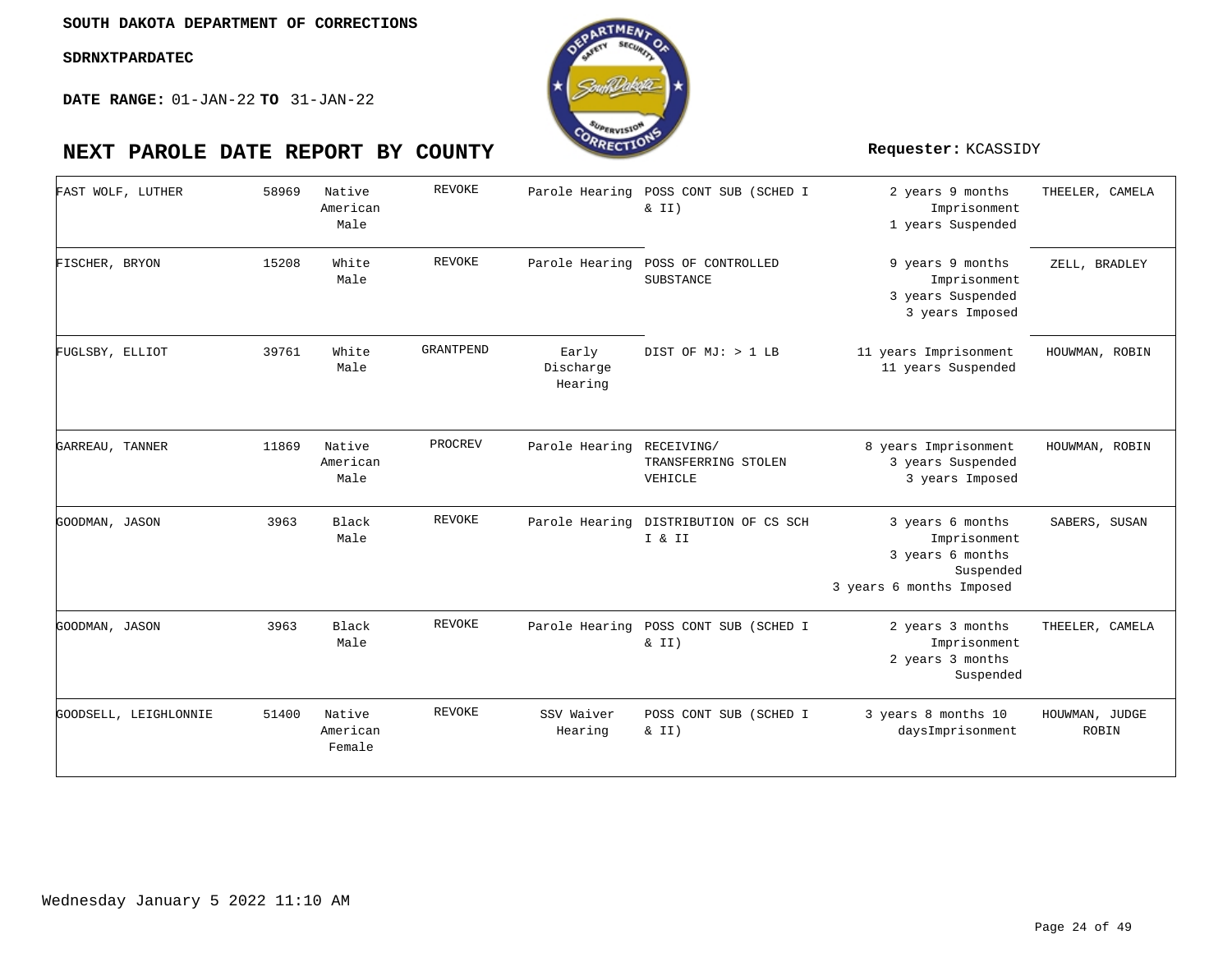

| GOODSELL, LEIGHLONNIE | 51400 | Native<br>American<br>Female | REVOKE        | SSV Waiver<br>Hearing         | POSS CONT SUB (SCHED I<br>& II) | 5 years Imprisonment<br>5 years Suspended                    | HOUWMAN, ROBIN    |
|-----------------------|-------|------------------------------|---------------|-------------------------------|---------------------------------|--------------------------------------------------------------|-------------------|
| GOODSELL, LEIGHLONNIE | 51400 | Native<br>American<br>Female | <b>REVOKE</b> | SSV Waiver<br>Hearing         | <b>ESCAPE</b>                   | 1 years Imprisonment<br>1 years Suspended                    | SABERS, SUSAN     |
| GOODSELL, LEIGHLONNIE | 51400 | Native<br>American<br>Female | REVOKE        | SSV Waiver<br>Hearing         | <b>BURGLARY 3RD</b>             | 1 years Imprisonment<br>1 years Suspended                    | SOGN, JON         |
| GREEN, DENA           | 55279 | White<br>Female              | WAIVEREV      | SSV Waiver<br>Hearing         | POSS CONT SUB (SCHED I<br>& II) | 4 years Imprisonment<br>4 years Suspended                    | DAMGAARD, NATALIE |
| GREEN, DENA           | 55279 | White<br>Female              | WAIVEREV      | SSV Waiver<br>Hearing         | POSS CONT SUB (SCHED I<br>& II) | 3 years 5 months 20<br>daysImprisonment                      | SABERS, SUSAN     |
| HAASE, TROY           | 18657 | White<br>Male                | REVIEWED      | Case Review<br>Hearing        | KIDNAPPING<br>RAPE 1ST          | 25 years Imprisonment<br>81 years Imprisonment               | HURD, RICHARD     |
| HAYNE, STEVEN         | 52613 | White<br>Male                | REVOKE        | Non-compliance<br>Hearing     | GRAND THEFT ><br>\$5,000.00     | 5 years Imprisonment<br>5 years Suspended                    | DAMGAARD, NATALIE |
| HEGLIN, ANDREW        | 48747 | White<br>Male                |               | Early<br>Discharge<br>Hearing | KIDNAPPING 2ND                  | 9 years 9 months 15<br>daysImprisonment<br>7 years Suspended | NEILES, JOSEPH    |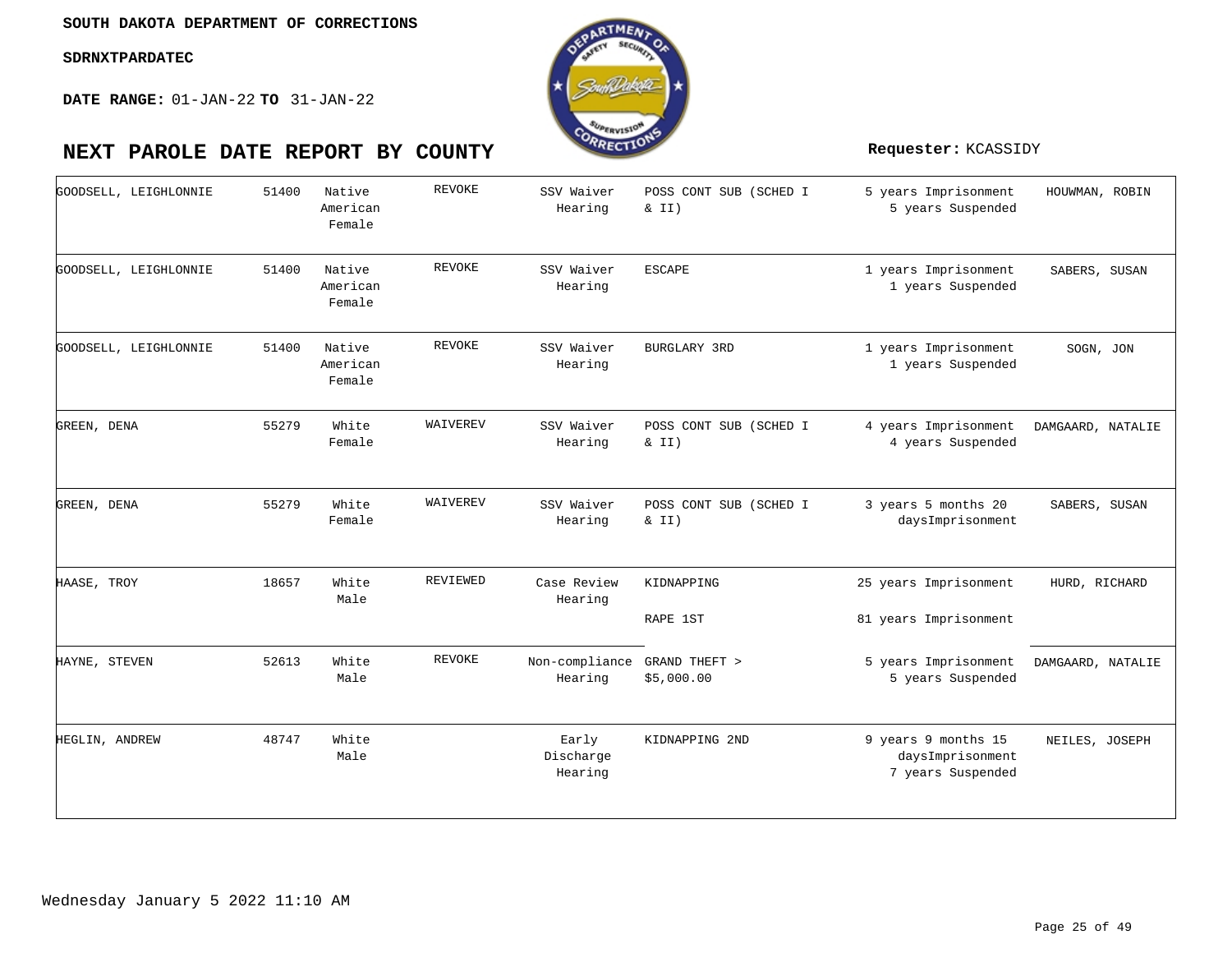**DATE RANGE:** 01-JAN-22 **TO** 31-JAN-22



| HOGAN, DESTINY    | 44821 | Black<br>Female | <b>REVOKE</b> | Commutation-<br>Paper Review<br>Hearing | POSS CONT SUB (SCHED I<br>& II)              | 6 years 10 months 5<br>daysImprisonment<br>3 years Suspended<br>Imposed | HOUWMAN, JUDGE<br>ROBIN |
|-------------------|-------|-----------------|---------------|-----------------------------------------|----------------------------------------------|-------------------------------------------------------------------------|-------------------------|
| HOOKER, ERIC      | 56572 | White<br>Male   | <b>REVOKE</b> | Parole Hearing                          | POSS CONT SUB (SCHED I<br>& II)              | 2 years Imprisonment<br>1 years Suspended                               | POWER, JAMES            |
|                   |       |                 |               |                                         | RECEIVING/<br>TRANSFERRING STOLEN<br>VEHICLE | 2 years Imprisonment<br>1 years Suspended                               |                         |
| HOOKER, ERIC      | 56572 | White<br>Male   | <b>REVOKE</b> | Parole Hearing                          | POSS CONT SUB (SCHED I<br>& II)              | 3 years 9 months<br>Imprisonment<br>3 years 9 months<br>Suspended       | ZELL, BRADLEY           |
| HUTCHERSON, BRYAN | 40738 | Black<br>Male   | <b>REVOKE</b> |                                         | Parole Hearing SIMPLE ASSAULT 3RD            | 2 years Imprisonment<br>2 years Suspended<br>2 years Imposed            | HOFFMAN, DOUG           |
| JANSSEN, STEVEN   | 21380 | White<br>Male   | REVOKE        | SSV Waiver<br>Hearing                   | POSS OF MJ: $>$ $\frac{1}{2}$ LB / <<br>1 LB | 5 years 6 months<br>Imprisonment<br>4 years 6 months<br>Suspended       | HOUWMAN, ROBIN          |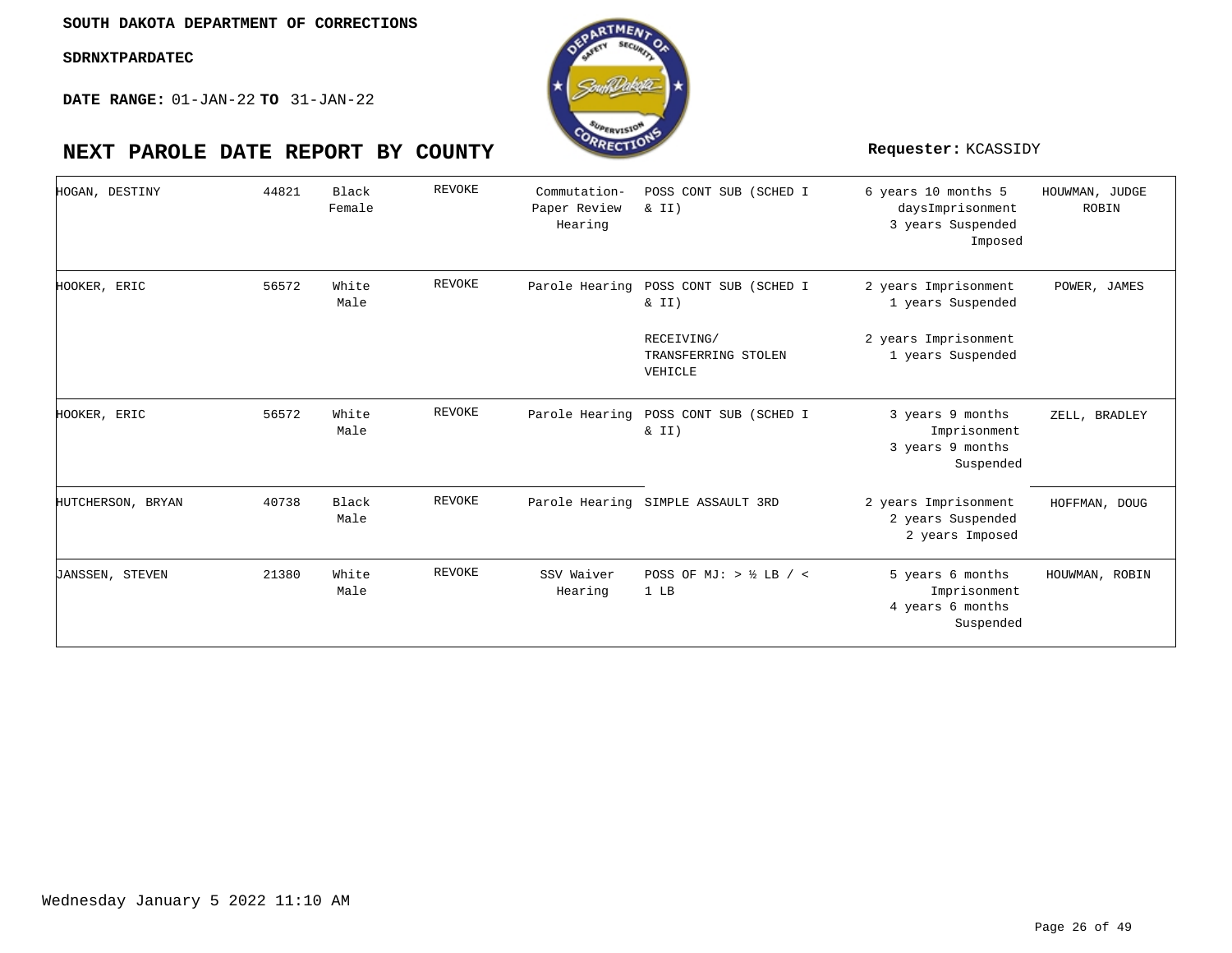**DATE RANGE:** 01-JAN-22 **TO** 31-JAN-22

| JANSSEN, STEVEN      | 21380 | White<br>Male              | <b>REVOKE</b> | SSV Waiver<br>Hearing         | DISTRIBUTION OF CS SCH<br>I & II             | 9 years 6 months<br>Imprisonment<br>7 years Suspended<br>7 years Imposed | SABERS, SUSAN     |
|----------------------|-------|----------------------------|---------------|-------------------------------|----------------------------------------------|--------------------------------------------------------------------------|-------------------|
|                      |       |                            |               |                               | POSS OF CONTROLLED<br>SUBSTANCE              | 4 years 6 months<br>Imprisonment<br>2 years Suspended<br>2 years Imposed |                   |
|                      |       |                            |               |                               | FAILURE TO APPEAR                            | 1 years Imprisonment<br>1 years Suspended                                |                   |
| JEWETT, MORNING STAR | 34163 | Native<br>American<br>Male | WAIVE         |                               | Parole Hearing SIMPLE ASSAULT 3RD            | 2 years Imprisonment<br>1 years Suspended                                | N/A               |
| LANGDEAU, TRINITY    | 50382 | Native<br>American<br>Male | <b>REVOKE</b> | Parole Hearing                | POSS CONT SUB (SCHED I<br>$\&$ II)           | 4 years 8 months 10<br>daysImprisonment<br>2 years Suspended             | SOGN, JON         |
|                      |       |                            |               |                               | POSS ALCOHOL OR MJ IN<br>JAIL                | 1 years Imprisonment<br>1 years Suspended                                |                   |
|                      |       |                            |               |                               | POSS CONT SUB (SCHED I<br>$\&$ II)           | 3 years Imprisonment<br>3 years Suspended                                |                   |
| LEE, GERALD          | 61206 | Native<br>American<br>Male | DENY          | Parole Hearing                | RECEIVING/<br>TRANSFERRING STOLEN<br>VEHICLE | 1 years 9 months<br>Imprisonment                                         | DAMGAARD, NATALIE |
| LEWIS, ROBERT        | 11896 | White<br>Male              |               | Early<br>Discharge<br>Hearing | POSS CONT SUB (SCHED I<br>$\&$ II)           | 5 years 6 months<br>Imprisonment<br>5 years 6 months<br>Suspended        | SOGN, JON         |

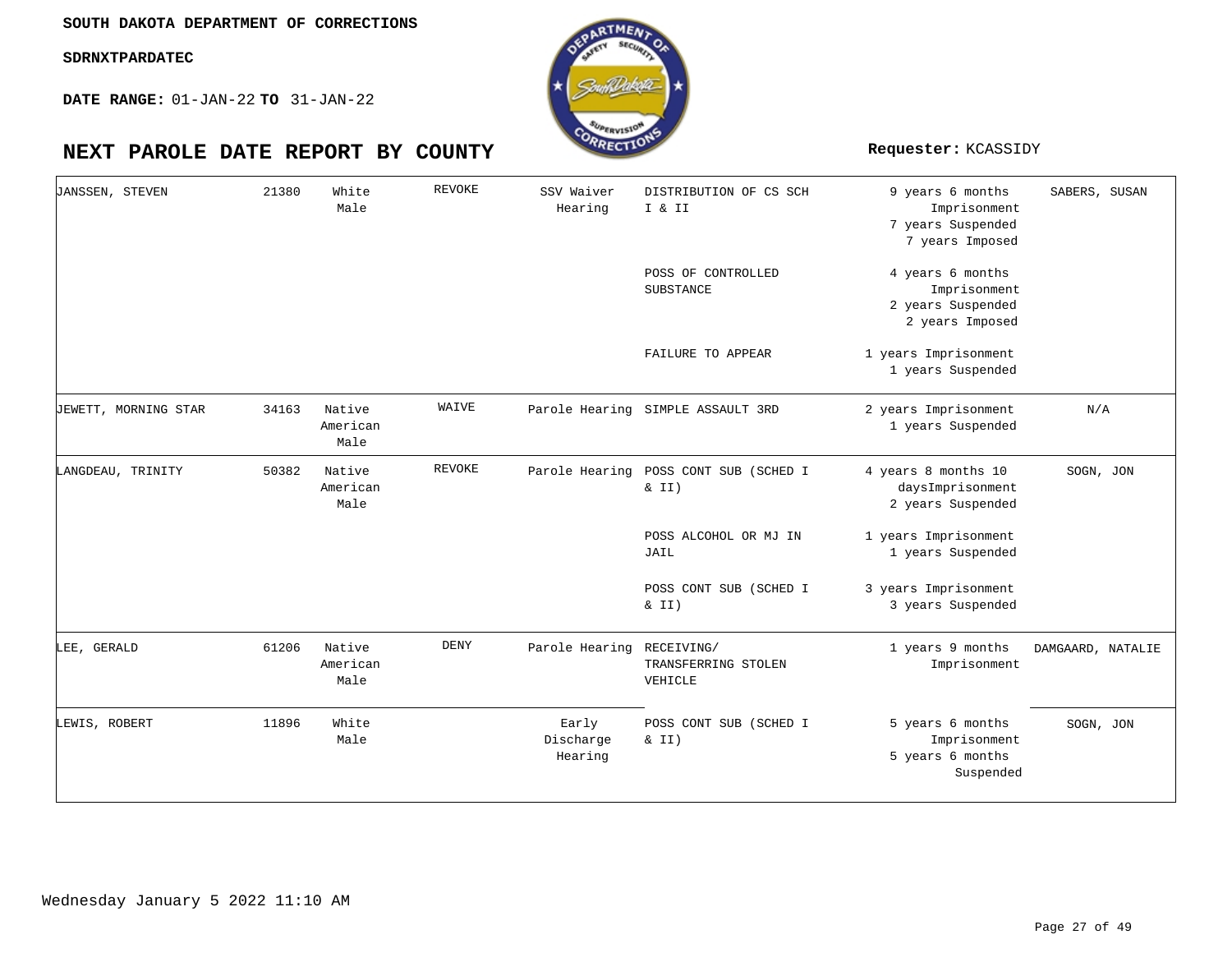

| MARTIN, MICHAEL      | 19300 | White<br>Male                |               | Early<br>Discharge<br>Hearing           | ROBBERY 1ST                        | 21 years Imprisonment<br>14 years Suspended                              | LIEBERMAN, PETER        |
|----------------------|-------|------------------------------|---------------|-----------------------------------------|------------------------------------|--------------------------------------------------------------------------|-------------------------|
| OTTO, JOSIAH         | 57175 | White<br>Male                | REVOKE        | Parole Hearing                          | POSS CONT SUB (SCHED I<br>& II)    | 5 years Imprisonment<br>5 years Suspended                                | HOUWMAN, ROBIN          |
| POPPEN, ROBERT       | 19767 | White<br>Male                | <b>DENY</b>   | Commutation-<br>Paper Review<br>Hearing | MURDER 1ST                         | Life                                                                     | KEAN, GENE              |
| POWER, ROBERT        | 2148  | White<br>Male                | <b>DENY</b>   | Commutation-<br>Paper Review<br>Hearing | MURDER 1ST                         | Life                                                                     | KEAN, GENE              |
| RANDALL, COURTNEY    | 15954 | Native<br>American<br>Male   | REVOKE        |                                         | Parole Hearing AGGRAVATED ASSAULT  | 6 years 9 months<br>Imprisonment<br>3 years Suspended<br>3 years Imposed | HOUWMAN, JUDGE<br>ROBIN |
| RED BUFFALO, VANESSA | 35265 | Native<br>American<br>Female | WAIVEREV      | SSV Waiver<br>Hearing                   | POSS CONT SUB (SCHED I<br>& II)    | 3 years 8 months 10<br>daysImprisonment                                  | DAMGAARD, NATALIE       |
| RED BUFFALO, VANESSA | 35265 | Native<br>American<br>Female | WAIVEREV      | SSV Waiver<br>Hearing                   | POSS CONT SUB (SCHED I<br>$\&$ II) | 5 years Imprisonment<br>5 years Suspended                                | N/A                     |
| RED EAGLE, TYLER     | 40660 | Native<br>American<br>Male   | <b>REVOKE</b> | Parole Hearing                          | POSS CONT SUB (SCHED I<br>& II)    | 4 years Imprisonment<br>4 years Suspended                                | DAMGAARD, NATALIE       |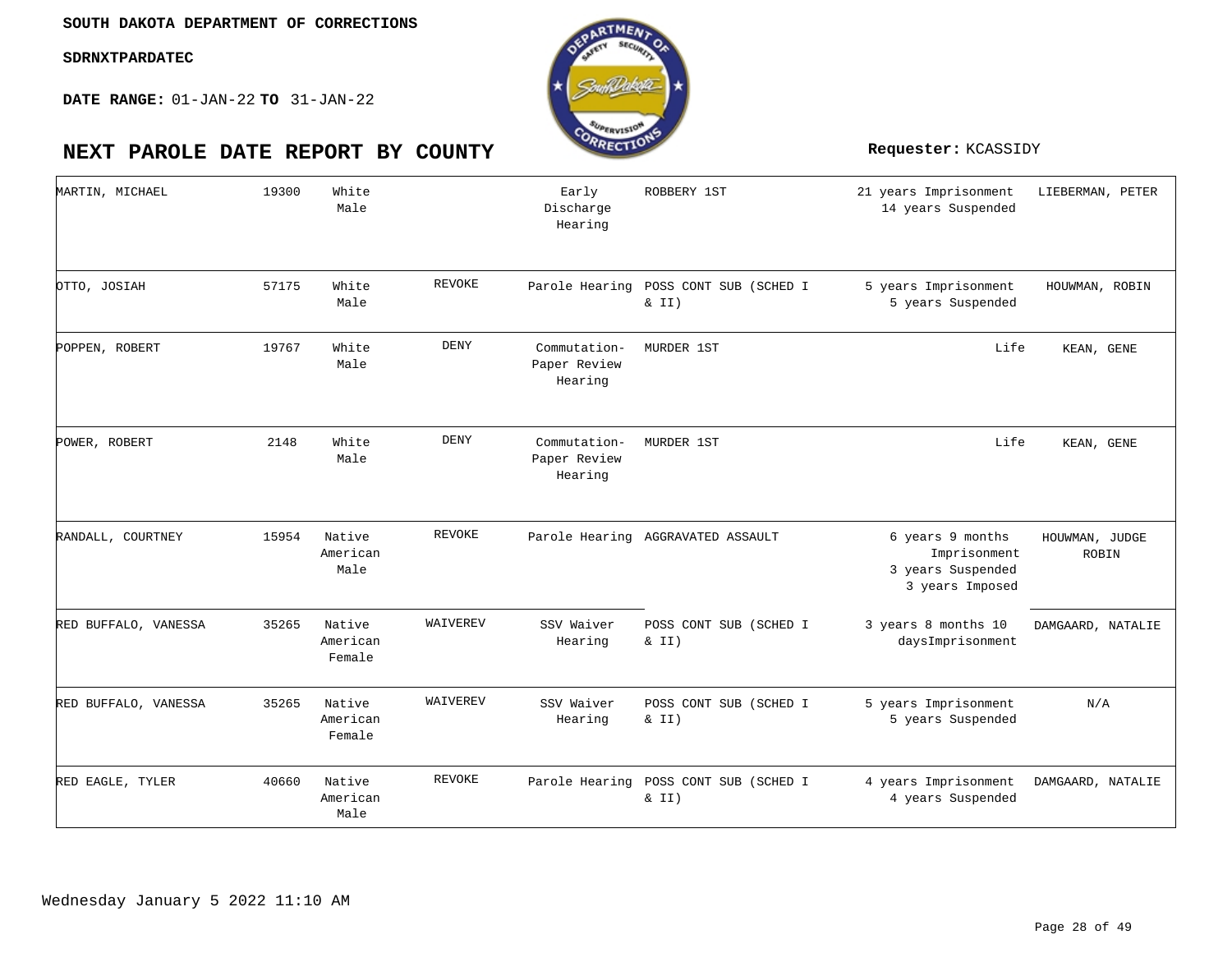

| REDDAY, JULIAN     | 49526 | Native<br>American<br>Male   | <b>REVOKE</b> |                         | Parole Hearing AGGRAVATED ASSAULT              | 10 years 11 months 10<br>daysImprisonment<br>10 years Suspended<br>6 years Imposed | SOGN, JON      |
|--------------------|-------|------------------------------|---------------|-------------------------|------------------------------------------------|------------------------------------------------------------------------------------|----------------|
| RENCOUNTRE, CHARLA | 25241 | Native<br>American<br>Female | <b>REVOKE</b> | SSV Waiver<br>Hearing   | DWI 3RD                                        | 2 years Imprisonment<br>2 years Suspended                                          | HOUWMAN, ROBIN |
| RINZY, KELVIN      | 6241  | Black<br>Male                | REVOKE        |                         | Parole Hearing POSS CONT SUB (SCHED I<br>& II) | 5 years 3 months<br>Imprisonment<br>3 years Suspended<br>3 years Imposed           | SOGN, JON      |
| RINZY, KELVIN      | 6241  | Black<br>Male                | <b>REVOKE</b> |                         | Parole Hearing POSS CONT SUB (SCHED I<br>& II) | 3 years Imprisonment<br>3 years Suspended                                          | ZELL, BRADLEY  |
| SARHA, NATHAN      | 11757 | White<br>Male                | REVOKE        | Parole Hearing          | POSS CONT SUB (SCHED I<br>& II)                | 4 years Imprisonment<br>4 years Suspended                                          | POWER, JAMES   |
| SAUER, JOSHUA      | 55249 | Black<br>Male                | REVOKE        | Parole Hearing          | POSS CONT SUB (SCHED I<br>$\&$ II)             | 4 years 3 months<br>Imprisonment<br>1 years Suspended<br>1 years Imposed           | SOGN, JON      |
| SIELER, RICKY      | 21694 | White<br>Male                | DENY          | Parole Hearing RAPE 2ND |                                                | 25 years Imprisonment                                                              | HURD, RICHARD  |
|                    |       |                              |               |                         | MURDER 1ST                                     | 25 years Imprisonment                                                              |                |
|                    |       |                              |               |                         | AGGRAVATED ASSAULT                             | 15 years Imprisonment                                                              |                |
|                    |       |                              |               |                         | KIDNAPPING                                     | 30 years Imprisonment                                                              |                |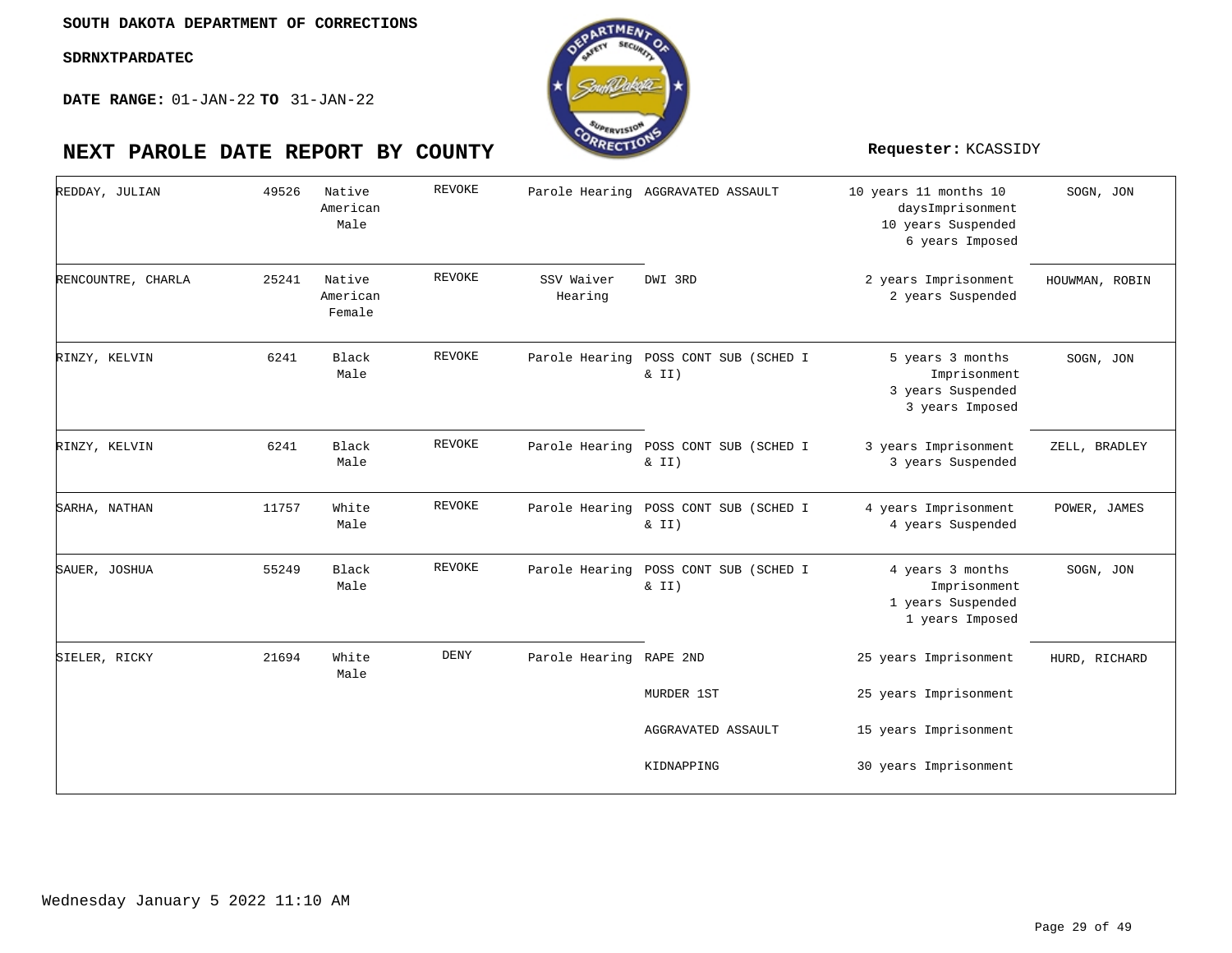

| SPIELMAN, LUCAS       | 58628 | White<br>Male              | NONCOMP       |                             | Parole Hearing POSS CONT SUB (SCHED I<br>$\&$ II) | 4 years Imprisonment<br>4 years Suspended                                | MAMMENGA,<br>JENNIFER |
|-----------------------|-------|----------------------------|---------------|-----------------------------|---------------------------------------------------|--------------------------------------------------------------------------|-----------------------|
|                       |       |                            |               |                             | SIMPLE ASSAULT ON LAW<br><b>ENFORCEMENT</b>       | 8 years Imprisonment<br>5 years Suspended                                |                       |
| SPIELMAN, LUCAS       | 58628 | White<br>Male              | NONCOMP       | Parole Hearing BURGLARY 2ND |                                                   | 3 years Imprisonment<br>1 years Suspended                                | SABERS, SUSAN         |
| SPOTTED ELK, CLARENCE | 56508 | Native<br>American<br>Male | REVOKE        | Parole Hearing RECEIVING/   | TRANSFERRING STOLEN<br>VEHICLE                    | 1 years 6 months<br>Imprisonment                                         | ZELL, BRADLEY         |
|                       |       |                            |               |                             | RECEIVING/<br>TRANSFERRING STOLEN<br>VEHICLE      | 2 years Imprisonment                                                     |                       |
| STORY, ALEX           | 16253 | White<br>Male              | REVOKE        |                             | Parole Hearing POSS CONT SUB (SCHED I<br>$\&$ II) | 7 years 9 months<br>Imprisonment<br>6 years Suspended<br>6 years Imposed | HOUWMAN, ROBIN        |
| STRAND, CHRISTOPHER   | 40939 | White<br>Male              | REVOKE        |                             | Parole Hearing POSS CONT SUB (SCHED I<br>$\&$ II) | 4 years Imprisonment<br>1 years Suspended<br>1 years Imposed             | THEELER, CAMELA       |
| THORNTON, THEODORE    | 34954 | Native<br>American<br>Male | <b>REVOKE</b> |                             | Parole Hearing POSS CONT SUB (SCHED I<br>$\&$ II) | 1 years 9 months<br>Imprisonment<br>1 years 9 months<br>Suspended        | HOUWMAN, ROBIN        |
| VANORMAN, CHAZ        | 13554 | White<br>Male              | <b>REVOKE</b> |                             | Parole Hearing POSS CONT SUB (SCHED I<br>$\&$ II) | 6 years 3 months<br>Imprisonment<br>3 years Suspended<br>Imposed         | HOUWMAN, ROBIN        |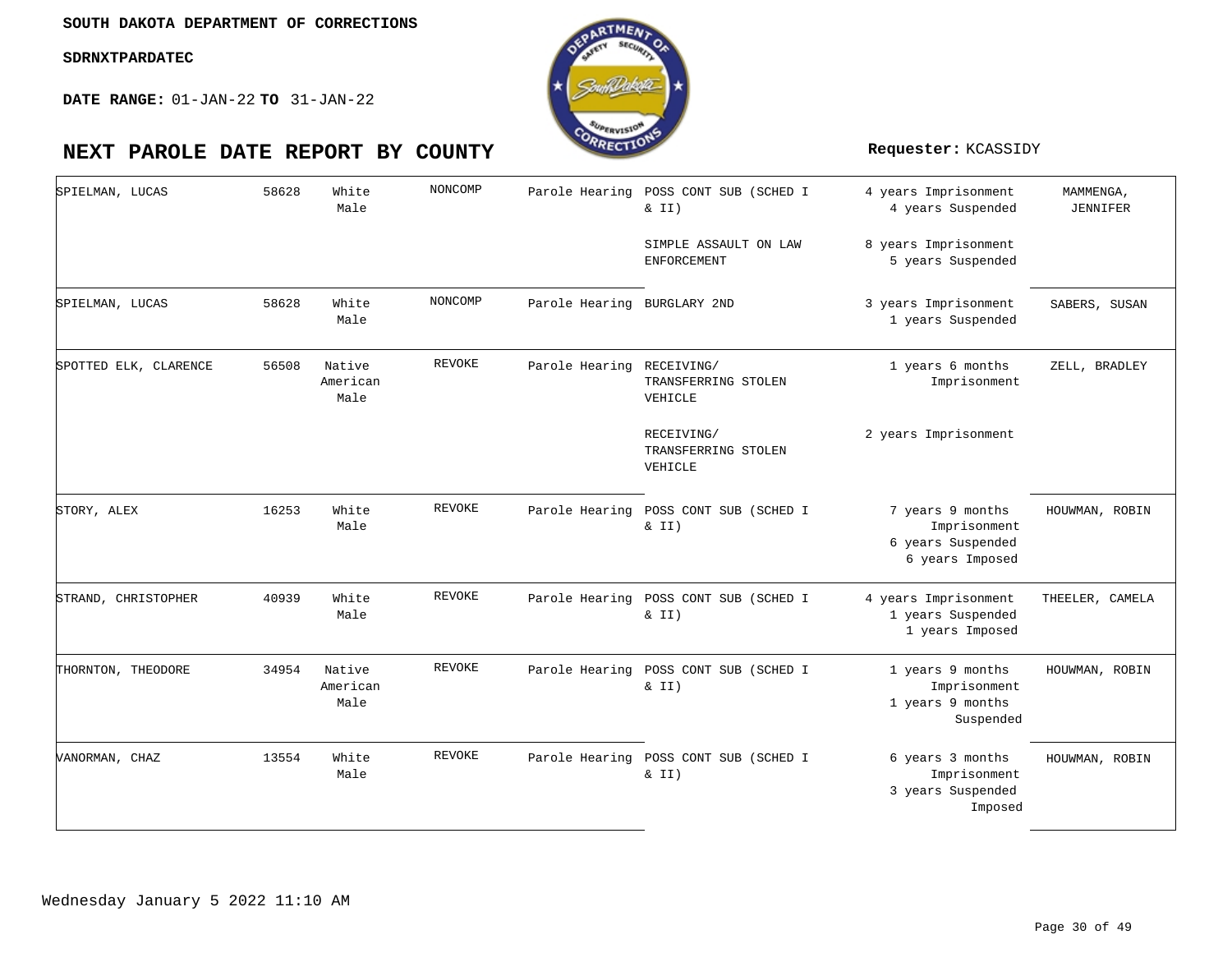**DATE RANGE:** 01-JAN-22 **TO** 31-JAN-22



| WRIGHT,<br>, NATHANIEL | 59954<br>Native | NONCOMP | SSV Revocation AGGRAVATED ASSAULT | 6 years 9 months  | THEELER,<br>, CAMELA |
|------------------------|-----------------|---------|-----------------------------------|-------------------|----------------------|
|                        | American        | Hearing |                                   | Imprisonment      |                      |
|                        | Male            |         |                                   | 5 years Suspended |                      |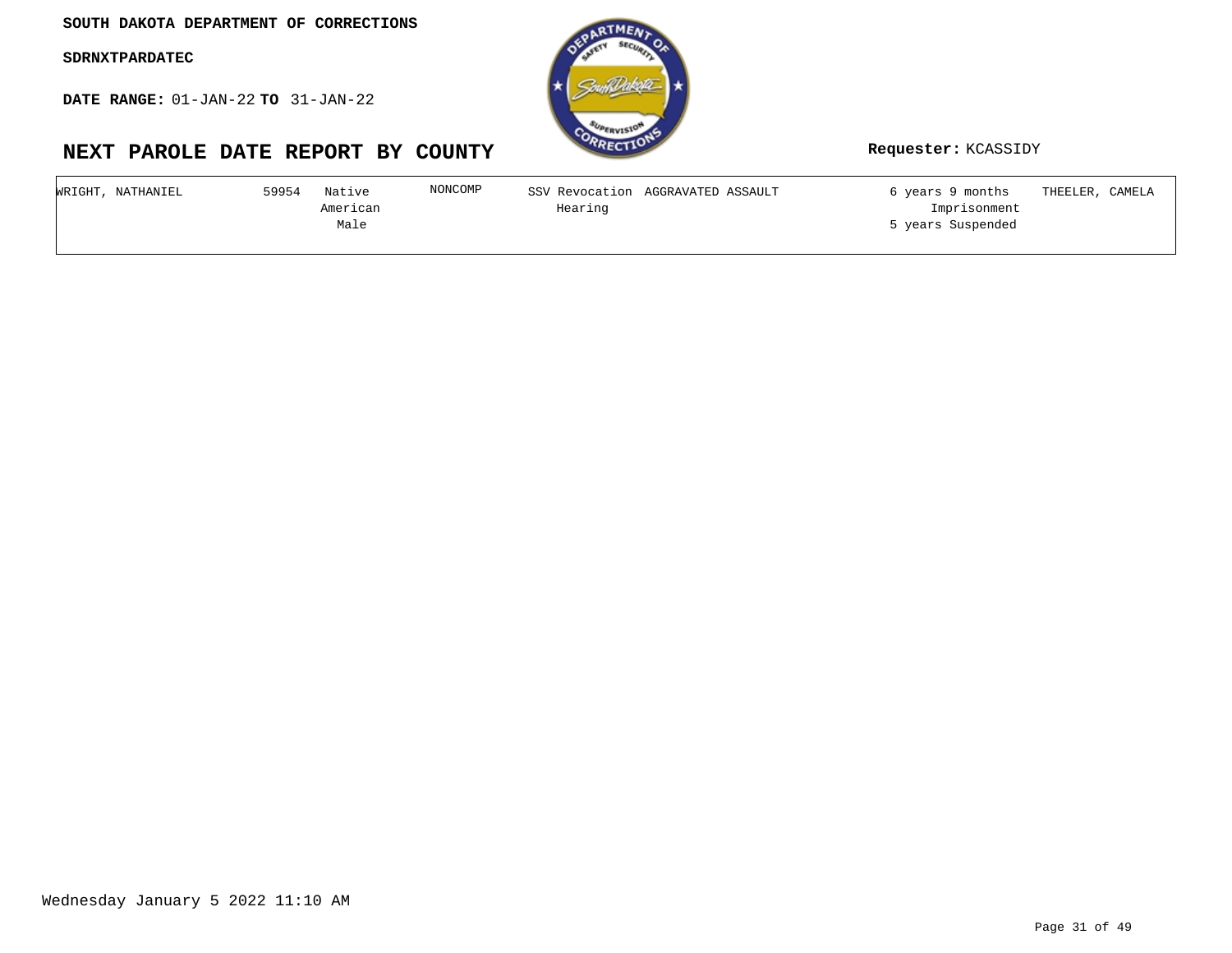**DATE RANGE:** 01-JAN-22 **TO** 31-JAN-22



# **NEXT PAROLE DATE REPORT BY COUNTY Requester:** KCASSIDY

**Pennington County Court County of Conviction:**

| Offender Name    | DOC # | Race                       | Last Board Dec. | Hearing Type                  | Crime Description                    | Sentence                                                                 | Judge            |
|------------------|-------|----------------------------|-----------------|-------------------------------|--------------------------------------|--------------------------------------------------------------------------|------------------|
|                  |       | Sex                        |                 |                               |                                      |                                                                          |                  |
| ALLMAN, TYLER    | 38628 | Native<br>American<br>Male |                 | Early<br>Discharge<br>Hearing | DWI 6TH                              | 9 years 3 months<br>Imprisonment<br>5 years Suspended                    | MANDEL, ROBERT   |
|                  |       |                            |                 |                               | DWI 6TH                              | 9 years 3 months<br>Imprisonment<br>6 years Suspended                    |                  |
|                  |       |                            |                 |                               | ELUDING A POLICE<br>OFFICER          | 1 years 3 months<br>Imprisonment                                         |                  |
| ARGUELLO, FIDEL  | 21848 | Native<br>American         | WAIVE           |                               | Parole Hearing MANSLAUGHTER 1ST      | 90 years Imprisonment                                                    | TICE, MERTON     |
|                  |       | Male                       |                 |                               | AGGRAVATED ASSAULT                   | 15 years Imprisonment                                                    |                  |
|                  |       |                            |                 |                               | AGGRAVATED ASSAULT                   | 6 years Imprisonment                                                     |                  |
| ARGUELLO, KEENAN | 50352 | Native<br>American<br>Male | <b>REVOKE</b>   | Parole Hearing                | POSS CONT SUB (SCHED I<br>$\&$ II)   | 4 years 9 months<br>Imprisonment<br>1 years Suspended<br>1 years Imposed | PFEIFLE, CRAIG   |
| BADGER, TODD     | 13966 | Native<br>American<br>Male | REVOKE          |                               | Parole Hearing ESCAPE- SECOND DEGREE | 3 years 3 months<br>Imprisonment<br>2 years Suspended<br>2 years Imposed | GUSINSKY, ROBERT |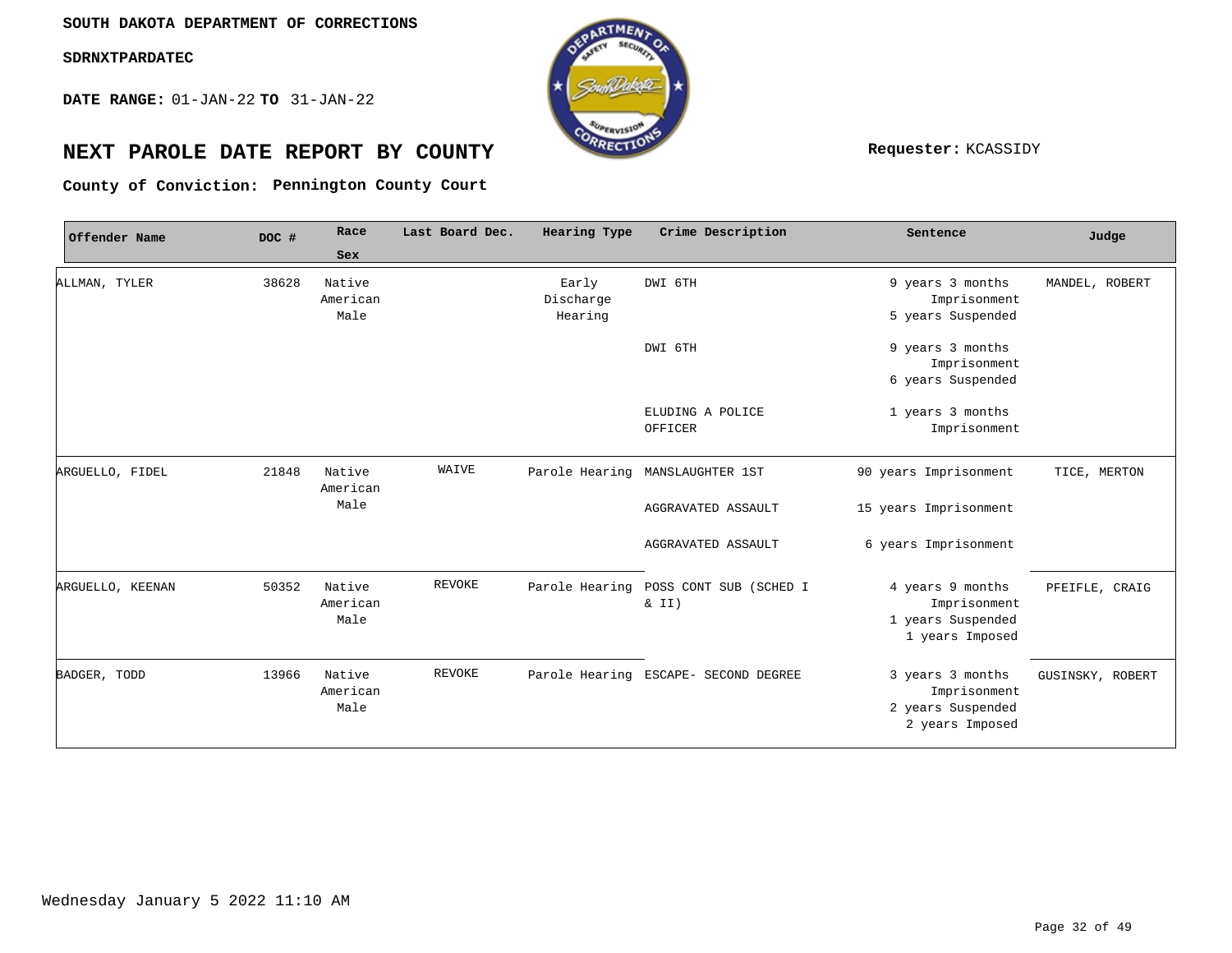**DATE RANGE:** 01-JAN-22 **TO** 31-JAN-22

| BLACK BONNET, JOSEPH | 5857  | Native<br>American              | WAIVE         |                            | Parole Hearing ESCAPE- SECOND DEGREE              | 3 years Imprisonment                                                                | BROWN, MATTHEW    |
|----------------------|-------|---------------------------------|---------------|----------------------------|---------------------------------------------------|-------------------------------------------------------------------------------------|-------------------|
|                      |       | Male                            |               |                            | Intentional damage to<br>property>\$1,000<\$2,500 | 2 years Imprisonment                                                                |                   |
| BUCKMAN, TIMOTHY     | 20458 | Native<br>American<br>Male      | <b>REVOKE</b> | Parole Hearing             | FAIL TO REGISTER AS A<br>SEX OFFENDER             | 2 years Imprisonment<br>1 years Suspended<br>1 years Imposed                        | GUSINSKY, ROBERT  |
| BULL BEAR, TAIRA     | 53988 | Native<br>American<br>Female    | REVOKE        | Parole Hearing             | POSS CONT SUB (SCHED I<br>& II)                   | 2 years 11 months 10<br>daysImprisonment<br>1 years Suspended<br>1 years Imposed    | GUSINSKY, ROBERT  |
|                      |       |                                 |               |                            | POSS CONT SUB (SCHED I<br>$\& II)$                | 2 years 11 months 10<br>daysImprisonment<br>1 years Suspended<br>1 years Imposed    |                   |
| CHAPMAN, TAYLOR      | 46845 | White<br>Male                   | <b>REVOKE</b> | Parole Hearing ROBBERY 1ST |                                                   | 9 years 6 months<br>Imprisonment<br>2 years Suspended<br>2 years Imposed            | BROWN, JOHN       |
| CHIPPS, TREVOR       | 42383 | Native<br>American<br>Male      | <b>DENY</b>   | SSV Waiver<br>Hearing      | POSS CONT SUB (SCHED I<br>$\&$ II)                | 4 years 6 months<br>Imprisonment<br>3 years Suspended                               | PFEIFLE, JANE     |
| CISNEROS, BENITA     | 44716 | Hispanic<br>or Latino<br>Female | <b>REVOKE</b> | SSV Waiver<br>Hearing      | POSS CONT SUB (SCHED I<br>& II)                   | 4 years 5 months 10<br>daysImprisonment<br>3 years 6 months<br>Suspended<br>Imposed | HENDRICKSON, JOSH |



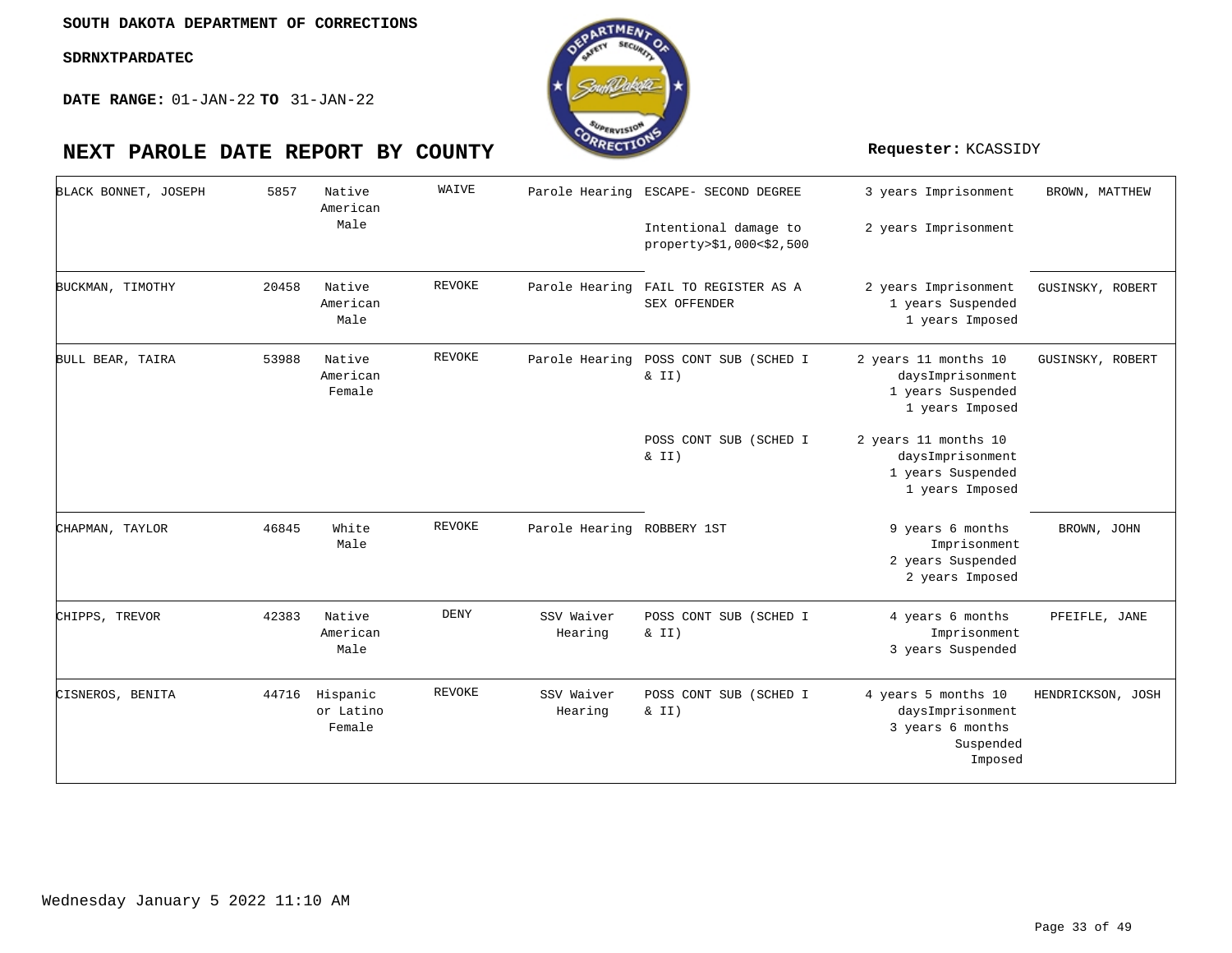

| CLIFFORD, ALLISON  | 39435 | Native<br>American<br>Female | REVOKE           |                               | Parole Hearing POSS OF CONTROLLED<br>SUBSTANCE       | 3 years 8 months 20<br>daysImprisonment               | DAVIS, JEFFERY                 |
|--------------------|-------|------------------------------|------------------|-------------------------------|------------------------------------------------------|-------------------------------------------------------|--------------------------------|
| COOK-ORTIZ, CARMEN | 53252 | Native<br>American<br>Female | WAIVEREV         | PV Waiver<br>Hearing          | POSS CONT SUB (SCHED I<br>& II)                      | 3 years 10 months 10<br>daysImprisonment              | MANDEL, JUDGE<br><b>ROBERT</b> |
| COOK-ORTIZ, CARMEN | 53252 | Native<br>American<br>Female | WAIVEREV         | PV Waiver<br>Hearing          | POSS CONT SUB (SCHED I<br>& II)                      | 3 years 10 months 10<br>daysImprisonment              | MANDEL, ROBERT                 |
|                    |       |                              |                  |                               | Unauthorized ingestion<br>of controlled<br>substance | 3 years 10 months 10<br>daysImprisonment              |                                |
|                    |       |                              |                  |                               | POSS CONT SUB (SCHED I<br>& II)                      | 3 years 10 months 10<br>daysImprisonment              |                                |
| DAVIS, JOSHUA      | 25711 | White<br>Male                | <b>GRANTPEND</b> | Early<br>Discharge<br>Hearing | DISTRIBUTION OF CS SCH<br>I & II                     | 7 years Imprisonment<br>5 years Suspended             | BROWN, MATTHEW                 |
| EHNES, AUSTIN      | 39654 | White<br>Male                |                  | Early<br>Discharge<br>Hearing | CHILD ABUSE- VICTIM<br>UNDER AGE 7                   | 14 years Imprisonment<br>5 years Suspended            | GUSINSKY, ROBERT               |
| GRANADOS, JOSEPH   | 53893 | White<br>Male                | WAIVE            | SSV Revocation<br>Hearing     | GRAND THEFT <<br>\$2,500.00                          | 4 years 9 months<br>Imprisonment<br>1 years Suspended | GUSINSKY, ROBERT               |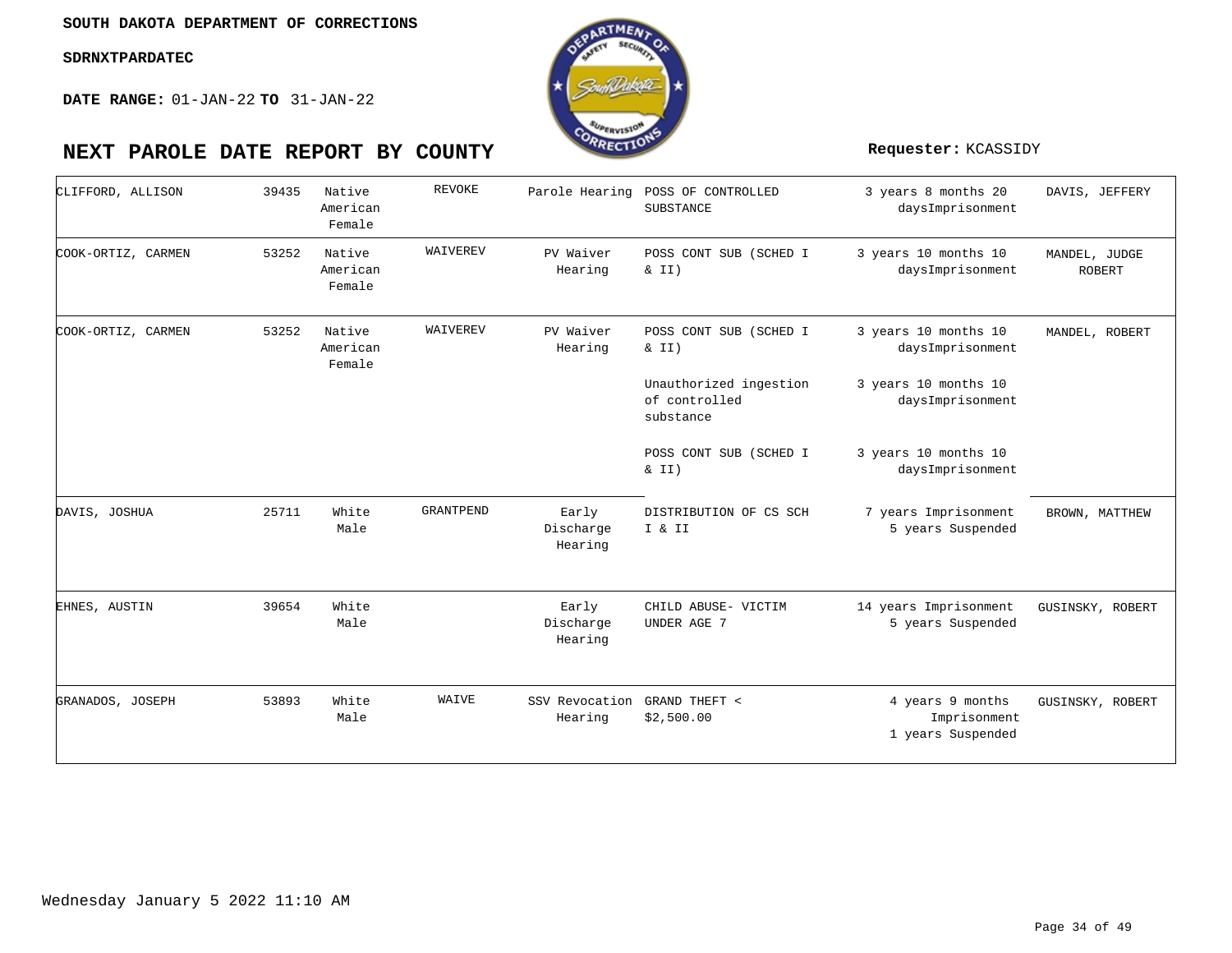

| GREENFIELD, PATRICK | 39235 | White<br>Male | REVOKE          |                                         | Parole Hearing Unauthorized ingestion<br>of controlled<br>substance | 9 years 3 months<br>Imprisonment<br>5 years Suspended<br>3 years Imposed | MANDEL, ROBERT   |
|---------------------|-------|---------------|-----------------|-----------------------------------------|---------------------------------------------------------------------|--------------------------------------------------------------------------|------------------|
|                     |       |               |                 |                                         | Unauthorized ingestion<br>of controlled<br>substance                | 9 years 3 months<br>Imprisonment<br>5 years Suspended<br>3 years Imposed |                  |
| HALL, SHAWN         | 41756 | White<br>Male | <b>NONCOMPR</b> | Parole Hearing ARSON 2ND                |                                                                     | 10 years Imprisonment<br>5 years Suspended<br>5 years Imposed            | GUSINSKY, ROBERT |
| HAMLING, HOLDEN     | 54621 | White<br>Male | <b>REVOKE</b>   | Parole Hearing                          | POSS CONT SUB (SCHED I<br>& II)                                     | 4 years 9 months<br>Imprisonment<br>4 years 9 months<br>Suspended        | MANDEL, ROBERT   |
| HANSEN, JASON       | 12538 | White<br>Male | DENY            | Commutation-<br>Paper Review<br>Hearing | RAPE 1ST                                                            | 48 years 6 months<br>Imprisonment<br>10 years Suspended                  | FULLER, A.P.     |
| HANSEN, JASON       | 12538 | White<br>Male | <b>DENY</b>     | Commutation-<br>Paper Review<br>Hearing | KIDNAPPING                                                          | 68 years 6 months<br>Imprisonment                                        | KERN, JANINE     |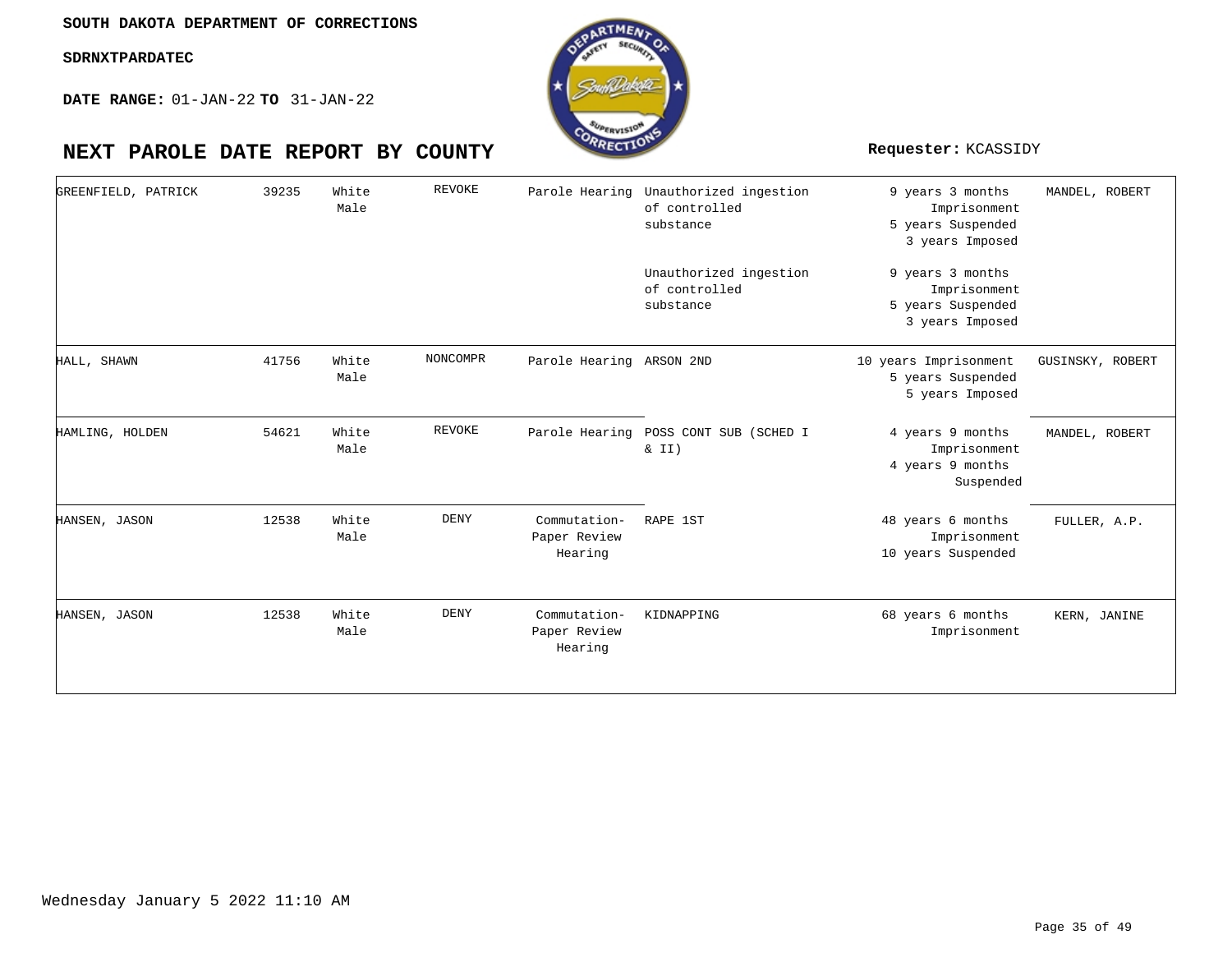**DATE RANGE:** 01-JAN-22 **TO** 31-JAN-22



| IRON CLOUD, LOUIS | 55949 | Native<br>American<br>Male | REVOKE | Parole Hearing                          | POSS CONT SUB (SCHED I<br>& II)                      | 4 years 9 months<br>Imprisonment<br>2 years Suspended<br>2 years Imposed | PFEIFLE, CRAIG   |
|-------------------|-------|----------------------------|--------|-----------------------------------------|------------------------------------------------------|--------------------------------------------------------------------------|------------------|
|                   |       |                            |        |                                         | POSS CONT SUB (SCHED I<br>$\& II)$                   | 4 years 9 months<br>Imprisonment<br>2 years Suspended<br>2 years Imposed |                  |
|                   |       |                            |        |                                         | Unauthorized ingestion<br>of controlled<br>substance | 4 years 9 months<br>Imprisonment<br>2 years Suspended<br>2 years Imposed |                  |
|                   |       |                            |        |                                         | Unauthorized ingestion<br>of controlled<br>substance | 4 years 9 months<br>Imprisonment<br>2 years Suspended<br>2 years Imposed |                  |
| JANIS, DONROY     | 39921 | Native<br>American<br>Male | REVOKE | Parole Hearing                          | SIMPLE ASSAULT ON LAW<br>ENFORCEMENT                 | 5 years Imprisonment<br>2 years Suspended<br>2 years Imposed             | GUSINSKY, ROBERT |
|                   |       |                            |        |                                         | SIMPLE ASSAULT 3RD                                   | 2 years Imprisonment                                                     |                  |
| JIMERSON, ALVIN   | 63796 | Native<br>American<br>Male |        | Hearing                                 | Non-compliance POSS CONT SUB (SCHED I<br>& II)       | 4 years Imprisonment<br>1 years Suspended                                | DAVIS, JEFFERY   |
| KAUR, AMANDA      | 1652  | White<br>Female            | DENY   | Commutation-<br>Paper Review<br>Hearing | MANSLAUGHTER 1ST                                     | 62 years 9 months 25<br>daysImprisonment                                 | DELANEY, JOHN    |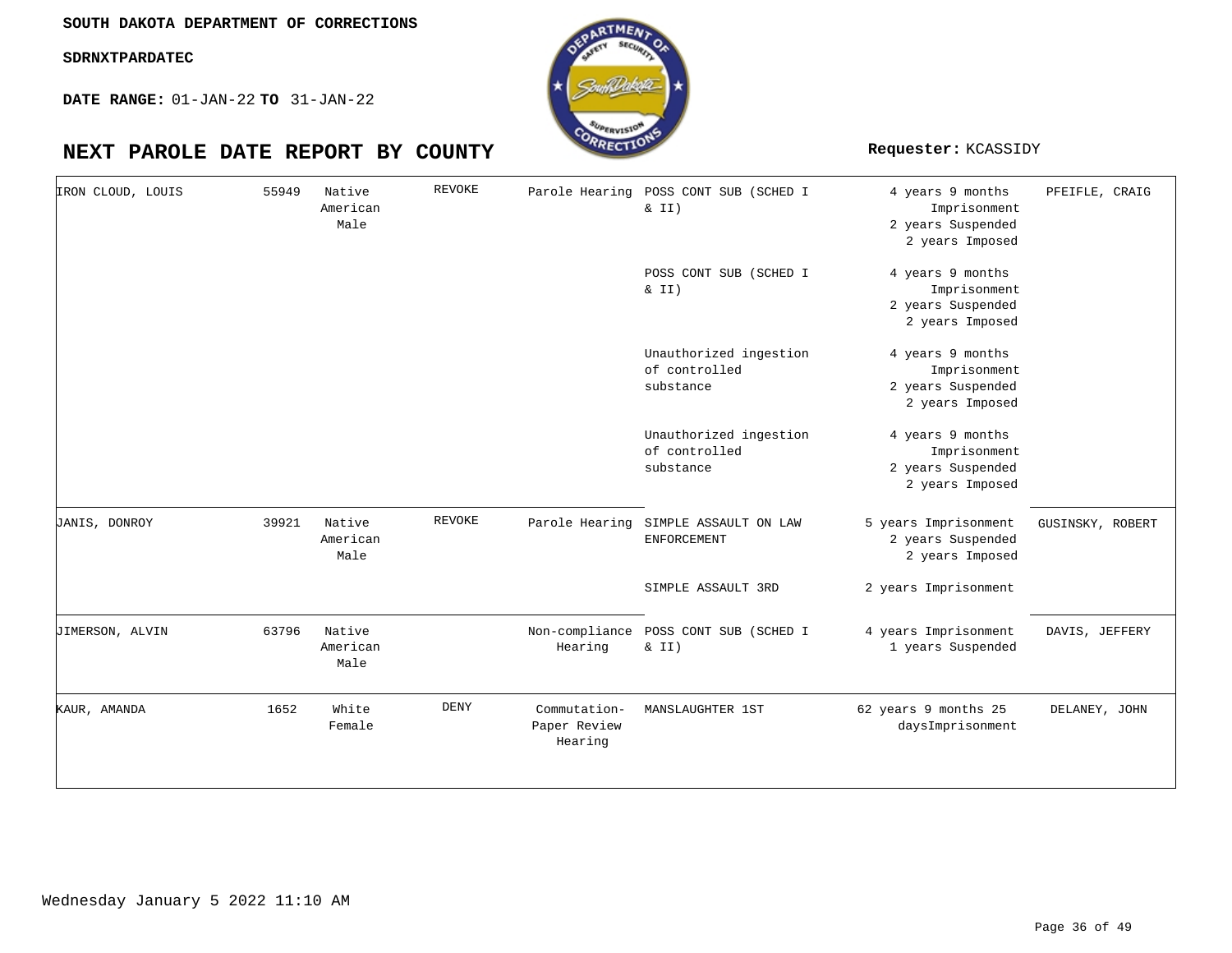

| KNODE, RONALD  | 52362 | White<br>Male | <b>REVOKE</b> | Parole Hearing                | POSS CONT SUB (SCHED I<br>$\&$ II)                   | 5 years Imprisonment                                                     | MANDEL, ROBERT    |
|----------------|-------|---------------|---------------|-------------------------------|------------------------------------------------------|--------------------------------------------------------------------------|-------------------|
| KOSCAK, SAMUEL | 59436 | White<br>Male | <b>REVOKE</b> | Parole Hearing                | Unauthorized ingestion<br>of controlled<br>substance | 4 years 9 months<br>Imprisonment<br>2 years Suspended<br>2 years Imposed | HENDRICKSON, JOSH |
| KOSCAK, SAMUEL | 59436 | White<br>Male | <b>REVOKE</b> | Parole Hearing                | POSS CONT SUB (SCHED I<br>$\& II)$                   | 4 years 9 months<br>Imprisonment<br>4 years 9 months<br>Suspended        | PFEIFLE, CRAIG    |
| LEWIS, ROBERT  | 11896 | White<br>Male |               | Early<br>Discharge<br>Hearing | DISTRIBUTION OF CS SCH<br>I & II                     | 4 years Imprisonment                                                     | PFEIFLE, JANE     |
| LIEN, RICHARD  | 19028 | White<br>Male | <b>REVOKE</b> | Parole Hearing                | GRAND THEFT ><br>\$5,000.00                          | 9 years 3 months<br>Imprisonment<br>3 years Suspended<br>3 years Imposed | KERN, JANINE      |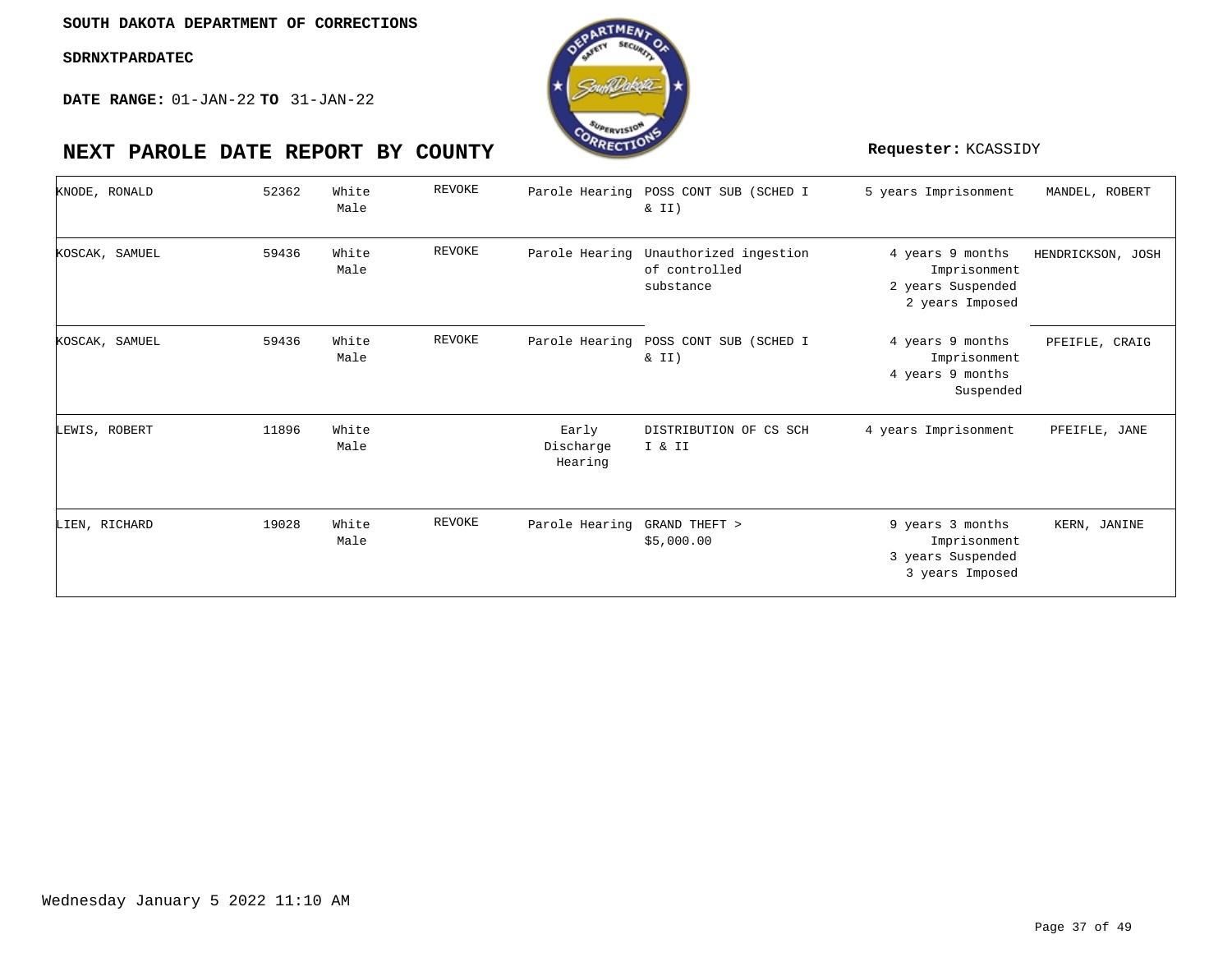**DATE RANGE:** 01-JAN-22 **TO** 31-JAN-22

| MERRILL, KLAKLAWIYAN | 56454 | Native<br>American<br>Female | REVOKE        | Parole Hearing FORGERY     |                                    | 4 years 6 months<br>Imprisonment<br>1 years Suspended<br>1 years Imposed | MANDEL, ROBERT    |
|----------------------|-------|------------------------------|---------------|----------------------------|------------------------------------|--------------------------------------------------------------------------|-------------------|
|                      |       |                              |               |                            | BURGLARY 3RD                       | 4 years 6 months<br>Imprisonment<br>1 years Suspended<br>1 years Imposed |                   |
|                      |       |                              |               |                            | POSS CONT SUB (SCHED I<br>& II)    | 4 years 6 months<br>Imprisonment<br>1 years Suspended<br>1 years Imposed |                   |
| MERRIVAL, MICHAEL    | 9043  | Native<br>American<br>Male   | REVIEWED      | Parole Hearing GRAND THEFT |                                    | 9 years 4 months 15<br>daysImprisonment                                  | MANDEL, ROBERT    |
| MILLS, ADIDA         | 49933 | White<br>Female              | <b>REVOKE</b> | SSV Waiver<br>Hearing      | POSS CONT SUB (SCHED I<br>$\&$ II) | 3 years 10 months 20<br>daysImprisonment                                 | DAVIS, JEFFERY    |
|                      |       |                              |               |                            | POSS CONT SUB (SCHED I<br>$\&$ II) | 3 years 10 months 20<br>daysImprisonment                                 |                   |
|                      |       |                              |               |                            | POSS CONT SUB (SCHED I<br>& II)    | 3 years 10 months 20<br>daysImprisonment                                 |                   |
| MILLS, ADIDA         | 49933 | White<br>Female              | REVOKE        | SSV Waiver<br>Hearing      | POSS CONT SUB (SCHED I<br>$\&$ II) | 4 years 8 months 10<br>daysImprisonment<br>3 years Suspended             | MANDEL, ROBERT    |
| MINNICK, JAMES       | 33781 | White<br>Male                | <b>REVOKE</b> | Parole Hearing             | POSS OF CONT SUBST BY<br>INMATE    | 3 years Imprisonment<br>3 years Suspended<br>3 years Imposed             | HENDRICKSON, JOSH |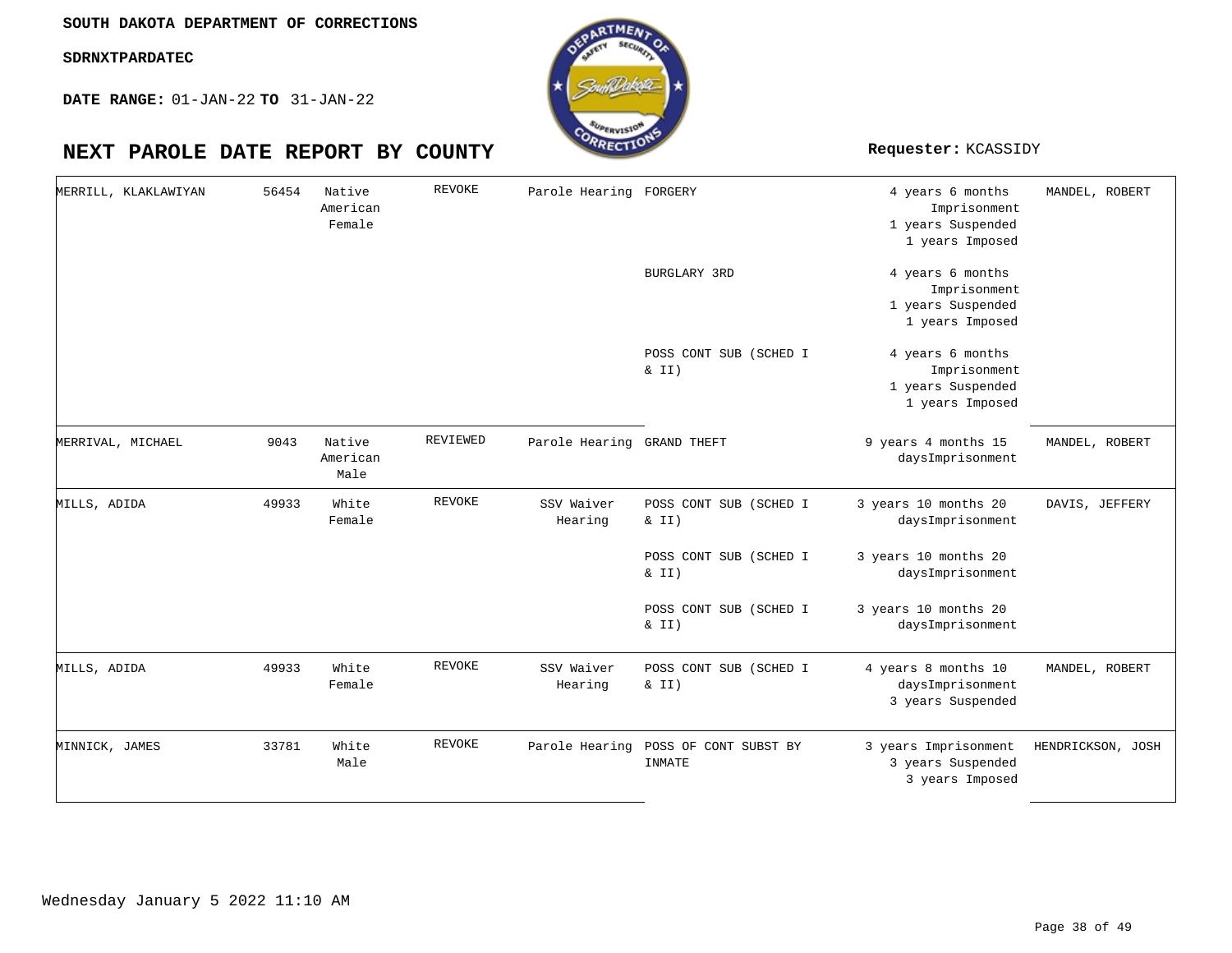**DATE RANGE:** 01-JAN-22 **TO** 31-JAN-22



| NOLAN, ARI      | 45546 | White<br>Male              | NONCOMP       | Parole Hearing              | SEXUAL CONTACT W/<br>PERSON INCAPABLE OF<br>CONSENTING              | 10 years Imprisonment                                                              | GUSINSKY, ROBERT  |
|-----------------|-------|----------------------------|---------------|-----------------------------|---------------------------------------------------------------------|------------------------------------------------------------------------------------|-------------------|
| OTTO, JOSIAH    | 57175 | White<br>Male              | REVOKE        | Parole Hearing BURGLARY 3RD |                                                                     | 4 years 11 months<br>Imprisonment<br>3 years Suspended<br>3 years Imposed          | MANDEL, ROBERT    |
|                 |       |                            |               |                             | POSS CONT SUB (SCHED I<br>$\&$ II)                                  | 4 years 11 months<br>Imprisonment<br>3 years Suspended<br>3 years Imposed          |                   |
|                 |       |                            |               |                             | BURGLARY 3RD                                                        | 4 years 11 months<br>Imprisonment<br>3 years Suspended<br>2 years 4 months Imposed |                   |
| POOR BEAR, ADAM | 16784 | Native<br>American<br>Male | <b>REVOKE</b> |                             | Parole Hearing Unauthorized ingestion<br>of controlled<br>substance | 3 years 7 months 10<br>daysImprisonment<br>2 years Suspended<br>2 years Imposed    | GUSINSKY, ROBERT  |
| POOR BEAR, ADAM | 16784 | Native<br>American<br>Male | <b>REVOKE</b> | Parole Hearing ROBBERY 1ST  |                                                                     | 19 years 7 months 10<br>daysImprisonment<br>2 years Suspended<br>Imposed           | THORSTENSON, MARY |
| POURIER, JORDAN | 55020 | Native<br>American<br>Male | <b>REVOKE</b> | Parole Hearing              | POSS CONT SUB (SCHED I<br>$\&$ II)                                  | 5 years Imprisonment<br>5 years Suspended                                          | GUSINSKY, ROBERT  |

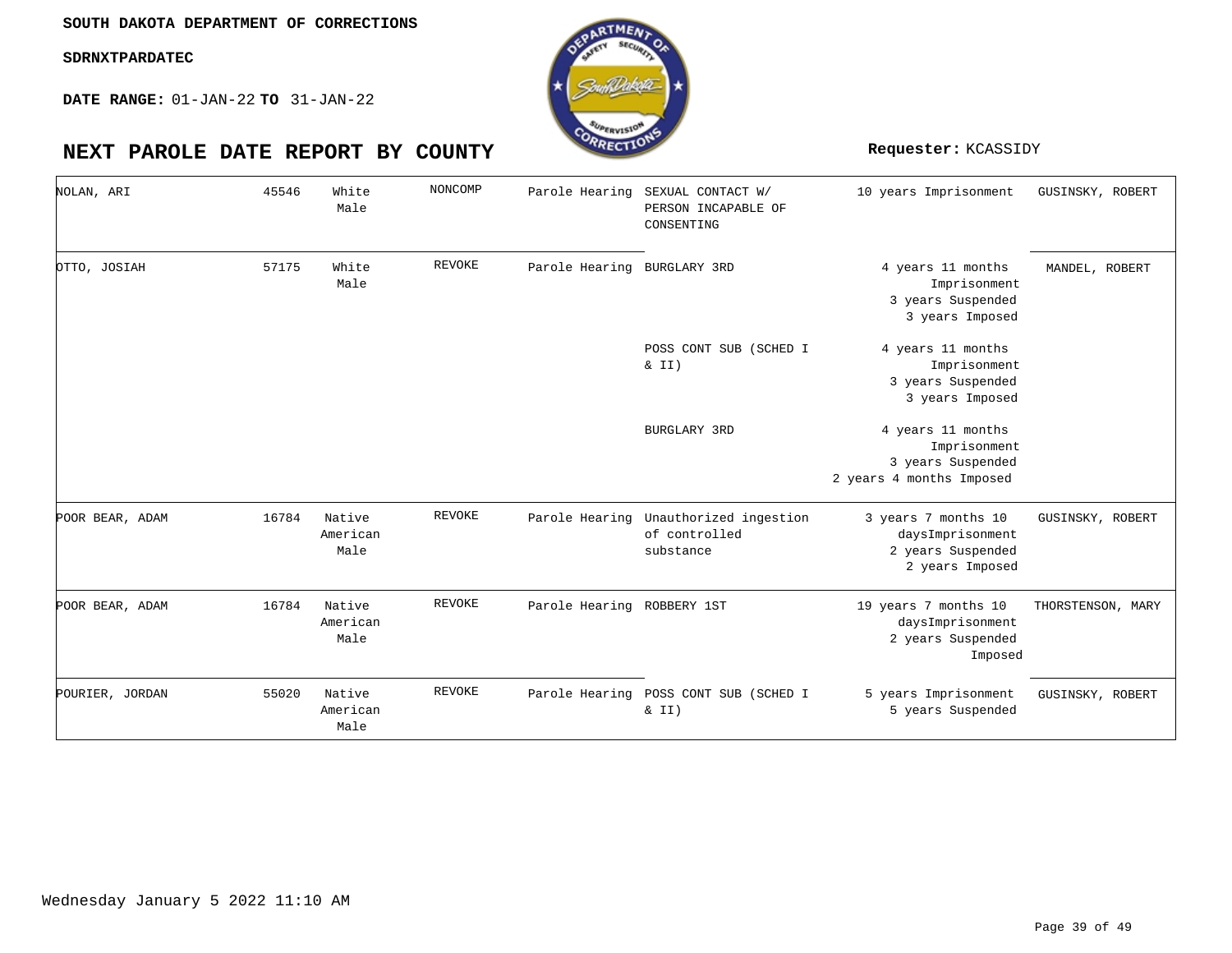**DATE RANGE:** 01-JAN-22 **TO** 31-JAN-22

# **NEXT PAROLE DATE REPORT BY COUNTY Requester:** KCASSIDY

| POURIER, JORDAN  | 55020 | Native<br>American<br>Male | <b>REVOKE</b> |                               | Parole Hearing DISTRIBUTION OF CS SCH<br>I & II<br>POSS CONT SUB (SCHED I<br>& II) | 4 years 2 months 10<br>daysImprisonment<br>1 years 2 months 10<br>daysImprisonment | LINNGREN, HEIDI  |
|------------------|-------|----------------------------|---------------|-------------------------------|------------------------------------------------------------------------------------|------------------------------------------------------------------------------------|------------------|
| ROMERO, GREGORY  | 17049 | Native<br>American<br>Male | <b>REVOKE</b> | Parole Hearing BURGLARY 1ST   |                                                                                    | 24 years 6 months<br>Imprisonment<br>10 years Suspended                            | DAVIS, JEFFERY   |
| SALWAY, DONALD   | 10478 | White<br>Male              | <b>REVOKE</b> |                               | Parole Hearing POSS CONT SUB (SCHED I<br>& II)                                     | 4 years 11 months 10<br>daysImprisonment<br>2 years Suspended<br>2 years Imposed   | GUSINSKY, ROBERT |
| STEELE, NICO     | 11794 | White<br>Male              |               | Early<br>Discharge<br>Hearing | AGGRAVATED ASSAULT                                                                 | 13 years 9 months<br>Imprisonment                                                  | KERN, JANINE     |
|                  |       |                            |               |                               | AGGRAVATED ASSAULT                                                                 | 13 years 9 months<br>Imprisonment<br>10 years Suspended                            |                  |
|                  |       |                            |               |                               | AGGRAVATED ASSAULT                                                                 | 13 years 9 months<br>Imprisonment                                                  |                  |
|                  |       |                            |               |                               | POSS OF CONTROLLED<br>SUBSTANCE                                                    | 3 years 9 months<br>Imprisonment                                                   |                  |
| STEWART, ANTHONY | 51311 | Native<br>American<br>Male |               | Hearing                       | Non-compliance POSS CONT SUB (SCHED I<br>$\&$ II)                                  | 2 years Imprisonment                                                               | CONNOLLY, JEFF   |
|                  |       |                            |               |                               | POSS CONT SUB (SCHED I<br>& II)                                                    | 2 years Imprisonment                                                               |                  |

oTME.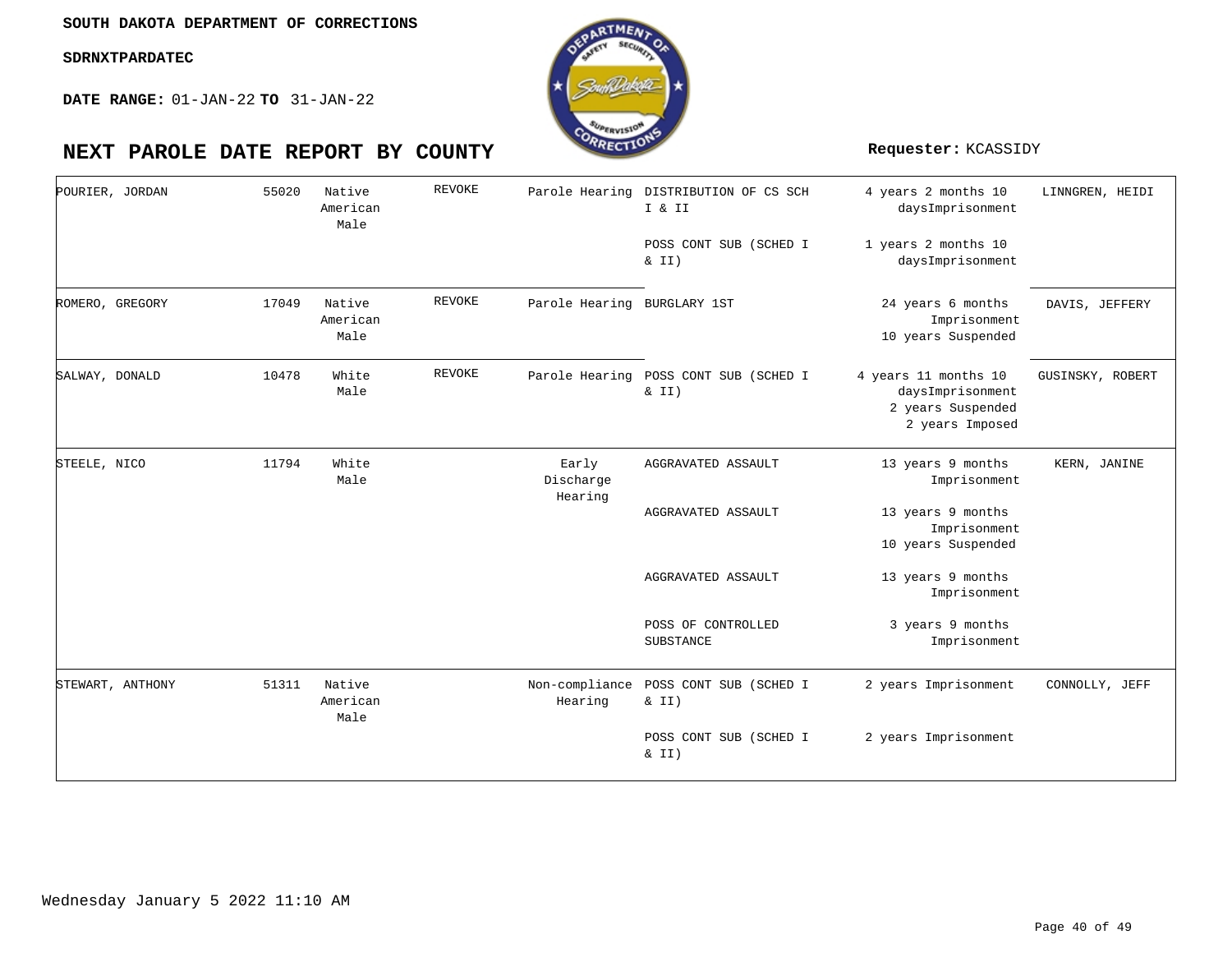

| VENOSDEL, JEREMY    | 57714 | White<br>Male                | REVOKE   | Parole Hearing GRAND THEFT <  | \$2,500.00                                     | 1 years 5 months 10<br>daysImprisonment                                                  | CONNELLY, JEFF   |
|---------------------|-------|------------------------------|----------|-------------------------------|------------------------------------------------|------------------------------------------------------------------------------------------|------------------|
|                     |       |                              |          |                               | DWI 3RD                                        | 1 years 5 months 10<br>daysImprisonment                                                  |                  |
| WAUKECHON, ARIEL    | 62116 | Native<br>American<br>Female |          | Non-compliance<br>Hearing     | POSS CONT SUB (SCHED I<br>& II)                | 5 years Imprisonment<br>2 years 6 months<br>Suspended                                    | PFEIFLE, CRAIG   |
|                     |       |                              |          |                               | POSS CONT SUB (SCHED I<br>$\& II)$             | 5 years Imprisonment<br>2 years 6 months<br>Suspended                                    |                  |
| WHITE FACE, TASHINA | 52522 | Native<br>American<br>Female | WAIVEREV | SSV Waiver<br>Hearing         | POSS CONT SUB (SCHED I<br>& II)                | 4 years 5 months<br>Imprisonment<br>1 years Suspended                                    | GUSINSKY, ROBERT |
| WILBOURN, SOLOMON   | 45842 | Black<br>Male                | NONCOMP  |                               | Parole Hearing POSS CONT SUB (SCHED I<br>& II) | 1 years Imprisonment                                                                     | PFEIFLE, JANE    |
| WITT, COLE          | 54569 | White<br>Male                | REVOKE   |                               | Parole Hearing AGGRAVATED ASSAULT              | 9 years 2 months 20<br>daysImprisonment<br>8 years Suspended<br>2 years 4 months Imposed | MANDEL, ROBERT   |
| WOLF, AUSTIN        | 61254 | Native<br>American<br>Male   |          | Early<br>Discharge<br>Hearing | GRAND THEFT ><br>\$5,000.00                    | 5 years Imprisonment<br>3 years Suspended                                                | PFEIFLE, CRAIG   |
|                     |       |                              |          |                               | BURGLARY 2ND                                   | 5 years Imprisonment<br>3 years Suspended                                                |                  |
|                     |       |                              |          |                               | POSS CONT SUB (SCHED I<br>$\&$ II)             | 5 years Imprisonment<br>3 years Suspended                                                |                  |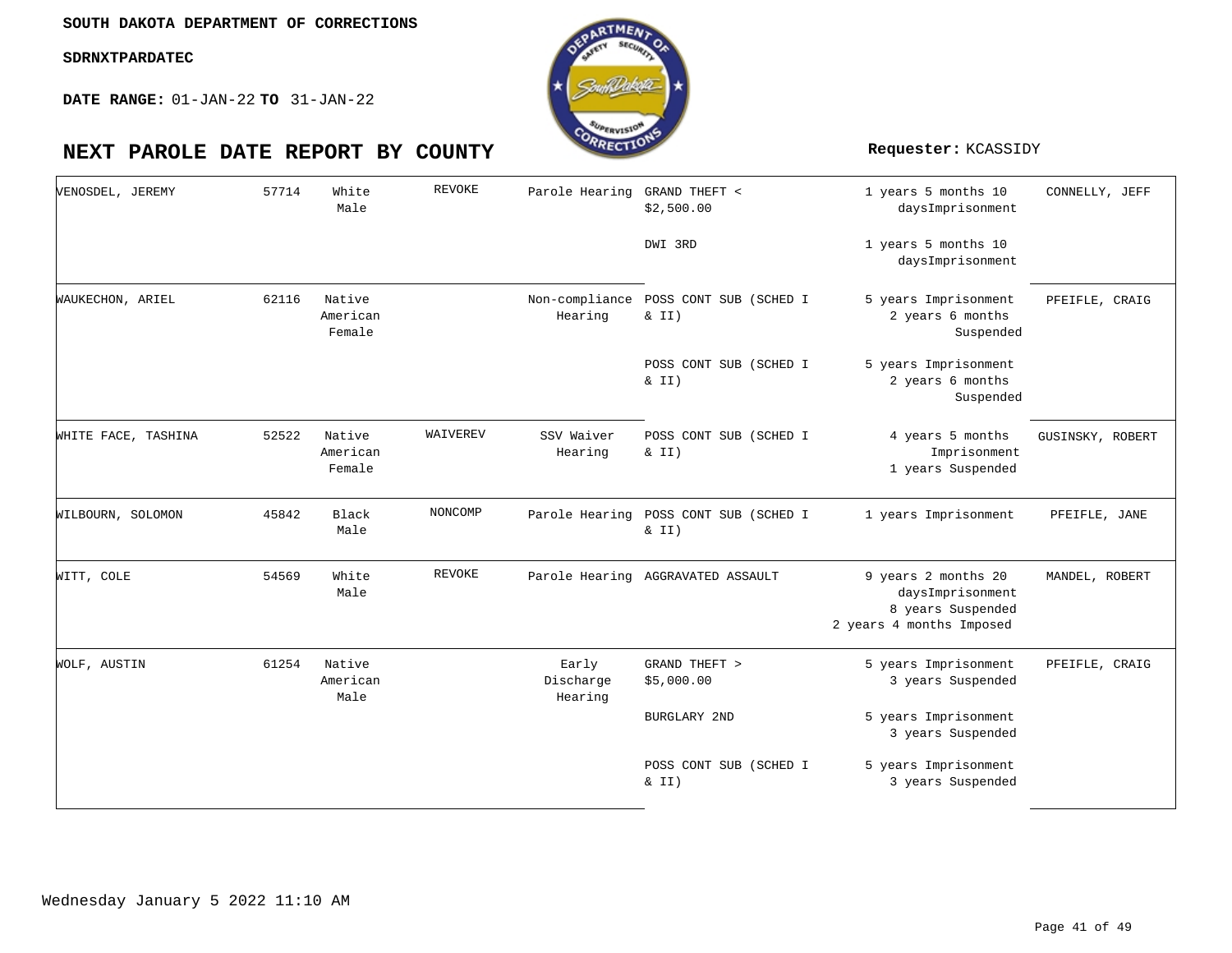**DATE RANGE:** 01-JAN-22 **TO** 31-JAN-22



# **NEXT PAROLE DATE REPORT BY COUNTY REPORT BY ALL PROPERTY REQUESTER:** KCASSIDY

**Roberts County Court County of Conviction:**

| Offender Name     | DOC # | Race<br>Sex                | Last Board Dec. | Hearing Type              | Crime Description                                                   | Sentence                                                                         | Judge        |
|-------------------|-------|----------------------------|-----------------|---------------------------|---------------------------------------------------------------------|----------------------------------------------------------------------------------|--------------|
| BARSE, CHRISTIAN  | 45865 | Native<br>American<br>Male | <b>REVOKE</b>   |                           | Parole Hearing Unauthorized ingestion<br>of controlled<br>substance | 4 years 9 months<br>Imprisonment<br>3 years Suspended<br>3 years Imposed         | FLEMMER, JON |
| BEAR HILL, DANIEL | 37480 | Native<br>American<br>Male | <b>REVOKE</b>   | Parole Hearing            | Unauthorized ingestion<br>of controlled<br>substance                | 4 years 10 months 20<br>daysImprisonment<br>2 years Suspended<br>2 years Imposed | FLEMMER, JON |
| DUMARCE, LEVI     | 44689 | Native<br>American<br>Male | <b>REVOKE</b>   | Non-compliance<br>Hearing | Unauthorized ingestion<br>of controlled<br>substance                | 4 years 6 months<br>Imprisonment<br>2 years Suspended                            | FLEMMER, JON |
|                   |       |                            |                 |                           | SIMPLE ASSAULT ON LAW<br>ENFORCEMENT                                | 2 years Imprisonment                                                             |              |
| RENVILLE, ANTHONY | 51014 | Native<br>American<br>Male | <b>REVOKE</b>   |                           | Parole Hearing Unauthorized ingestion<br>of controlled<br>substance | 4 years 8 months 20<br>daysImprisonment<br>2 years Suspended<br>2 years Imposed  | FLEMMER, JON |
|                   |       |                            |                 |                           | Unauthorized ingestion<br>of controlled<br>substance                | 4 years 9 months<br>Imprisonment<br>3 years Suspended<br>3 years Imposed         |              |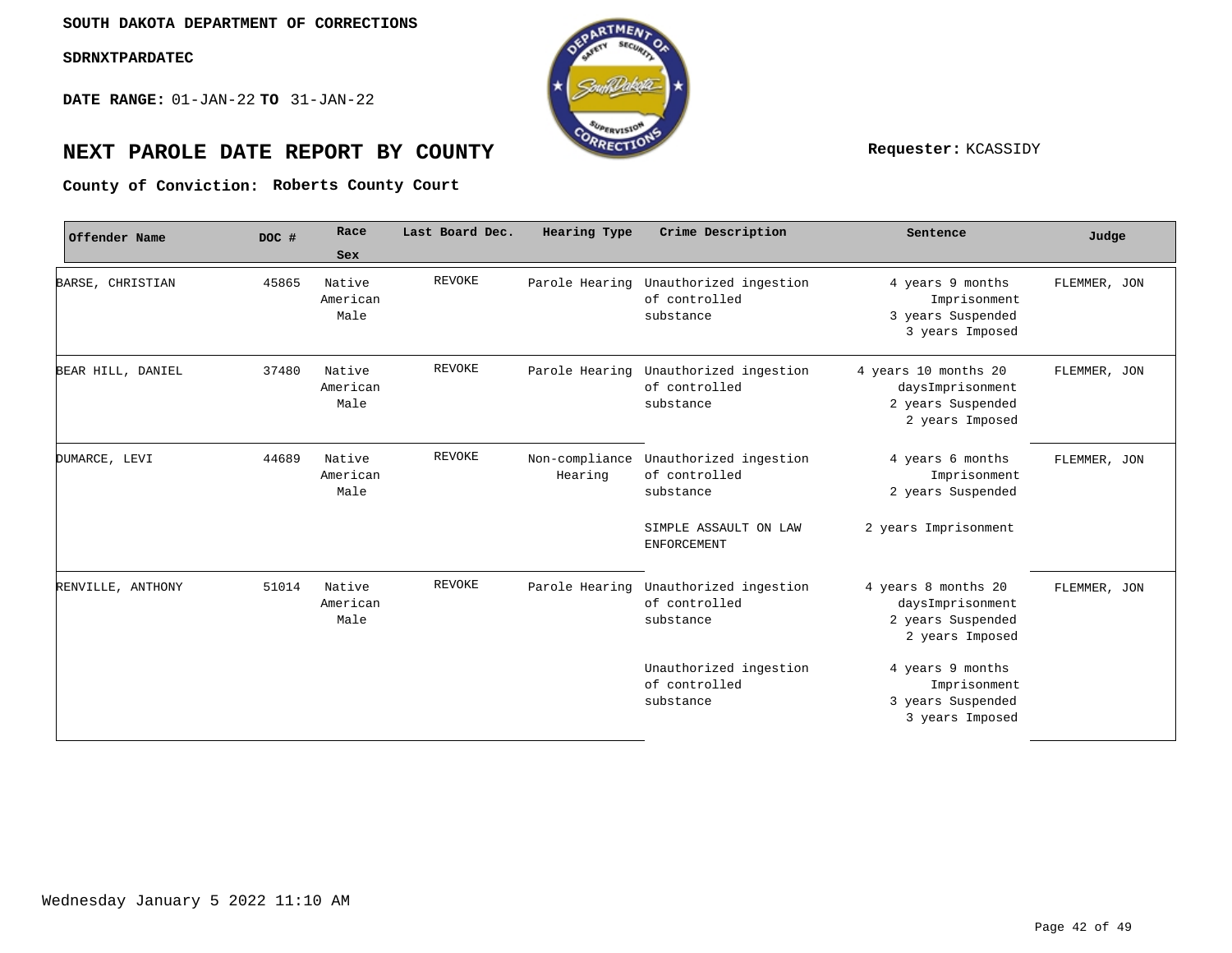**DATE RANGE:** 01-JAN-22 **TO** 31-JAN-22



# **NEXT PAROLE DATE REPORT BY COUNTY Requester:** KCASSIDY

County of Conviction: Sanborn County Court

| Offender Name              | DOC # | Race          | Last Board Dec. | Hearing Type                | Crime Description | Sentence                                                                   | Judge          |
|----------------------------|-------|---------------|-----------------|-----------------------------|-------------------|----------------------------------------------------------------------------|----------------|
|                            |       | <b>Sex</b>    |                 |                             |                   |                                                                            |                |
| DEMETRIUS<br>VANWALLEGHEN. | 51771 | Black<br>Male | REVOKE          | Parole Hearing BURGLARY 3RD |                   | 3 years 9 months<br>Imprisonment<br>6 months Suspended<br>6 months Imposed | PARDY, PATRICK |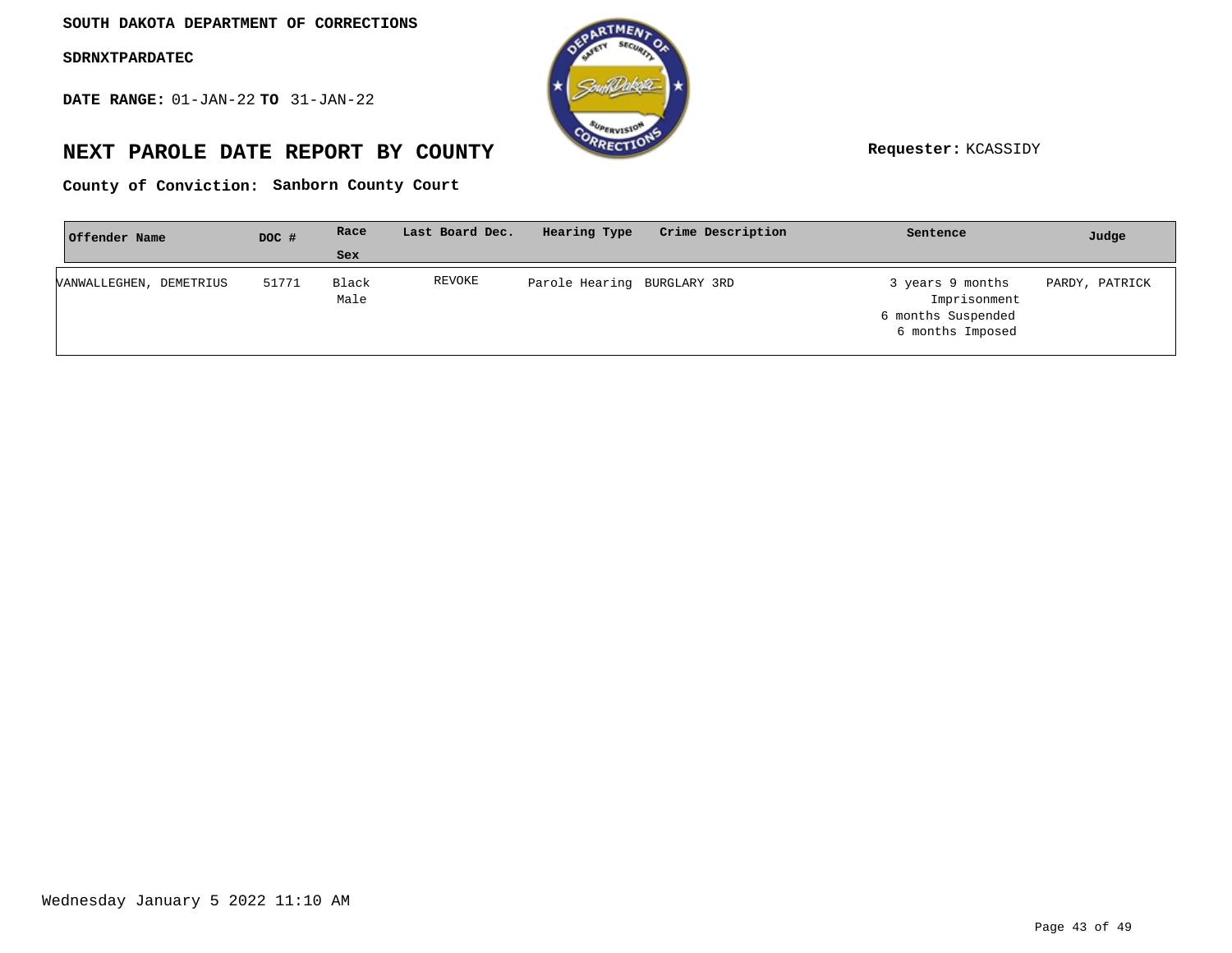**DATE RANGE:** 01-JAN-22 **TO** 31-JAN-22



# **NEXT PAROLE DATE REPORT BY COUNTY Requester:** KCASSIDY

County of Conviction: Stanley County Court

| Offender Name       | DOC # | Race                         | Last Board Dec. | Hearing Type         | Crime Description                                                         | Sentence                                                      | Judge                 |
|---------------------|-------|------------------------------|-----------------|----------------------|---------------------------------------------------------------------------|---------------------------------------------------------------|-----------------------|
|                     |       | Sex                          |                 |                      |                                                                           |                                                               |                       |
| COOK-ORTIZ, CARMEN  | 53252 | Native<br>American<br>Female | WAIVEREV        | PV Waiver<br>Hearing | <b>IDENTITY THEFT</b>                                                     | 1 years 9 months<br>Imprisonment                              | NORTHRUP, MARGO       |
| DUPRIS, MASON       | 60415 | Native<br>American<br>Male   | NONCOMP         |                      | Parole Hearing Intentional damage to<br>property<br>$>$ \$2,500 < \$5,000 | 4 years 11 months 10<br>daysImprisonment<br>2 years Suspended | KLINGER,<br>CHRISTINA |
| <b>JENSEN, PAUL</b> | 3293  | White<br>Male                | <b>DENY</b>     |                      | Parole Hearing MURDER 1ST/W/SENTENCE                                      | 200 years Imprisonment                                        | BROWN, JOHN           |
|                     |       |                              |                 |                      | MURDER 1ST/W/SENTENCE                                                     | 200 years Imprisonment                                        |                       |
|                     |       |                              |                 |                      | MURDER 1ST/W/SENTENCE                                                     | 200 years Imprisonment                                        |                       |
|                     |       |                              |                 |                      | ROBBERY 1ST                                                               | 15 years Imprisonment                                         |                       |
|                     |       |                              |                 |                      | <b>GRAND THEFT</b>                                                        | 5 years Imprisonment                                          |                       |
|                     |       |                              |                 |                      | RECEIVING/<br>TRANSFERRING STOLEN<br>VEHICLE                              | 5 years Imprisonment                                          |                       |
|                     |       |                              |                 |                      | KIDNAPPING                                                                | 200 years Imprisonment                                        |                       |
|                     |       |                              |                 |                      | ROBBERY 1ST                                                               | 15 years Imprisonment                                         |                       |
| LADEAUX, FORREST    | 39185 | Native<br>American<br>Male   | <b>REVOKE</b>   | Parole Hearing       | GRAND THEFT ><br>\$2,500.00                                               | 4 years 9 months<br>Imprisonment                              | BROWN, JOHN           |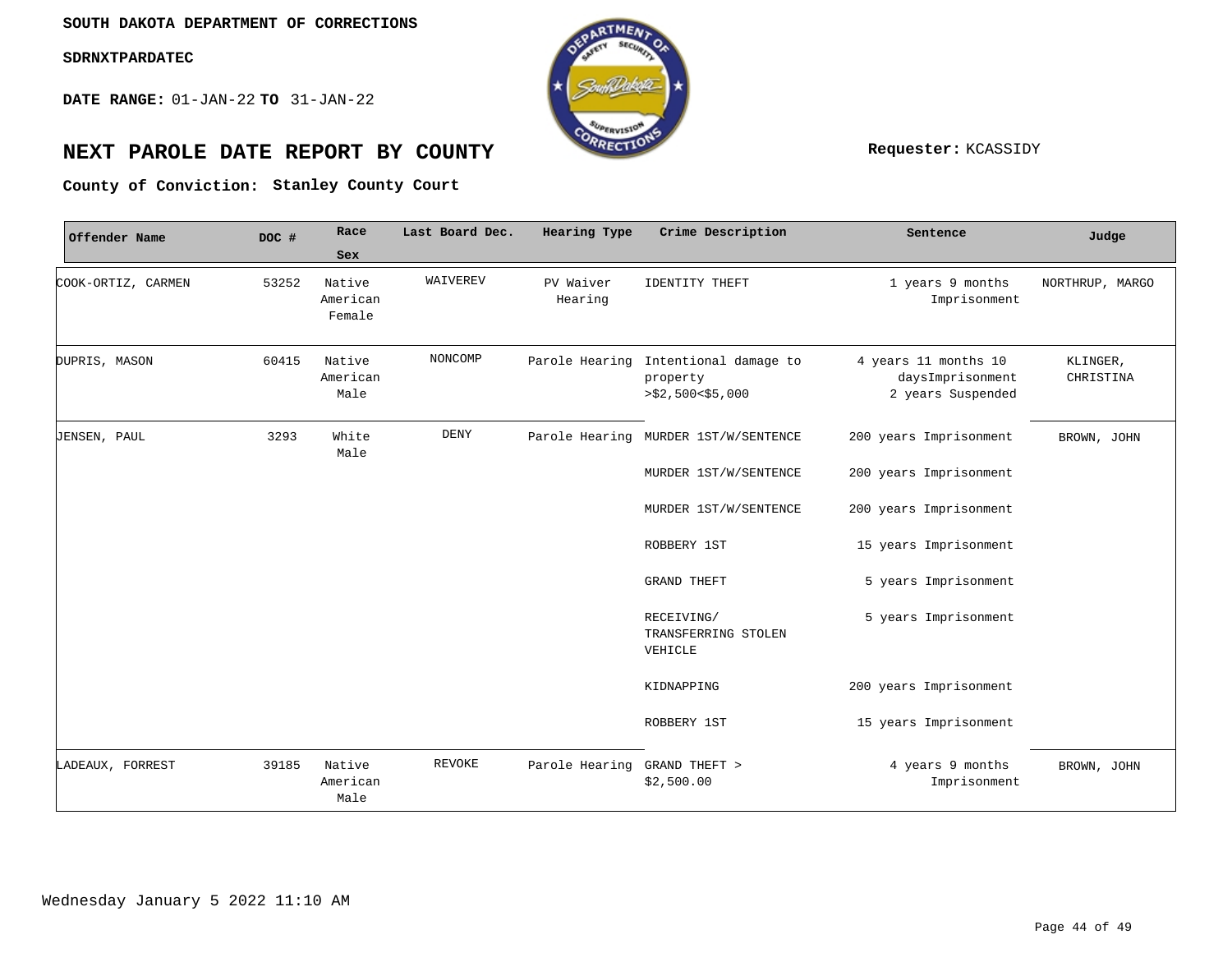**DATE RANGE:** 01-JAN-22 **TO** 31-JAN-22



| WEDDELL, MATTHEW | .4254 | Native   | REVOKE | Parole Hearing FAILURE TO APPEAR | 2 years Imprisonment | DEVANEY,                             |
|------------------|-------|----------|--------|----------------------------------|----------------------|--------------------------------------|
|                  |       | American |        |                                  |                      | 2 years Suspended HONORABLE PATRICIA |
|                  |       | Male     |        |                                  | 2 years Imposed      |                                      |

**Tripp County Court County of Conviction:**

| Offender Name           | DOC # | Race                       | Last Board Dec. | Hearing Type             | Crime Description | Sentence                                                                  | Judge                 |
|-------------------------|-------|----------------------------|-----------------|--------------------------|-------------------|---------------------------------------------------------------------------|-----------------------|
|                         |       | <b>Sex</b>                 |                 |                          |                   |                                                                           |                       |
| BOYD, MARCEL            | 25388 | Native<br>American<br>Male | NONCOMPR        | PV Revocation<br>Hearing | BURGLARY 1ST      | 14 years 3 months<br>Imprisonment<br>3 years Suspended<br>3 years Imposed | TRANDAHL,<br>KATHLEEN |
| RIIS-CHRISTENSEN, ADELE | 1322  | White<br>Female            | REVOKE          | PV Waiver<br>Hearing     | FORGERY           | 4 years 8 months 10<br>daysImprisonment                                   | TRANDAHL,<br>KATHLEEN |
|                         |       |                            |                 |                          | FORGERY           | 5 years Imprisonment                                                      |                       |

**Turner County Court County of Conviction:**

| Offender Name  | DOC # | Race          | Last Board Dec. | Hearing Type | Crime Description                | Sentence                                                | Judge        |
|----------------|-------|---------------|-----------------|--------------|----------------------------------|---------------------------------------------------------|--------------|
|                |       | Sex           |                 |              |                                  |                                                         |              |
| VANORMAN, CHAZ | 13554 | White<br>Male | REVOKE          |              | Parole Hearing VEHICULAR BATTERY | 19 years 6 months<br>Imprisonment<br>10 years Suspended | KNOFF, DAVID |
|                |       |               |                 |              | POSS CONT SUB (SCHED I<br>& II)  | 1 years 6 months<br>Imprisonment                        |              |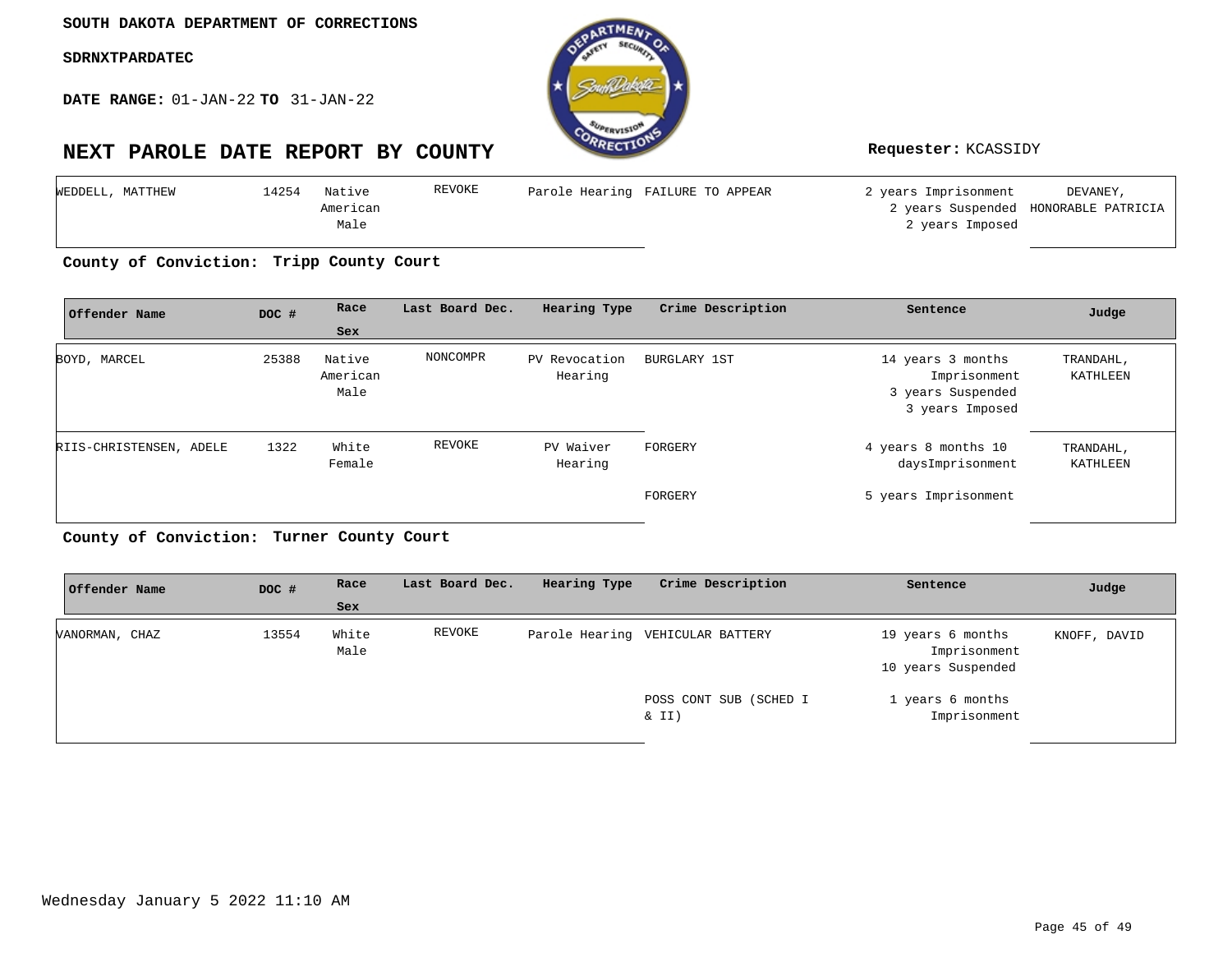**DATE RANGE:** 01-JAN-22 **TO** 31-JAN-22



# **NEXT PAROLE DATE REPORT BY COUNTY Requester:** KCASSIDY

**Union County Court County of Conviction:**

| Offender Name          | DOC # | Race                         | Last Board Dec. | <b>Hearing Type</b>         | Crime Description                                                     | Sentence                                                                        | Judge         |
|------------------------|-------|------------------------------|-----------------|-----------------------------|-----------------------------------------------------------------------|---------------------------------------------------------------------------------|---------------|
|                        |       | Sex                          |                 |                             |                                                                       |                                                                                 |               |
| GOODTEACHER, EMILY     | 50798 | Native<br>American<br>Female | REVOKE          | Parole Hearing              | Unauthorized ingestion<br>of controlled<br>substance                  | 5 years Imprisonment<br>2 years Suspended<br>2 years Imposed                    | BERN, TAMI    |
| <b>JANSSEN, STEVEN</b> | 21380 | White<br>Male                | REVOKE          | SSV Waiver<br>Hearing       | <b>GIVING FALSE</b><br>INFORMATION CONCERNING<br>VEHICLE REGISTRATION | 1 years 6 months<br>Imprisonment<br>1 years 6 months<br>Suspended               | BERN, TAMI    |
| MANCHESTER, DENNIS     | 39498 | White<br>Male                | REVOKE          | Parole Hearing BURGLARY 3RD |                                                                       | 5 years Imprisonment<br>3 years Suspended<br>3 years Imposed                    | BERN, TAMI    |
| MC NEELY, JAY          | 5081  | White<br>Male                | NONCOMP         | Parole Hearing RAPE 1ST     |                                                                       | 50 years Imprisonment<br>25 years Suspended                                     | BOGUE, ANDREW |
| OLSON, TONI            | 50824 | White<br>Female              | REVOKE          | Parole Hearing              | POSS CONT SUB (SCHED I<br>& II)                                       | 4 years 8 months 20<br>daysImprisonment<br>3 years Suspended<br>3 years Imposed | BERN, TAMI    |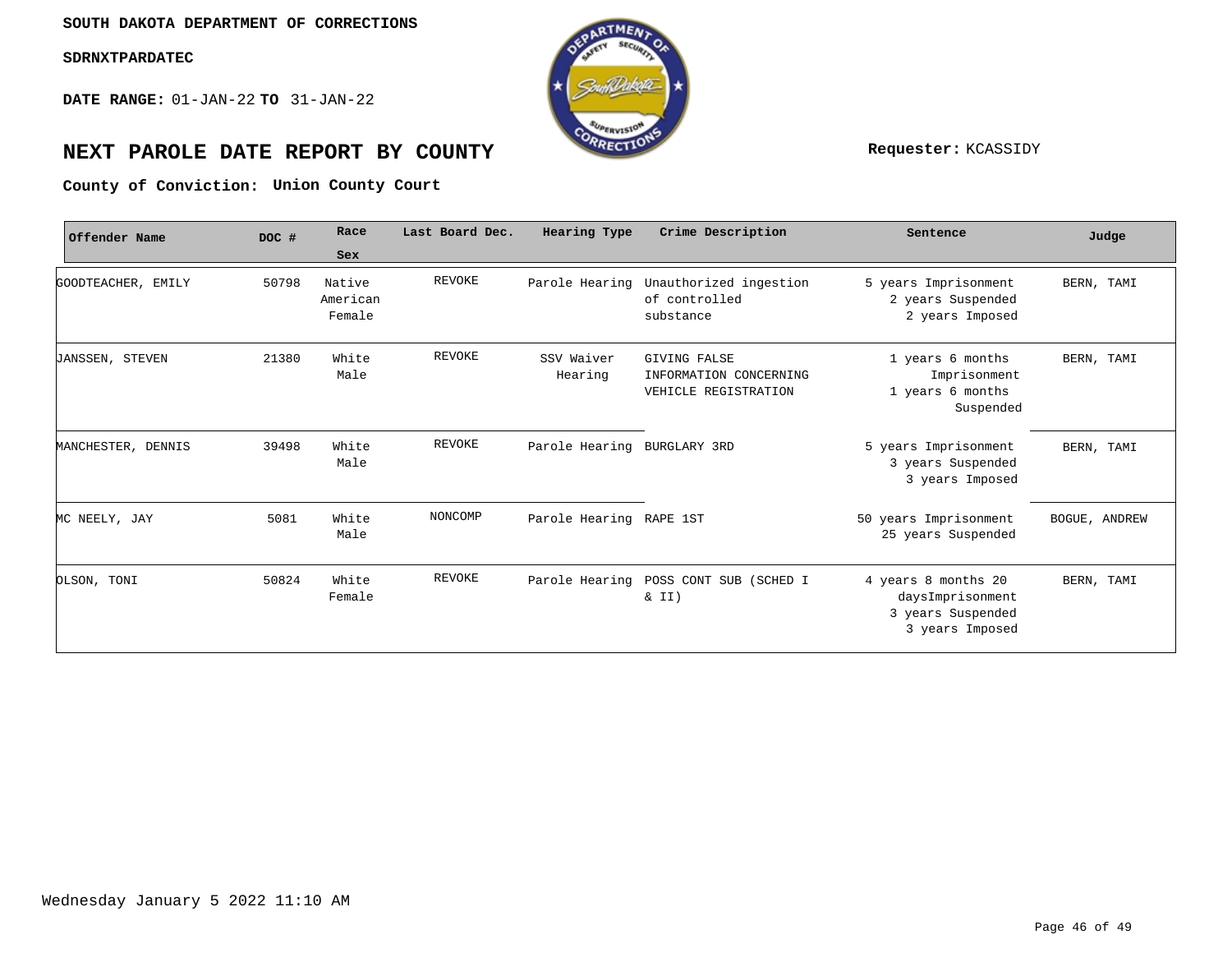**DATE RANGE:** 01-JAN-22 **TO** 31-JAN-22



# **NEXT PAROLE DATE REPORT BY COUNTY Requester:** KCASSIDY

**Walworth County Court County of Conviction:**

| Offender Name | DOC # | Race                       | Last Board Dec. | Hearing Type                 | Crime Description               | Sentence             | Judge        |
|---------------|-------|----------------------------|-----------------|------------------------------|---------------------------------|----------------------|--------------|
|               |       | Sex                        |                 |                              |                                 |                      |              |
| BAKER, CHICO  | 59950 | Native<br>American<br>Male | NONCOMPR        | Parole Hearing GRAND THEFT < | \$2,500.00                      | 2 years Imprisonment | MYREN, SCOTT |
|               |       |                            |                 |                              | POSS OF CONT SUBST BY<br>INMATE | 2 years Imprisonment |              |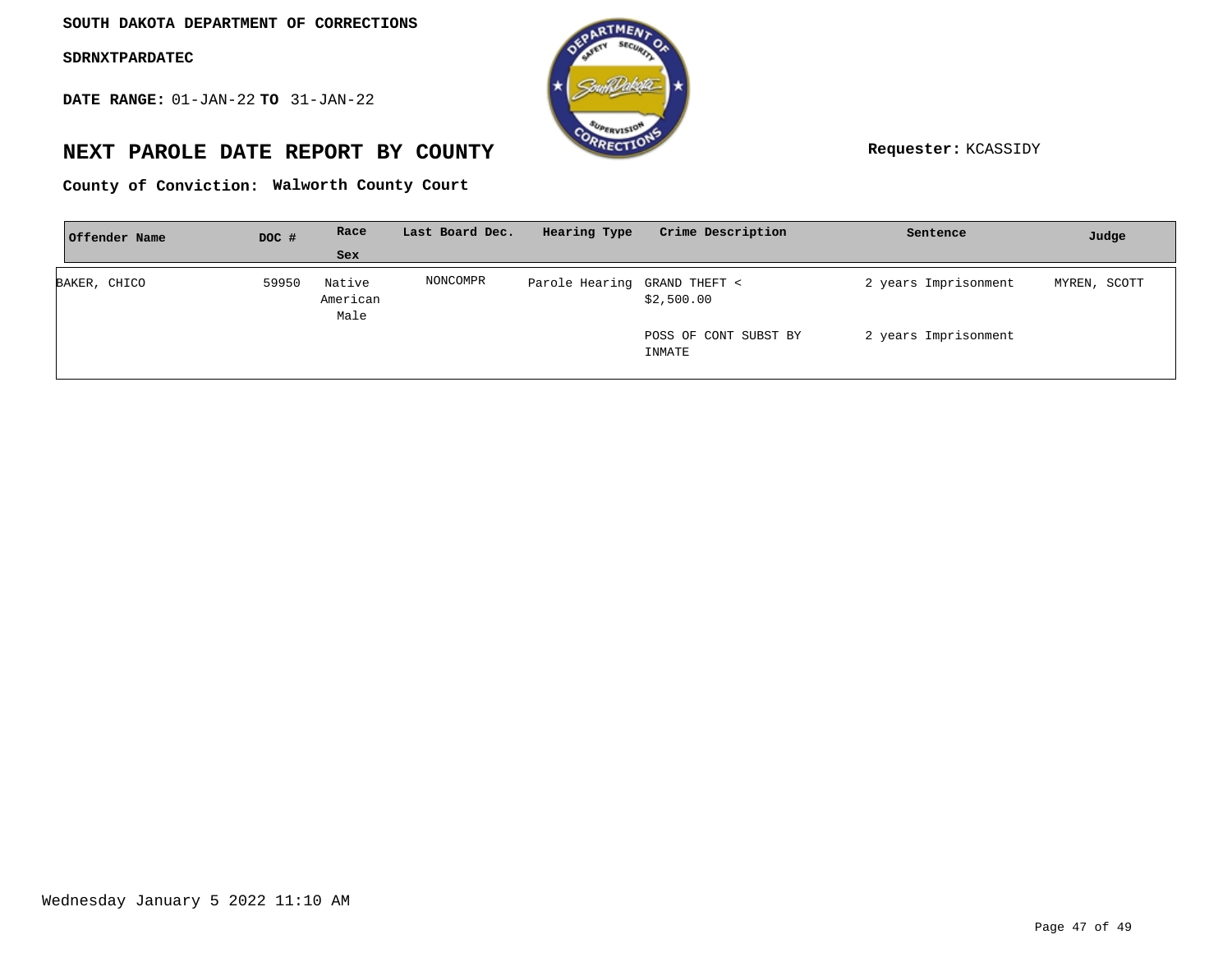**DATE RANGE:** 01-JAN-22 **TO** 31-JAN-22



# **NEXT PAROLE DATE REPORT BY COUNTY REPORT BY ALL PROPERTY REQUESTER:** KCASSIDY

**Yankton County Court County of Conviction:**

| Offender Name        | DOC # | Race                       | Last Board Dec. | Hearing Type   | Crime Description                                                   | Sentence                                                                                              | Judge          |
|----------------------|-------|----------------------------|-----------------|----------------|---------------------------------------------------------------------|-------------------------------------------------------------------------------------------------------|----------------|
|                      |       | Sex                        |                 |                |                                                                     |                                                                                                       |                |
| CHASING HAWK, JOSHUA | 13560 | Native<br>American<br>Male | <b>REVOKE</b>   | Parole Hearing | POSS CONT SUB (SCHED I<br>& II)                                     | 3 years 11 months 10<br>daysImprisonment<br>2 years 6 months<br>Suspended<br>2 years 6 months Imposed | GERING, CHERYL |
|                      |       |                            |                 |                | POSS CONT SUB (SCHED I<br>$\& II)$                                  | 3 years 11 months 10<br>daysImprisonment<br>2 years 6 months<br>Suspended<br>1 years Imposed          |                |
| COX, JEFFREY         | 53853 | Native<br>American<br>Male | <b>REVOKE</b>   |                | Parole Hearing Unauthorized ingestion<br>of controlled<br>substance | 4 years 6 months<br>Imprisonment<br>3 years Suspended<br>3 years Imposed                              | GERING, CHERYL |
| DAVIS, CARLIE        | 53706 | White<br>Male              | <b>REVOKE</b>   |                | Parole Hearing POSS CONT SUB (SCHED I<br>$\&$ II)                   | 5 years Imprisonment<br>3 years Suspended<br>3 years Imposed                                          | GERING, CHERYL |
| DENNEY, ADAM         | 63445 | Native<br>American<br>Male | NONCOMP         | Parole Hearing | POSS CONT SUB (SCHED I<br>$\& II)$                                  | 5 years Imprisonment<br>4 years Suspended                                                             | GERING, CHERYL |
|                      |       |                            |                 |                | POSS CONT SUB (SCHED I<br>$\& II)$                                  | 5 years Imprisonment<br>4 years Suspended                                                             |                |
| FISCHER, BRYON       | 15208 | White<br>Male              | <b>REVOKE</b>   | Parole Hearing | POSS CONT SUB (SCHED I<br>& II)                                     | 5 years Imprisonment<br>5 years Suspended<br>5 years Imposed                                          | ENG, GLEN      |